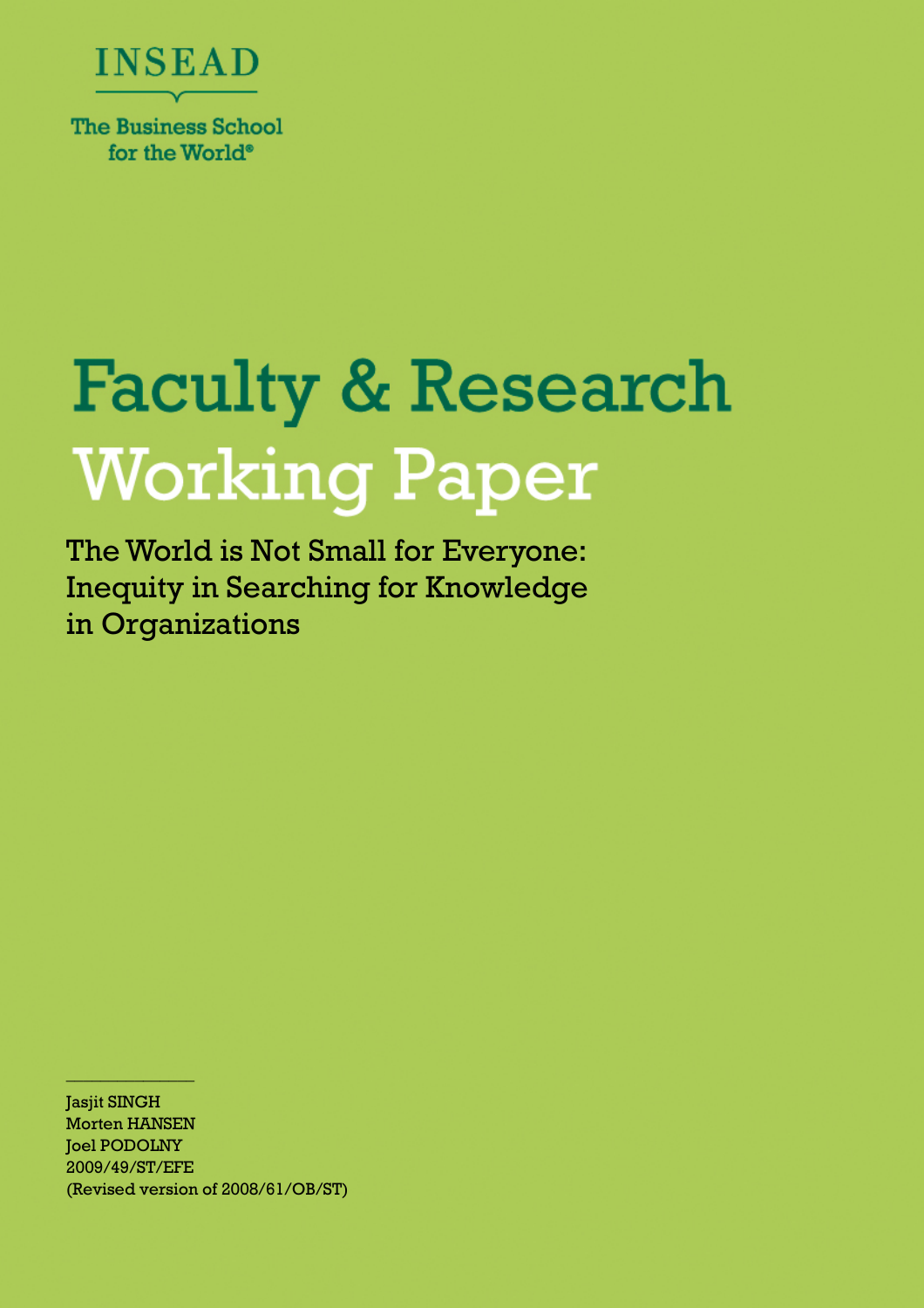## **The World is Not Small for Everyone:**

# **Inequity in Searching for Knowledge in Organizations**

By

Jasjit Singh**\***

Morten T. Hansen\*\*

Joel M. Podolny\*\*\*  $**$ 

#### **27 Aug 2009**

#### Revised version of INSEAD Working Paper 2008/61/OB/ST

- \* Assistant Professor of Strategy at INSEAD, 1 Ayer Rajah Avenue, Singapore 138676 Ph: +65 6799 5341 E-Mail: jasjit.singh@insead.edu
- \*\* Professor of Entrepreneurship at INSEAD, Boulevard de Constance, Fontainebleau 77305 France Ph: +33 (0)  $160724020E$ -Mail: morten.hansen@insead.edu
- \*\*\* Professor at Apple University, 1 Infinite Loop, MS 301-4AU, Cupertino, CA 95014, USA Email: podolny@apple.com

A working paper in the INSEAD Working Paper Series is intended as a means whereby a faculty researcher's thoughts and findings may be communicated to interested readers. The paper should be considered preliminary in nature and may require revision.

Printed at INSEAD, Fontainebleau, France. Kindly do not reproduce or circulate without permission.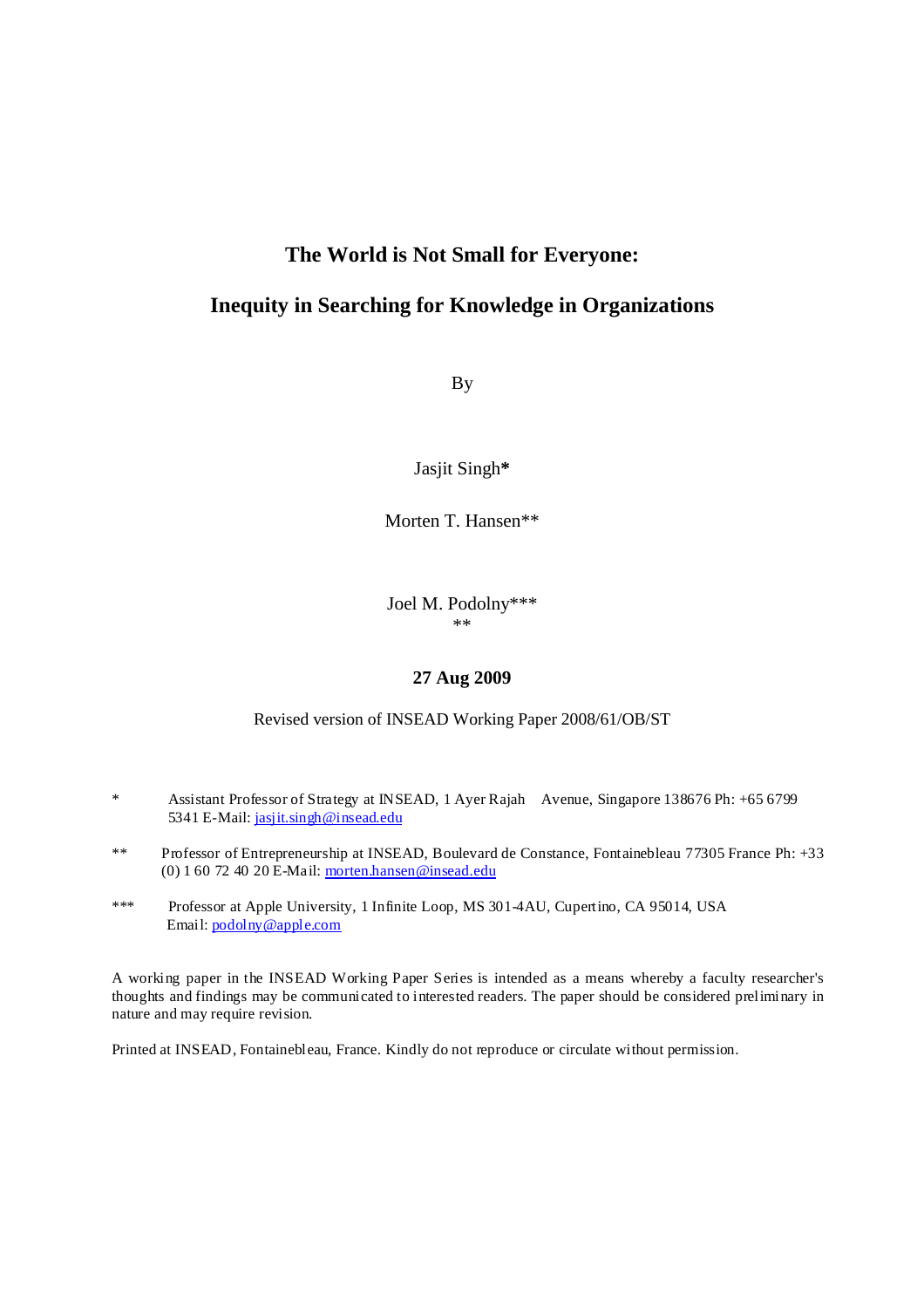#### **ABSTRACT**

We explore why some employees may be at a disadvantage in searching for information in large complex organizations. The "small world" argument in social network theory emphasizes that people are on an average only a few connections away from the information they seek. However, we argue that such a network structure may benefit some people more than others. Specifically, some employees may have longer search paths in locating and accessing knowledge in an organization—their world may be large. We theorize that this disadvantage is the result of more than just an inferior network position. Instead, two mechanisms— homophily and periphery status—jointly operate to aggravate the inefficiency of search for knowledge. Employees who belong to the periphery of an organization by virtue of being of minority gender, lower tenure or poor connectedness to experts have limited awareness of who knows what in an organization and a lower ability to seek help from others best suited to guide the search. When they start a search chain, they are likely to engage in homophilous search by contacting colleagues like themselves, thus contacting others who also belong to the periphery. To search effectively, employees on the periphery need to engage in heterophilous search behaviors by crossing social boundaries. We find support for these arguments in a network field experiment consisting of 381 unfolding search chains in a large multinational professional services firm. The framework helps explain employees' unequal pathways to the knowledge they seek, a poorly understood yet important type of organizational inequity in an information economy.

Keywords: Social networks; Small world; Network search; Homophily; Knowledge sharing.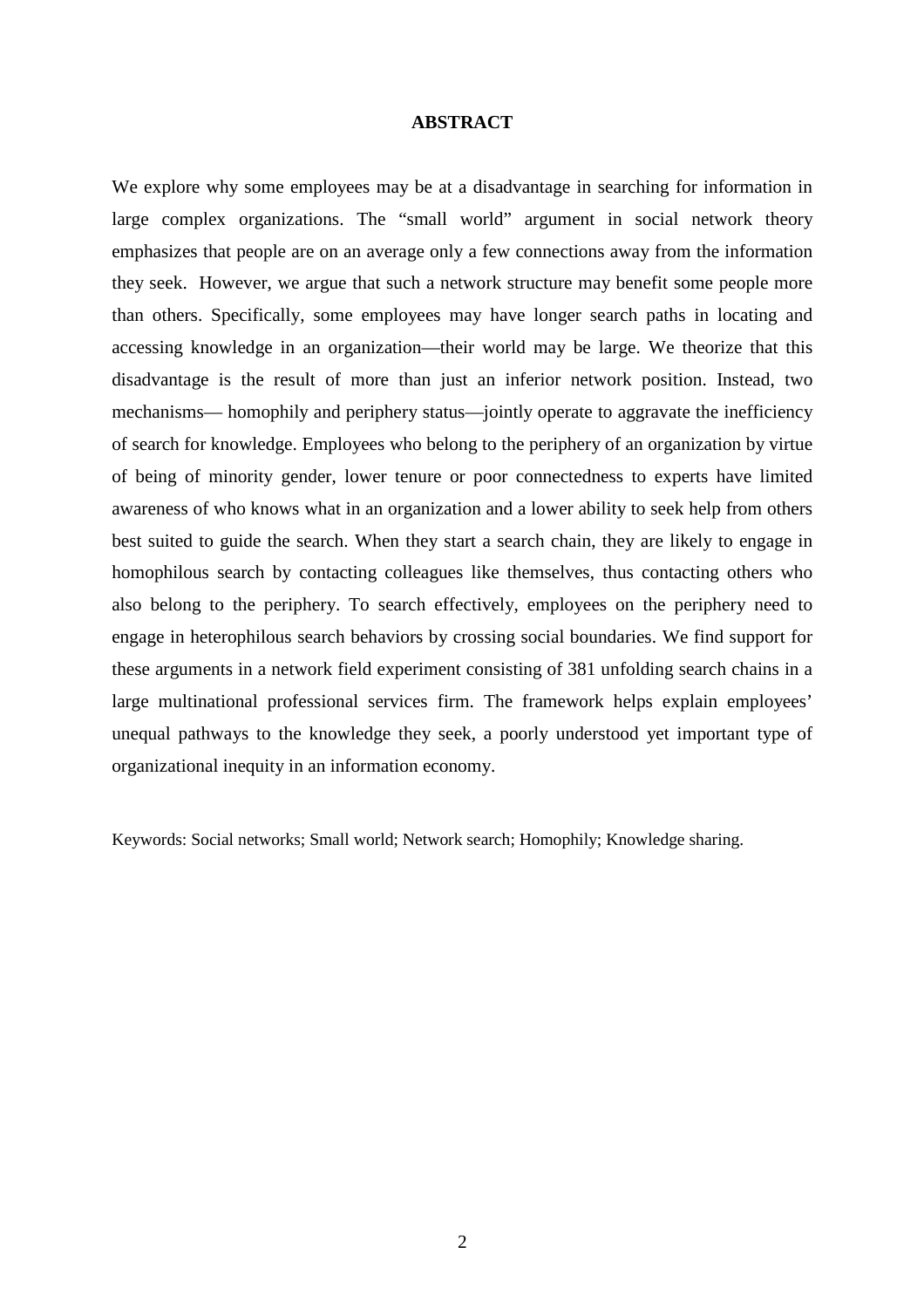#### **INTRODUCTION**

The small world argument in social network research holds that individuals are connected to one another through a seemingly small number of intermediary contacts. In the early research on the small world phenomenon, Travers and Milgram (1969) reported that an average of only five intermediaries (six steps) seemed to connect strangers in the U.S. (Guare 1990). While some subsequent research focused on average path lengths between individuals (Korte and Milgram 1970, Killworth and Bernard 1978; 1979; Lin et al. 1978), more recent research has analyzed the properties of the network structure underlying a small world network and has revealed an overarching network structure that is characterized by high local clustering and short global separation (Watts and Strogatz 1998, Kogut and Walker 2001, Baum et al. 2003, Davis et al. 2003, Uzzi and Spiro 2005, Fleming et al. 2007). Actors are on average connected through few intermediaries because of this underlying network structure.

While the focus on the overarching network structure that yields short average path lengths has yielded important insights about the properties of the networks as a whole, recent empirical research on the small world phenomenon has paid less attention to individual-level variables that may explain differences in search outcomes among individuals within a small world network. Thus, while we know a fair amount about the average path length in small world networks (e.g, Dodds et al. 2003) and the structural properties that give rise to them (Watts 1999), we know much less about reasons for individual variations within them. As a consequence, current small-world theories cannot explain well why some individuals may be at a disadvantage in searching for information. This is especially the case for search among employees *within* an organization, as most research on small world focuses on organizations (e.g, Kogut and Walker 2001, Schilling and Phelps 2007) or individuals outside of an organizational context (Travers and Milgram 1969, Dodds et al. 2003, Uzzi and Spiro 2005, Fleming et al. 2007; but see Adamic and Adar 2005 and Killworth et al. 2006 for exceptions).

Yet, understanding why some employees are subjected to arduous search processes for information and how those search processes unfold in organizations is an important, but underexplored, topic in organization theory (Uzzi et al. 2007). In fact, employees in certain social categories may be systematically worse off in finding information, which may negatively affect their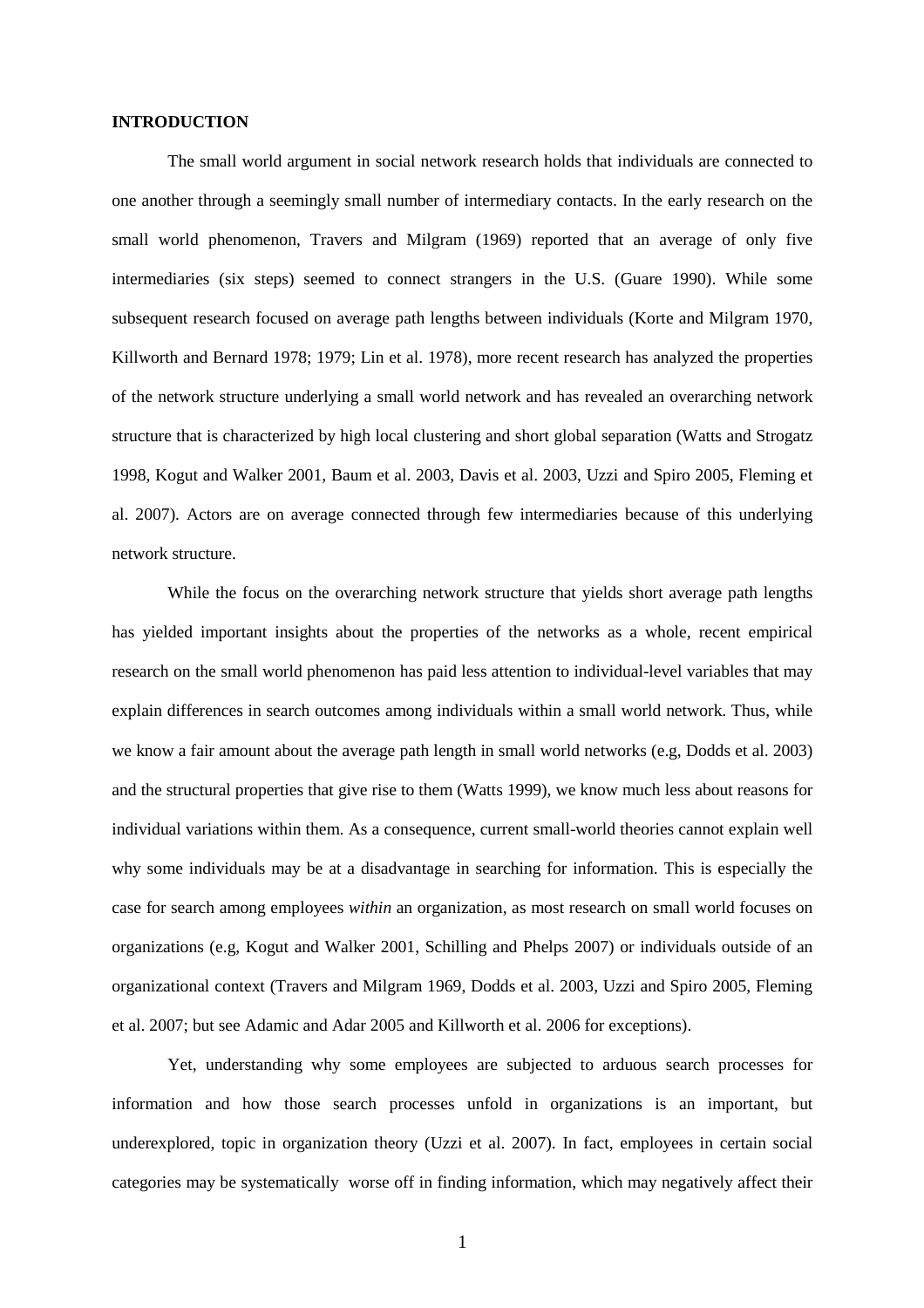work performance, with negative consequences for career progressions and pay. This is especially the case in work contexts in which complex tasks require the assimilation of disparate information to be performed well. Such "knowledge work" can be found not only in professional services firms, such as law (Phillips 2001), investment banking (Podolny 1993), advertising (Rogan 2008) and consulting (Hansen and Haas 2001), but also in functions such as product innovation (Hargadon and Sutton 1997) and operations (Zander and Kogut 1995).

To address the paucity of research on individual variation in intra-organizational search processes, we explore the following question: why do some employees have longer search chains to locate an expert in their organization than do others? To answer this question, we develop a framework of unfolding search chains in organizations wherein an original searcher sequentially contacts intermediaries in order to locate an expert on a specific work-related topic. This chain can be characterized by its direction (i.e., who the searcher goes to for help in locating experts) and its length (i.e., the number of intermediaries needed to reach an expert). We draw on and expand two organization theory concepts to develop the framework. First we use the concept of out-group status in theories of power and stratification in organization research (e.g., Kanter 1977, Brass 1984): employees who belong to out-groups in organizations by virtue of attributes such as gender, race or tenure may find themselves on the periphery of the information flow in an organization and thus encounter difficulties in conducting efficient searches. Second, using the homophily concept (Lazarsfeld and Merton 1954, Ibarra 1992, 1997, McPherson et al. 2001), we seek to explain the direction of the search chain and why the length of the search chain may be longer for employees on the periphery of an organization's social structure.

To simplify our analysis, we limit our discussion to search for individual topic experts within an organization. We focus on the use of network contacts and intermediaries to locate experts and exclude considerations of the use of information technology and knowledge databases. We situate the analysis in one particular setting, that of searching for experts in large, multi-office and multinational professional services firms, such as law, consulting or investment banking firms. In these firms, professionals often need to draw on the expertise of colleagues in order to develop a solution for a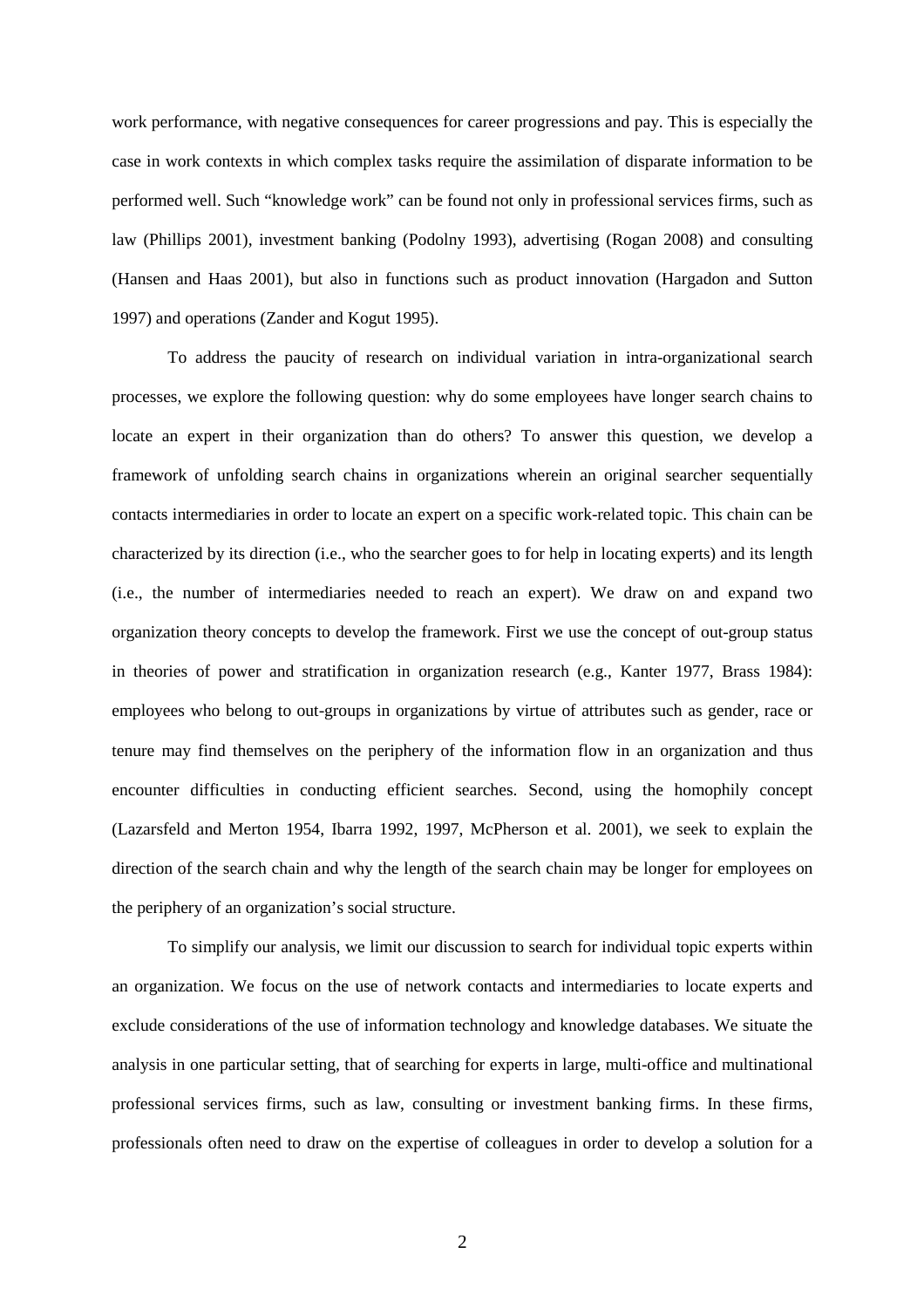client, but they may not know ex ante who the experts are on a particular topic and in which offices they reside.

Our empirical setting is a large multi-national management consulting company with 3,150 professionals located in 50 offices in 34 different countries at the time of our study. We conducted a field experiment and began by determining the identity of the firm's experts on four consulting topics. We then randomly initiated 381 individual search chains and asked survey respondents to name an expert on a topic or someone who could help them identify an expert. Using the "snowball method," we followed up with all new named contacts, who then submitted new contact names, and so on, until a chain reached an expert or stopped due to lack of response. To analyze the effect of individual positions in the network, we collected data on the firm's complete network structure, allowing us to study the effects of network structure on individual search behaviors.

#### **SEARCH CHAINS AND INDIVIDUAL-LEVEL VARIATION**

Following the early research on the small world phenomenon (Milgram 1967, Travers and Milgram 1969), subsequent research in this area has pursued three related lines of inquiry with different levels of analysis.

In the first line, researchers have sought to verify whether the number of intermediaries required is indeed as small as that found by Milgram and colleagues and have conducted studies to compute average path lengths in various populations, including an urban area (Lin. et al. 1978), two cities (Korte and Milgram 1970), inventors in the U.S. (Fleming et al. 2007), and board of directors in German companies (Kogut and Walker 2001). Notwithstanding methodological issues (Kleinfeld 2002), a partial answer seems to be that the number of steps is indeed surprisingly small. For example, a large global population study using the Internet demonstrated a median path length of five to seven steps even after taking into account incomplete chains (Dodds et al. 2003).

The finding that paths to a target are surprisingly short on average raises the issue of why this may be the case. In a second line of research, Watts and Strogatz (1998), following an early lead by Pool and Kochen (1978) and Kochen (1989), shifted the level of analysis to the properties of the overall network that may give rise to short average path lengths. They proposed that small world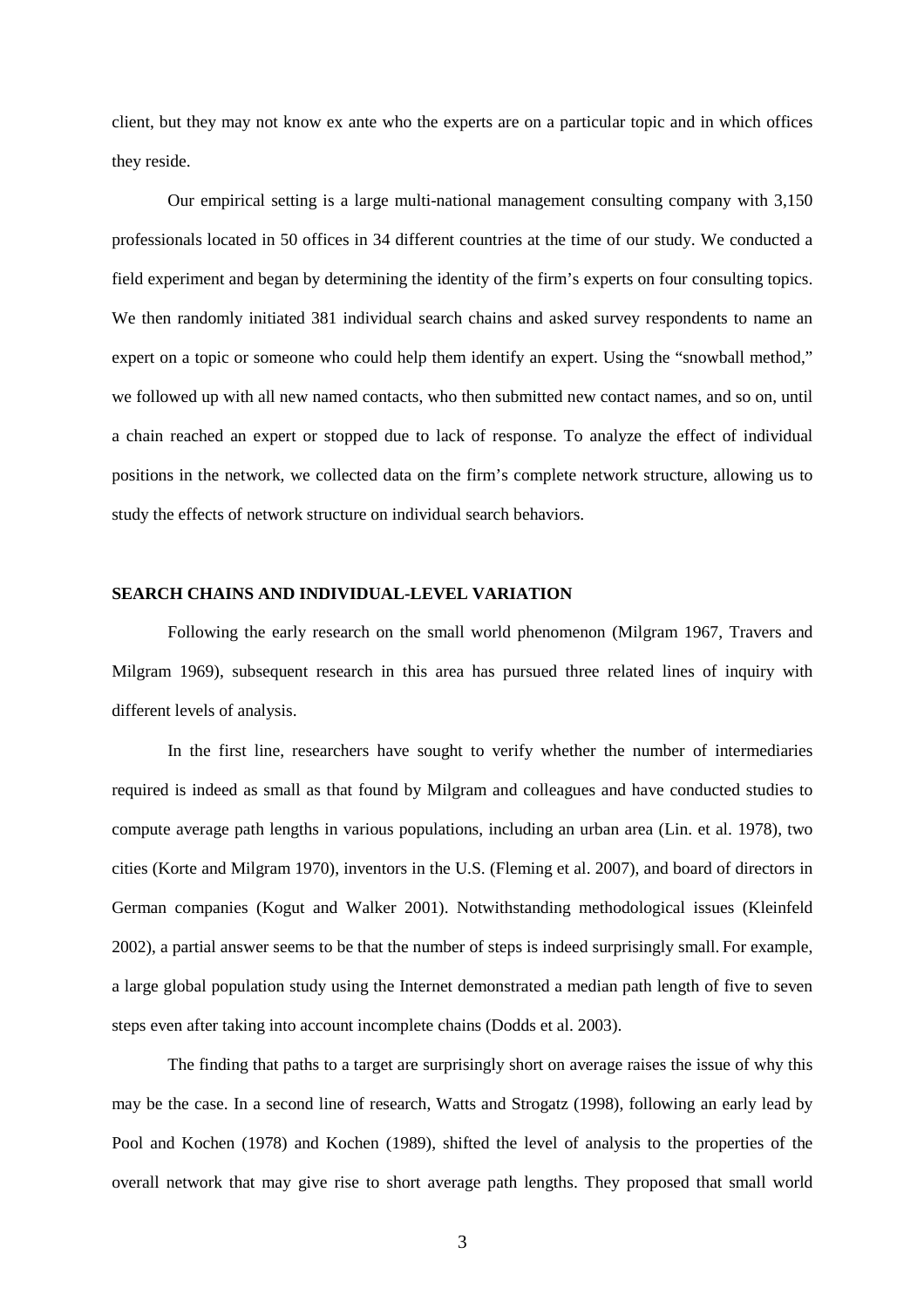networks exhibit two features: individuals are grouped into local cluster with high density, and these clusters are in turn linked globally through a few ties to others outside the cluster. Thus, an individual may only have relationships to others in the cluster but is nevertheless linked globally because of occasional global ties held by others in the cluster. This explains why individuals can have short path lengths in networks with overall low density.

Studying average path lengths and overall network properties do not, however, address much the issue of why there may be large variations among actors in a small world network. The Watts and Strogatz model may explain why the *average* path length is relatively short but it does not explain why some individuals or a certain category of individuals, such as women, may require more steps to complete a chain than do other categories. A related but different line of research is required to understand the small world problem at the individual level of analysis.

In a third line of research, scholars have examined how individuals may find it difficult to traverse subgroup boundaries to reach a target: Caucasian individuals starting a chain experienced more difficulties reaching an African American target than a Caucasian (Korte and Milgram 1970); crossing racial boundaries was less likely to be attempted and less likely to be effective (Lin. et al. 1978); and low-income individuals failed to get messages through to targets in higher income groups (Kleinfeld 2002). Crossing social boundaries appear to make the world larger, and some subgroups find it more difficult to complete chains than do others. These studies, however, have not shed much light on why this may be the case and have not deployed predictive models that may explain why individuals belonging to a sub-group engage in search strategies that turn out to be less effective.

#### **Search strategies**

Individual chain lengths may vary because of different individual-level search strategies. One approach is to use clues about the eventual target and select intermediaries who are in close physical proximity to the target, who are in a similar profession as the target, or who are closest in the hierarchy to the target in an organization (Barnard et al. 1982, Adamic and Adar 2005). Relying on medium to weak ties and professional ties has also been shown to increase the completion rate of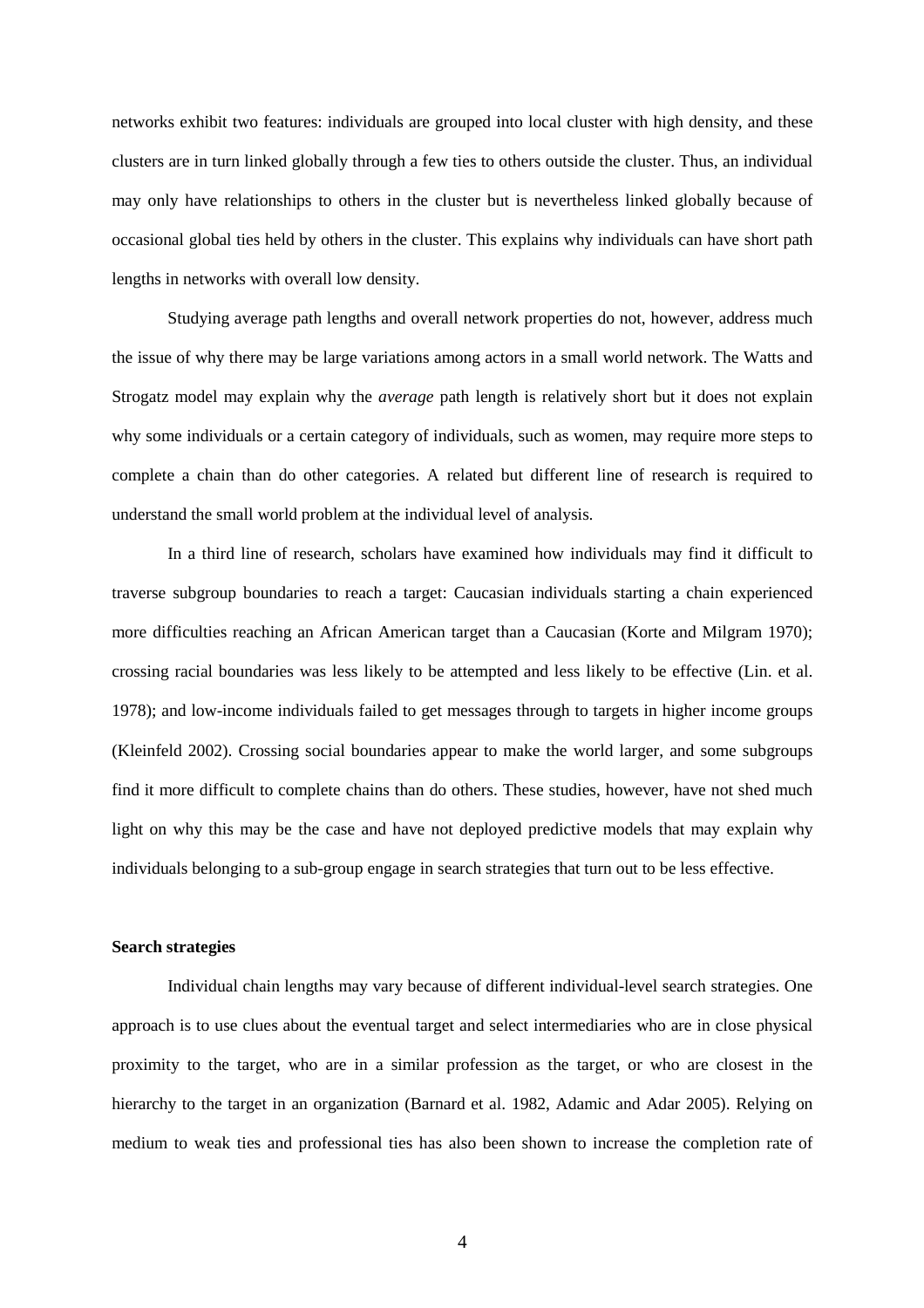chains (Dodds et al. 2003). While a good beginning on which to build, these approaches to individual search strategies have several limitations and need to be extended, in three ways.

First, rationality-based models assume that individuals may indeed pursue a certain search strategy, such as selecting an intermediary who is higher up in the organizational hierarchy than themselves (Adamic and Adar 2005). But this approach presumes that individuals will cross organizational and social status boundaries, something they may be reluctant to do because of social barriers. In some sense these models are "under-socialized" by analyzing search approaches that do not take into account the social, organizational and demographic context within which search takes place.

Second, these small world studies are premised on search for a pre-determined person in a specified location (i.e., a target), such as Travers and Milgram's stockbroker who lived in the Boston area. Thus, much of the analysis has centered on search strategies based on clues about the target (Travers and Milgram 1969, Killworth and Bernard 1978, Barnard et al. 1982, Dodds et al. 2003, Adamic and Adar 2005). In an organization context, however, actors often do not know the exact identity of the actor who may possess the information they need (cf. Stuart and Podolny 1996, Katila and Ahuja 2002, Denrell et al. 2004). Search in an organization context is therefore often best understood as search without knowing ex ante the end destination.

Third, actual search behaviors are embedded within a social network structure that to some extent govern the direction and efficacy of search, but to empirically analyze this requires data on both actual search behaviors (i.e., an unfolding search chain) *and* the overall network structure that exists prior to a given search attempt. Existing studies have data on either the overall network structure (e.g., Watts and Strogatz 1998, Adamic and Adar 2005, Fleming et al. 2007) or the actual search (e.g., Travers and Milgram 1969, Dodds et al. 2003), but few have analyzed the effects of network structure on actual individual searches, including that within large, complex organizations. As one exception, Killworth et al. (2006) studied choice of contacts within a social network of 105 telephone survey interviewers in a small organization, but this study again analyzed reaching predetermined targets and did not include unfolding search chains in search of knowledge across subunit boundaries in an organization.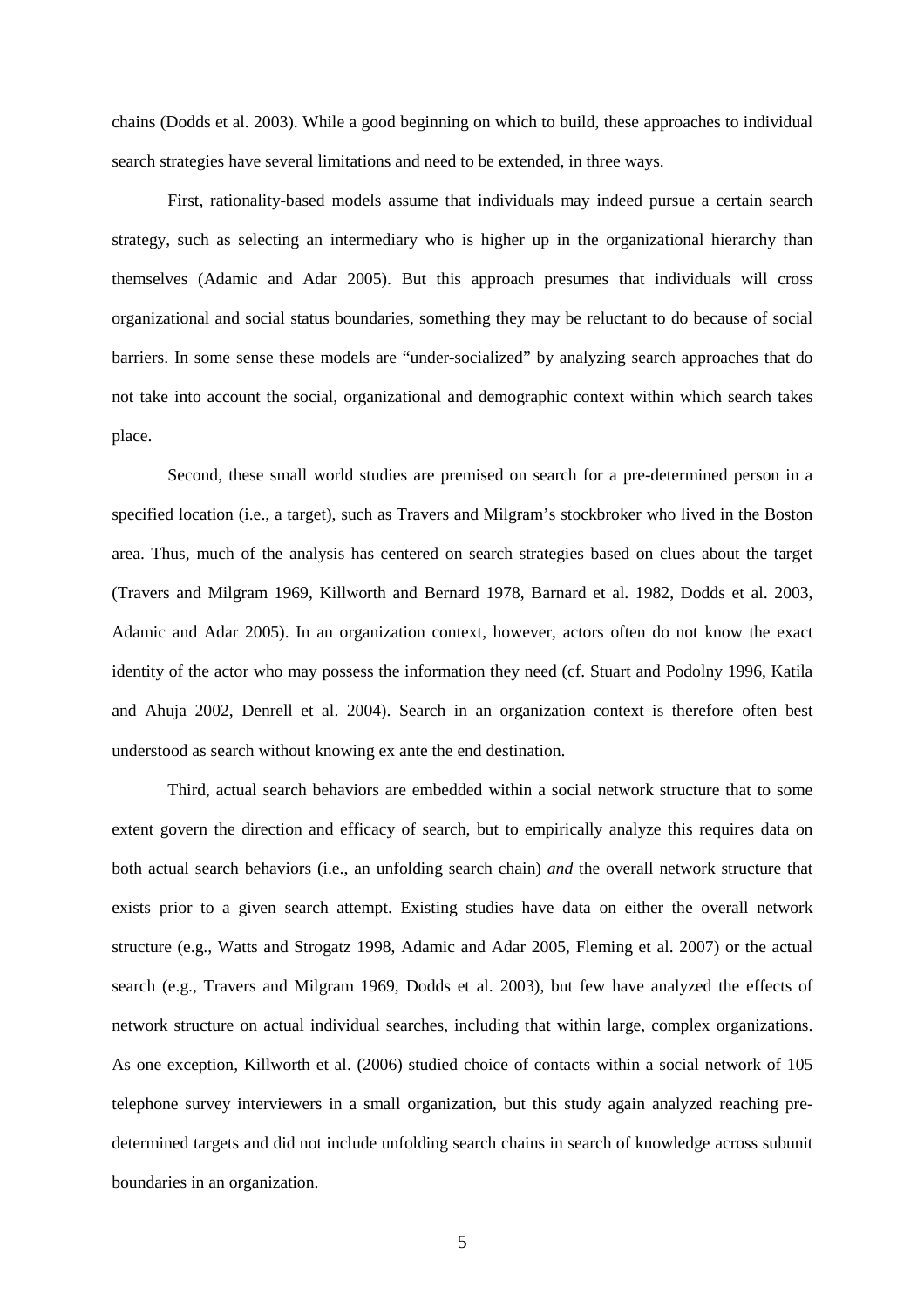Thus, given our interest in understanding individual variations in the direction and efficacy of search for knowledge in large, complex organizations, we develop a model that extends extant research in several significant directions: we allow for the possibility that search is inherently "social" in that a searcher may choose intermediaries based on organizational, social, and demographic considerations; searchers for knowledge may not know ex ante who the experts are or where they are located; and we analyze the effects of a firm's network structure on actual unfolding search chains.

#### **SEARCH CHAINS WITHIN LARGE, COMPLEX ORGANIZATIONS**

We apply the logic of search chains to the context of searching for knowledge in large and distributed organizations. Specifically, we investigate how searchers try to reach subject matter experts in a large management consulting company, which is representative of multi-office professional services firms in general. For example, consider a company employee looking for an expert on a particular topic related to solving a client problem, such as setting transfer prices between subsidiaries in the client's firm. She would like to locate a colleague in her company who is an expert on transfer pricing, but she does not know ex ante who that may be. Her first decision in the search process is to decide whether she wants to guess who may be an expert and contact that person directly. If she is correct, she would have located an expert in only one step, as illustrated in chain A in Figure 1. Alternatively, she could decide to contact a colleague and ask him to point her in the direction of an expert.<sup>1</sup> In this scenario, the quality of the advice given by the intermediary influences the length of the search chain. The intermediary may point to the expert right away (chain B in Figure 1) or to someone else who is not an expert but who in turn points to someone else (e.g., as in chain C), and so on, until the chain ends with the identification of an expert or terminates prematurely.

Understanding why some searchers are able to find an expert in only a few steps requires an analysis of both the factors explaining why searchers may be able to identify an expert in one step (chain A in Figure 1) and, failing that, the process by which searchers are able to use as few intermediaries as possible (chain B vs. C in Figure 1). In the first scenario, search is to a large extent

 $\overline{a}$ 

 $1$  Conceptually, contacting someone who is considered an expert is different from contacting someone who is considered an intermediary, although a searcher may think of them as one and the same.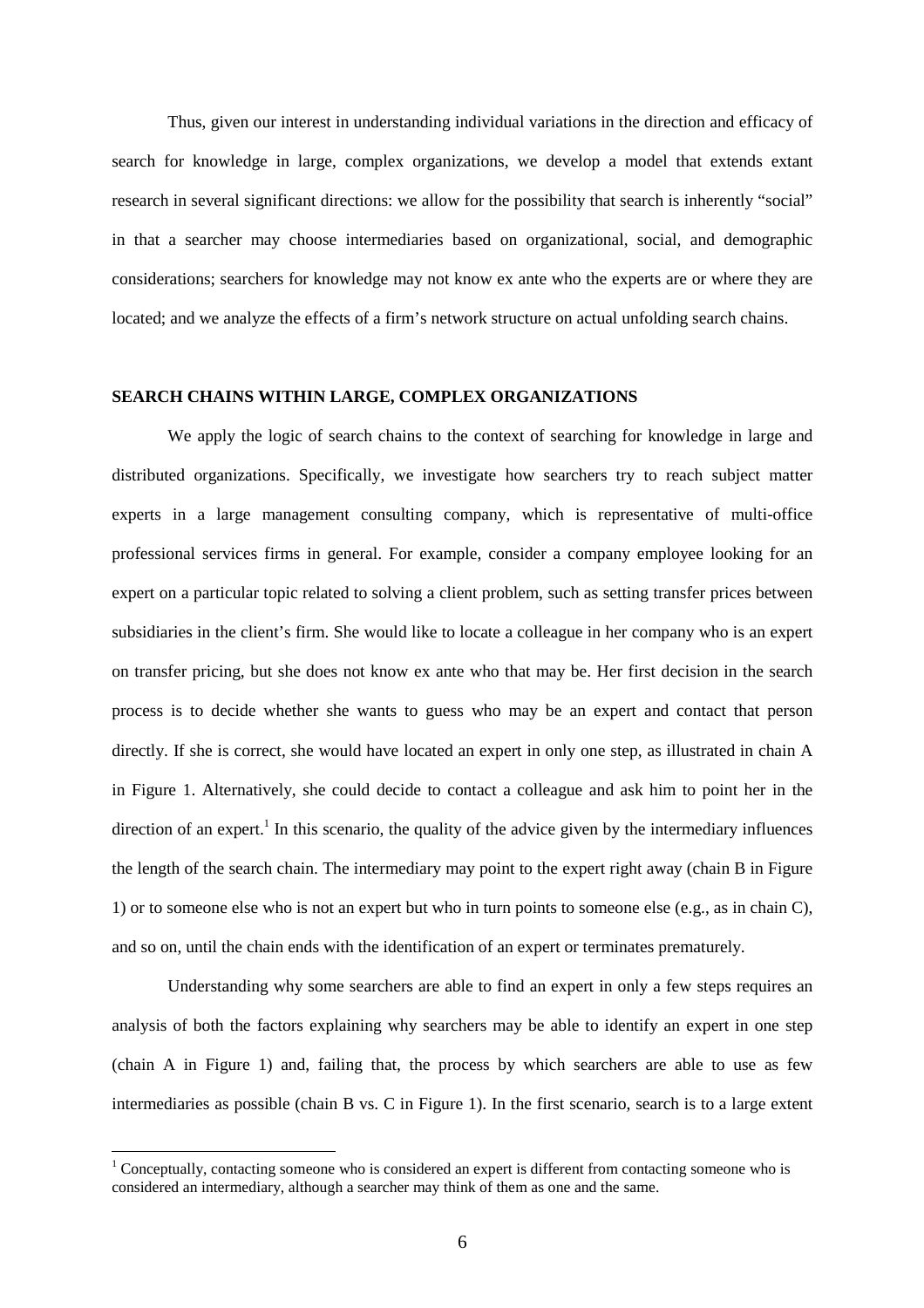cognitive or "asocial" (Gavetti and Levinthal 2000), in the sense the searcher is examining the information she already knows in trying to identify in her mind who the experts may be on a certain topic. In the second scenario, search is not only cognitive but also social in that it involves enlisting the help of individuals acting as intermediaries to point the searcher toward the expert. We examine the two scenarios separately.

#### **Identifying an expert in the first step of a chain: the role of peripheral status**

Why would some searchers be able to identify an expert in one step while others would not? As research on transactive memory has shown, employees develop an awareness of "who knows what" in an organization (Wegner 1987; Wegner at al. 1991, Moreland et al. 1996, Austin 2003, Borgatti and Cross 2003, Schulz 2003, Brandon and Hollingshead 2004). Applied to our context, the existence of transactive memories suggest that employees may know who the experts are on a certain topic in the organization, but this information is likely to be unevenly distributed among employees. In particular, employees on the periphery of an organization's social structure may be at a relative disadvantage in locating experts because they may have poorer information about the identity of experts than do members of the core. As a long line of organization research has shown, some groups of organizational members tend to be at a disadvantage in terms of access to timely information circulating within organizations (e.g., Kanter 1977, Mintz and Schwartz 1981 and 1985, Brass 1985, Ibarra 1992, 1995).

Organizations often exhibit a core-periphery pattern, with a core group of people—a dominant coalition, an elite, or a majority—exerting the most influence or decision making authority (Brass 1984 and 1985, McPherson et al. 2001). While position in the formal hierarchy to some extent determines members of this elite group, the degree to which a member belongs to the core or exists at the periphery depends on other factors as well. Extant research has typically focused on an employee's position in social networks, gender, ethnicity, and length of tenure as categories along which organizational periphery is defined (e.g., Kanter 1977, Brass 1985, Ibarra 1992). In this paper we concentrate on network centrality, tenure, and gender to define the degree to which an employee belongs to an organization's periphery. We define members as having a periphery status to the extent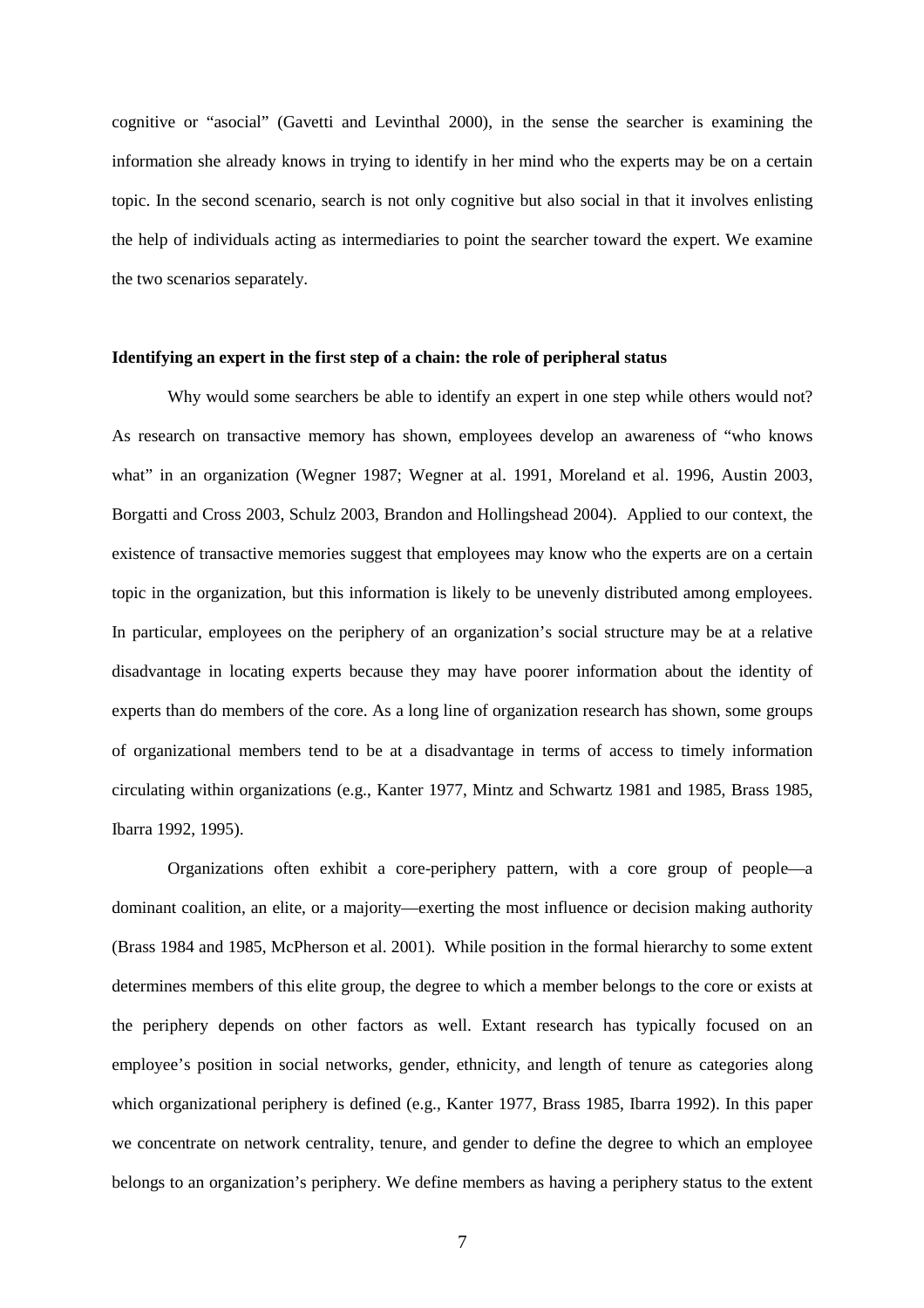that they have a low network expert-related centrality (i.e., large network distance to experts), have short tenure, and whose gender is underrepresented.<sup>2</sup> Which groups constitute out-groups is to some extent empirical and depends on the distribution of employees within a particular organization. For example, only 19.5% of professionals in our empirical context were women, resulting in women being on the periphery, but this may not be the case in other organizations.

**Expert-related centrality**. One way of characterizing the degree to which an employee belongs to the periphery in an organization is to assess their position in the organization's social network (Brass 1984). Centrally placed individuals belong to the core while non-central actors belong to the periphery (McPherson et al. 2001). Therefore, the first variable we consider is a searcher's centrality with respect to location of a group of experts in the organization network. To understand how a searcher is linked through the network to a set of relevant experts, we distinguish between being central to *everybody* in the organization and to a confined group of experts. For a particular search, it is more important for a searcher to be central vis-à-vis experts than all employees: a person can have a central position vis-à-vis the overall set of employees in an organization, yet have a low centrality vis-à-vis a particular group of experts. To implement this distinction, we draw upon the well-established concept of closeness centrality in networks (Freeman 1978) and define "expertrelated centrality" as the path through the network that has the lowest number of intermediaries between a searcher and a set of topic experts.<sup>3</sup> *Network distance to expert* is the converse of expertrelated centrality: the higher the number of intermediaries between a searcher and a group of topic experts in the network, the higher the network distance to expert.

Information about identities of experts is likely to travel through these pathways, like pipes through which information travels, including information about "who knows what" (Podolny 2001). If the focal employee and an expert have worked with each other before on a project and thus have a direct tie (a path of one step), then it is likely that the focal employee will know that the expert is in

 $\overline{a}$ 

 $2$  While gender is a dichotomous variable, tenure and centrality are continuous, suggesting that periphery status is more precisely thought of as a continuous variable.

 $3$  This is the same as the smallest of the geodesics between a focal employee and any of the experts on a topic. The geodesic is the shortest path through the network, e.g., a direct tie is a geodesic of one, a path through one intermediary is a geodesic of two, and so on. To probe the distinction between centrality vis-à-vis everybody or a group of experts, we also implemented a network distance measure based on geodesics to all employees in the organization, but this measure was not significant in our models and had no predictive power.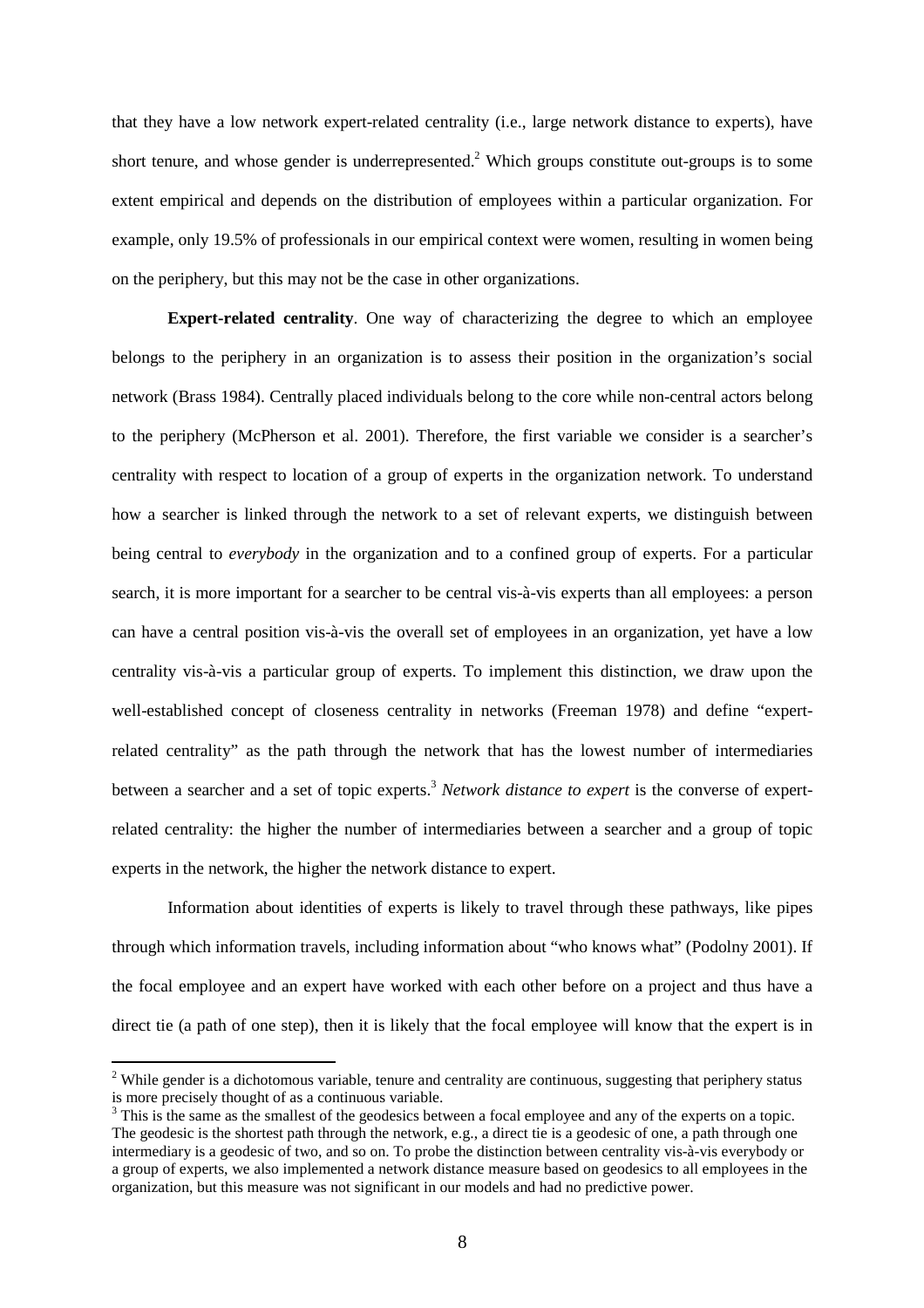fact an expert on the topic in question. If the focal employee has no direct relation to the expert but they have both worked previously on different projects with a third person (i.e., a path of two steps), information about who is an expert needs to be passed on by this third person. For example, during a prior project, the third person may have mentioned the name of the expert to the focal employee, who will then know the identity of the expert and can act on this information when searching in the future.

Intermediaries in an existing network thus funnel information about "who knows what" in an organization on a continuous basis through interactions and joint project work. For example, in our qualitative interviews, a consultant in the San Francisco office, who was connected to an Information Technology expert in Chicago through one intermediary, told us how information flowed to him via this link: "I have spoken to him [intermediary] on several occasions, and he told me about some of the projects in IT that he had been working on with Mike [expert], so when I needed that specific expertise I had some idea who to call."

However, the diffusion of information between two individuals in any network can be expected to fall as the network distance between the two increases (Singh 2005). Specifically, in our setting, information about who is an expert on what subjects is likely to become distorted, biased, or entirely lost as more intermediaries are needed in order to pass it on. Employees may misunderstand each other when exchanging information, and intermediaries may neglect to mention relevant pieces of information, forget details, filter or deliberately withhold some information (Miller 1972, O'Reilly 1978, Huber 1982, Huber and Daft 1987). The consequence is that a focal employee's knowledge about who is an expert on different subjects becomes imprecise, incomplete and perhaps altogether incorrect to the extent that many intermediaries that have been involved in funneling information through the network. When it comes time to conduct a search, a focal employee who has a long network distance to relevant experts is therefore less likely to be able to pinpoint the identity of an expert on a particular subject than one with short network distance. As one interviewee, who had a long path of two intermediaries to an expert, told us when we mentioned the expert's name after our experiment had been concluded: "I have never heard that name [expert], I have no idea about this person."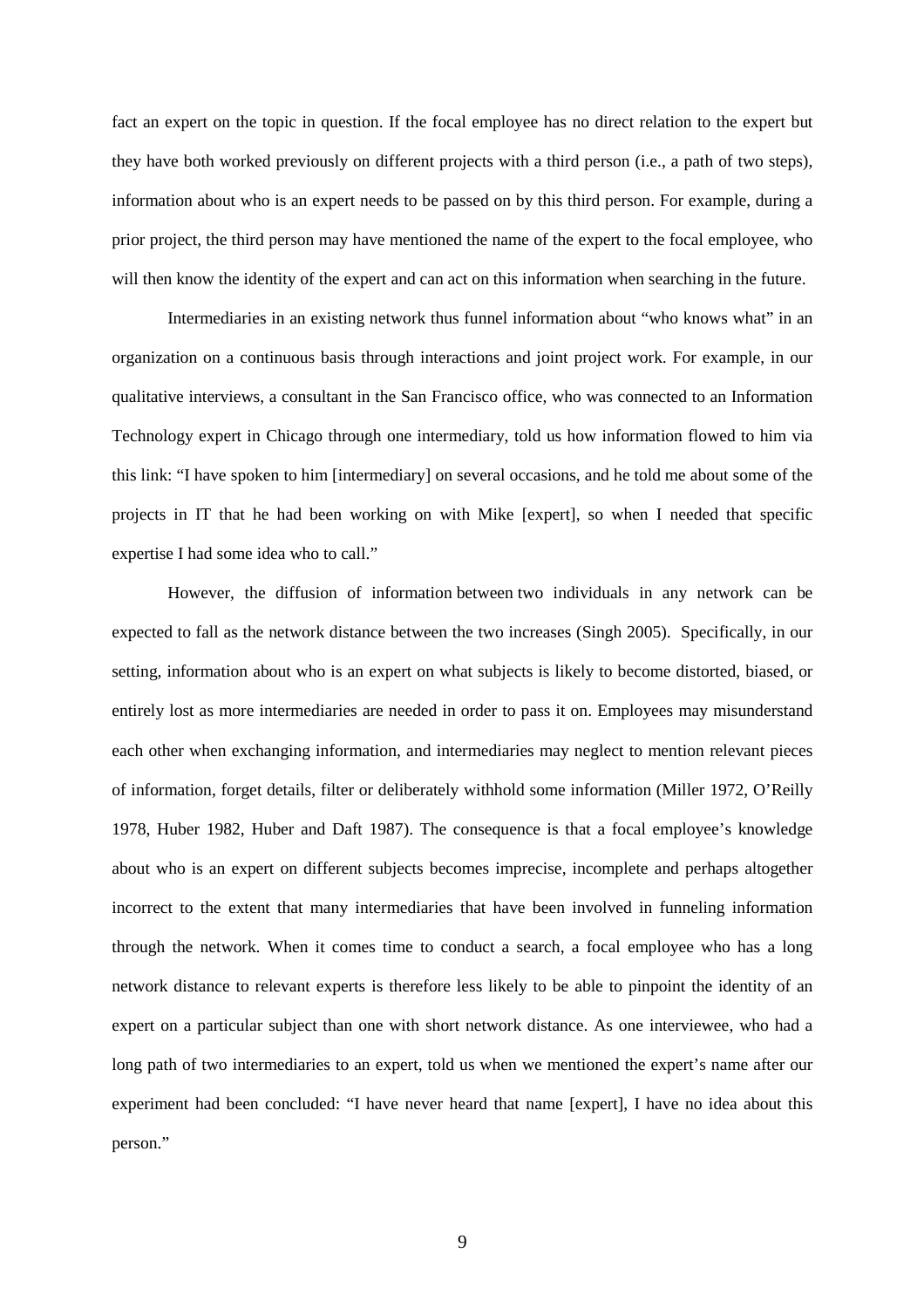**Tenure**. The second periphery variable we consider is a searcher's tenure. Employees' company tenure (i.e., number of years employed in the focal company) is likely to affect their ability to identify an expert in one step. Long-tenured employees are likely to have a more central network position than short-tenured ones, as they have had more time to build network connections in the organization (cf. Chatman and O'Reilly 1994, Harrison and Carroll 1998). Beyond this network effect, however, tenure may also be associated with a larger repertoire of knowledge about the body of expertise embedded in the organization. As employees accumulate experience in an organization, they also accumulate knowledge about who knows what. In professional services firms, for example, experience is related to project work on a range of topics. As employees work on more projects as time passes, they accumulate more project experience and with that more knowledge about project topics. Assuming that they do not work on the same project topics every time, this experience should translate into more knowledge about project topics, including knowledge about who knows the most about these topics. Because of this experience effect associated with tenure, short-tenured employees are less likely to identify an expert in the first step of a search than are long-tenured individuals.

**Gender**. A searcher's gender is also likely to affect the chances of identifying an expert in the first step of a search chain. For our analysis, we consider the situation in which men are the majority of the employees and the upper echelon of managers. In these contexts, women are likely to experience a worse information flow than men, including information about the identities of experts in an organization. This may be partly due to a worse position than men in the work-flow network (Brass 1985, Ibarra 1992, Podolny and Baron 1997). Beyond this task-related network effect, however, women may also be excluded from social circles in an organization, including social activities at work and after-job activities that strengthen interpersonal ties and increase the rate of communication (Kanter 1977). Moreover, to the extent that men occupy the key positions in the organization and constitute a dominant coalition that also includes knowledge experts, women may find it difficult to develop interactions with these organizational elite and thus be cut off from the information flow emanating from it (Brass 1984 and 1985).

Women may also sort themselves into, or be sorted into, different types of work (Ibarra 1997). In our context, women may prefer to stay "local" in their geographically local office for family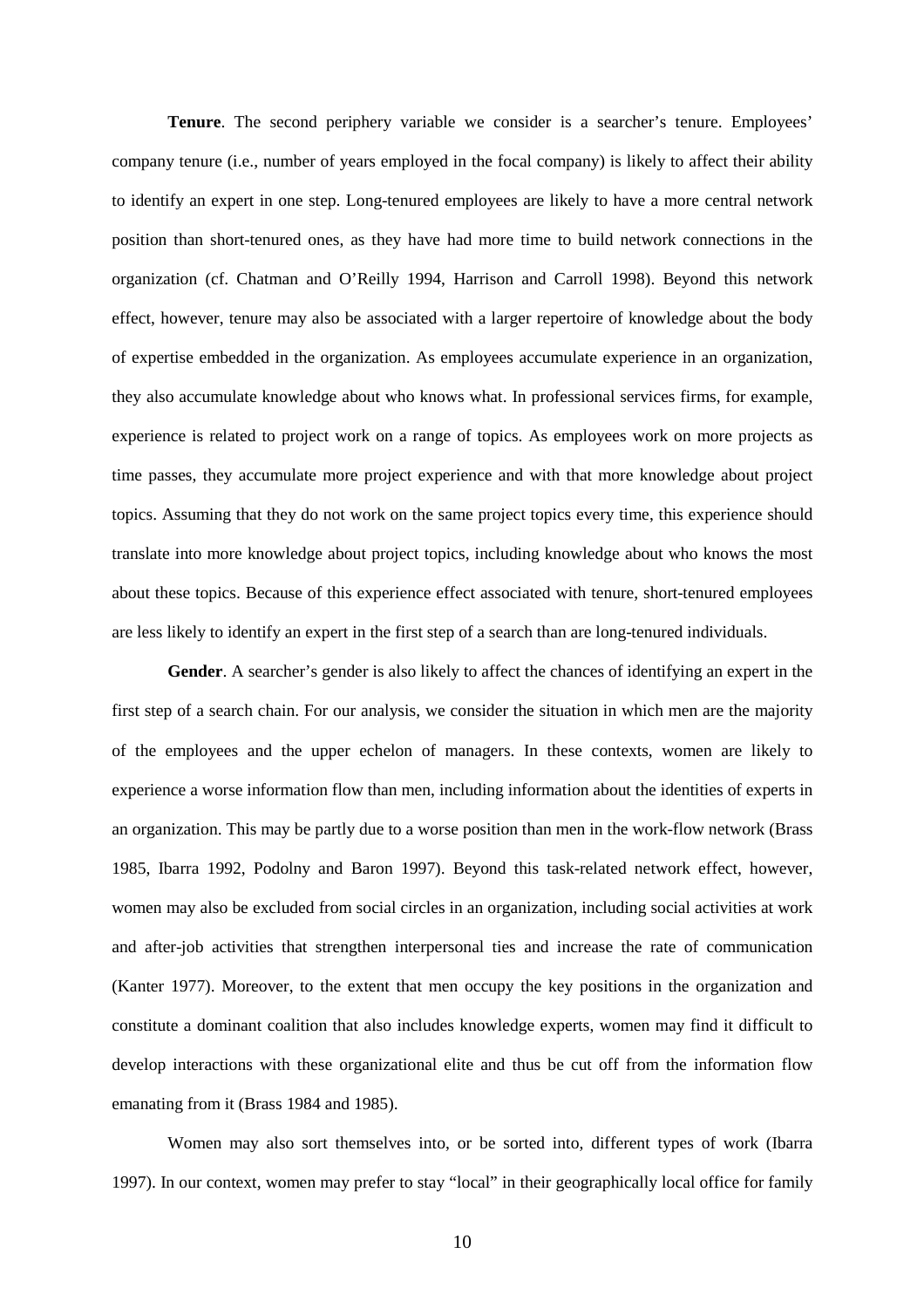reasons, increasing the chances that they work on the same types of projects with the same colleagues over again. As one female consultant in a U.S. West Coast office related: "The partner really wanted me to go to new York and head the project over there, but I had a one-year old a home and didn't want to, so I said no…I got myself on to a project working for a local client that I had worked with before." Working locally with a small group of clients and colleagues in turn creates a narrow accumulated knowledge base, leading to less knowledge than men's about the wider distribution of expertise in the organization. For these reasons, women may have less awareness than men about who knows what in the organization, making it more difficult to pinpoint a knowledge expert in the first step of chain.

In short, our arguments can be summarized in a hypothesis:

**Hypothesis 1**. Employees who have low expert-related centrality, have short tenure, or are in the gender minority are less likely to pinpoint an expert in the first step of a search chain.

#### **Using intermediaries to search: the role of homophily**

Employees may undertake "social" search by contacting intermediaries and asking them to point them in the direction of experts (Gavetti and Levinthal 2000). As research on stratification in organizations has shown, employees prefer to socialize and connect with people who are like themselves along demographic characteristics such as race and gender (Lazarsfeld and Merton 1954, Ibarra 1992, McPherson et al. 2001, Ruef et al. 2003). Applying this logic to our setting, searchers who choose to contact an intermediary in search are likely to contact someone who are like themselves: Searchers on the organizational periphery are likely to contact an intermediary who also is also on the periphery, while searchers who are a member of the organizational core are likely to contact another member of the core.

One reason for this homophilous search behavior is familiarity: two colleagues who share one or more similar traits (e.g., gender, tenure, race, nationality) may prefer to interact with each other because of ease of communication based on common attitudes and world-views. Another reason is perceived safety: asking someone for help in finding experts reveals a lack of one's knowledge and exposes oneself to the risk of an unfavorable judgment (cf. Edmondson 1999). It is safer to contact an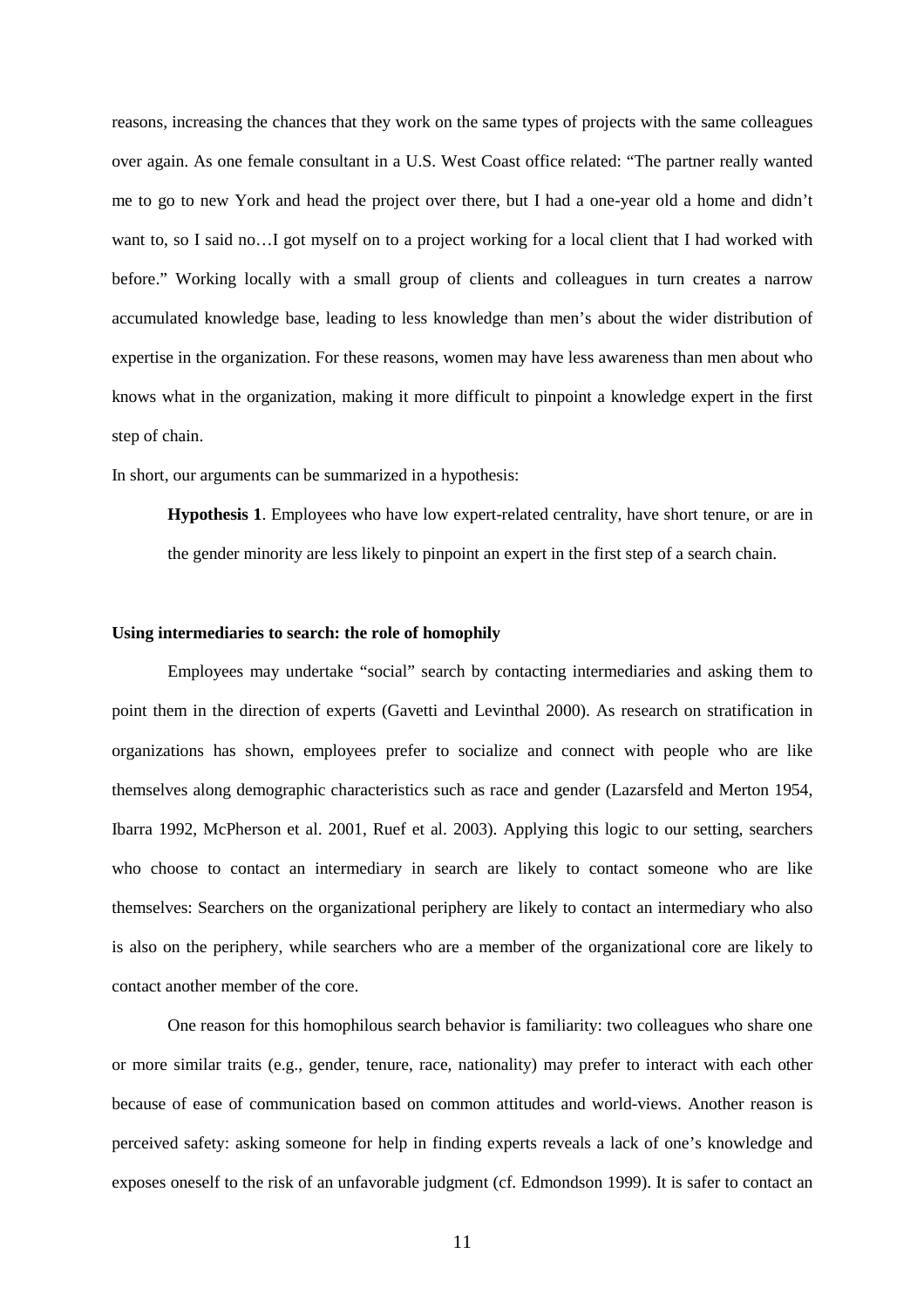intermediary with whom one is more familiar based on similarities than someone who is different but could potentially be in a better position to act as an intermediary (Hansen and Lovas 2004). One junior consultant in Melbourne revealed in a follow-up interview: "I suppose the reason why I thought of Matt [a fairly junior person picked as the intermediary] is that Dave and John are all vice presidents…I had personally worked with Matt before so I probably just felt just a little more comfortable."

 Homophilous search is constrained, however, by the availability of similar others in an organization (McPherson et al. 2001). Women, for example, have fewer chances than men to develop relations with same-sex colleagues in organizations dominated by men (Ibarra 1992). McPherson et al. (2001) calls this a baseline (or induced) homophily that is determined by the opportunity set. Thus, it is quite possible that an employee on the organizational periphery will contact members of the core simply because there are few other peripheral members to select as intermediaries. However, to the extent that homophilous search operates (called "inbreeding" or choice homophily, McPherson et al. 2001), we should expect to see members of a sub-group select intermediaries who are also members of a sub-group in a greater proportion than what would be expected based on the baseline. For example, in our empirical context, 19.5 % of the consultants were women: inbreeding homophily suggests that female searchers will select female intermediaries in more than 19.5% of the cases.

Is homophily-based search disadvantageous for members on the organizational periphery? This hinges on whether intermediaries who are part of the periphery perform worse in their role as an intermediary than those who are part of the core. We argue that they will. The reasons for this are the same as those for Hypothesis 1. An intermediary on the organizational periphery is likely to suffer from the same exclusion issues as an original searcher who is part of the periphery. Intermediaries with low expert-related centrality are less likely than intermediaries with a high degree of centrality to identify an expert on a topic. An intermediary with short tenure is less likely to have accumulated enough experience to identify an expert than one with a longer tenure. And a female intermediary is more likely to suffer from social exclusion and lack of integration into the dominant coalition than is a male one, leading to a lower chance of pinpointing an expert.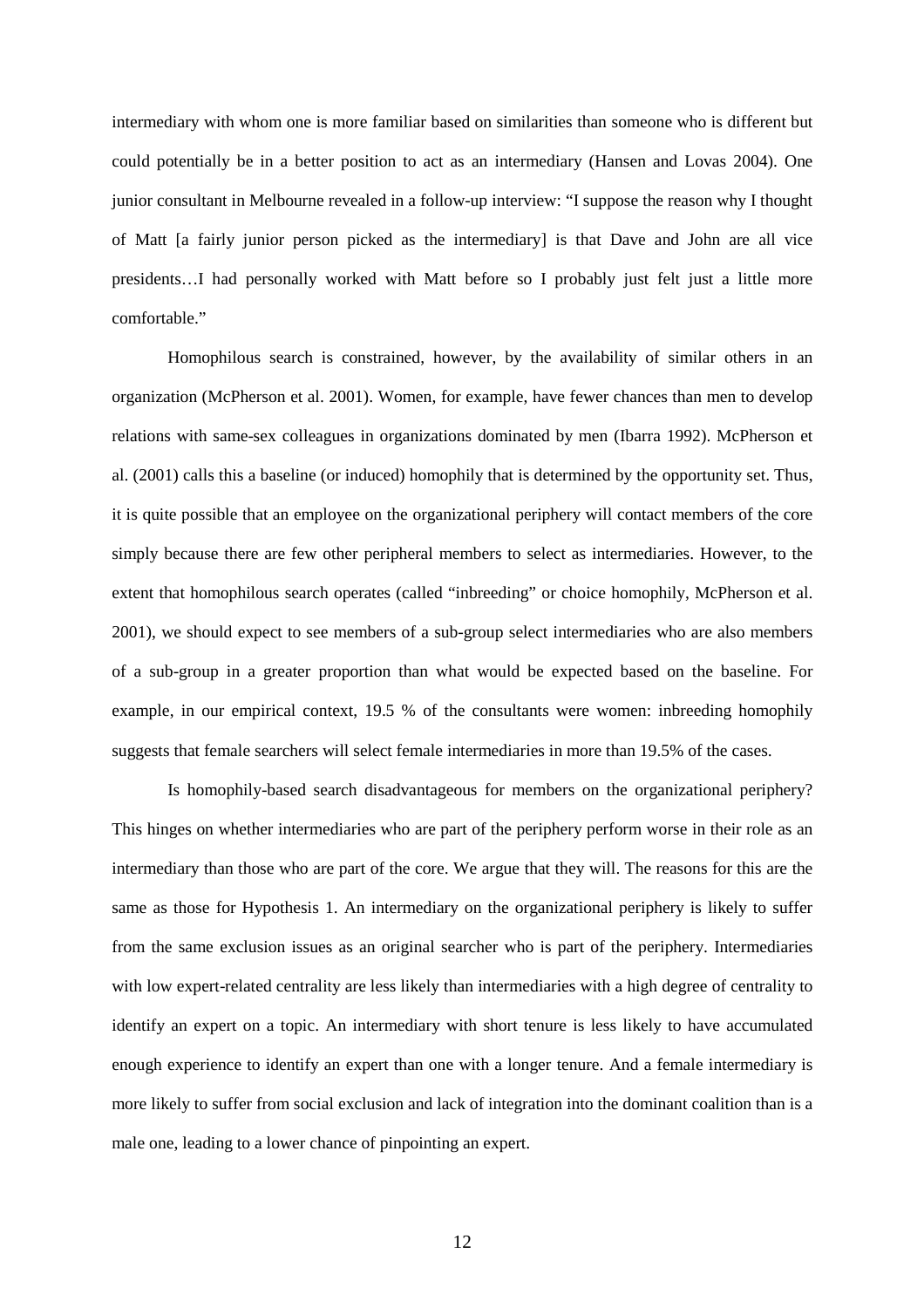Furthermore, if an intermediary chooses not to try to pinpoint an expert but instead points to a second intermediary, the periphery effect is likely to manifest itself in this scenario too. Like the original searchers, intermediaries are also likely to tend toward homophily, pointing to a second intermediary that is like themselves along the centrality, tenure and gender dimensions. The unfolding search chain will therefore reproduce social structure, like ripples in a pond, leading to a differential effect for chains that begin on the periphery versus in the core. These arguments about homophilous search can be summarized in two hypotheses:

**Hypothesis 2**. Searchers are more likely to select intermediaries with whom they share a characteristic (expert-related centrality, tenure, gender) than intermediaries with whom they do not.

**Hypothesis 3**. Intermediaries have longer search chains to the extent that they have long network distance to expert, have short tenure, or are in a gender minority.

#### **Crossing boundaries: heterophilous search**

We have argued that members on the organizational periphery are likely to have longer search chains because they have low cognitive awareness of who are the experts (and thus are likely to experience difficulties in naming an expert in the first step of the search) and base their searches on homophily (which is a poor search strategy for peripheral employees). If this is correct, one issue becomes, how can peripheral members improve their search for experts in an organization? A simple answer is to try to "cross over:" searchers with short tenure can contact intermediaries with longer tenure; female searchers can contact male intermediaries, and searchers with low centrality can contact centrally placed intermediaries. Such crossing over strategies are likely to be more beneficial to the extent that they occur earlier in the chain as they will redirect the subsequent steps. Crossing over should help mitigate the negative effects of homophily-based searches for members on the organizational periphery:

**Hypothesis 4.** Members on the organizational periphery who name members belonging to the core as intermediaries shorten the remaining path length from intermediary to expert.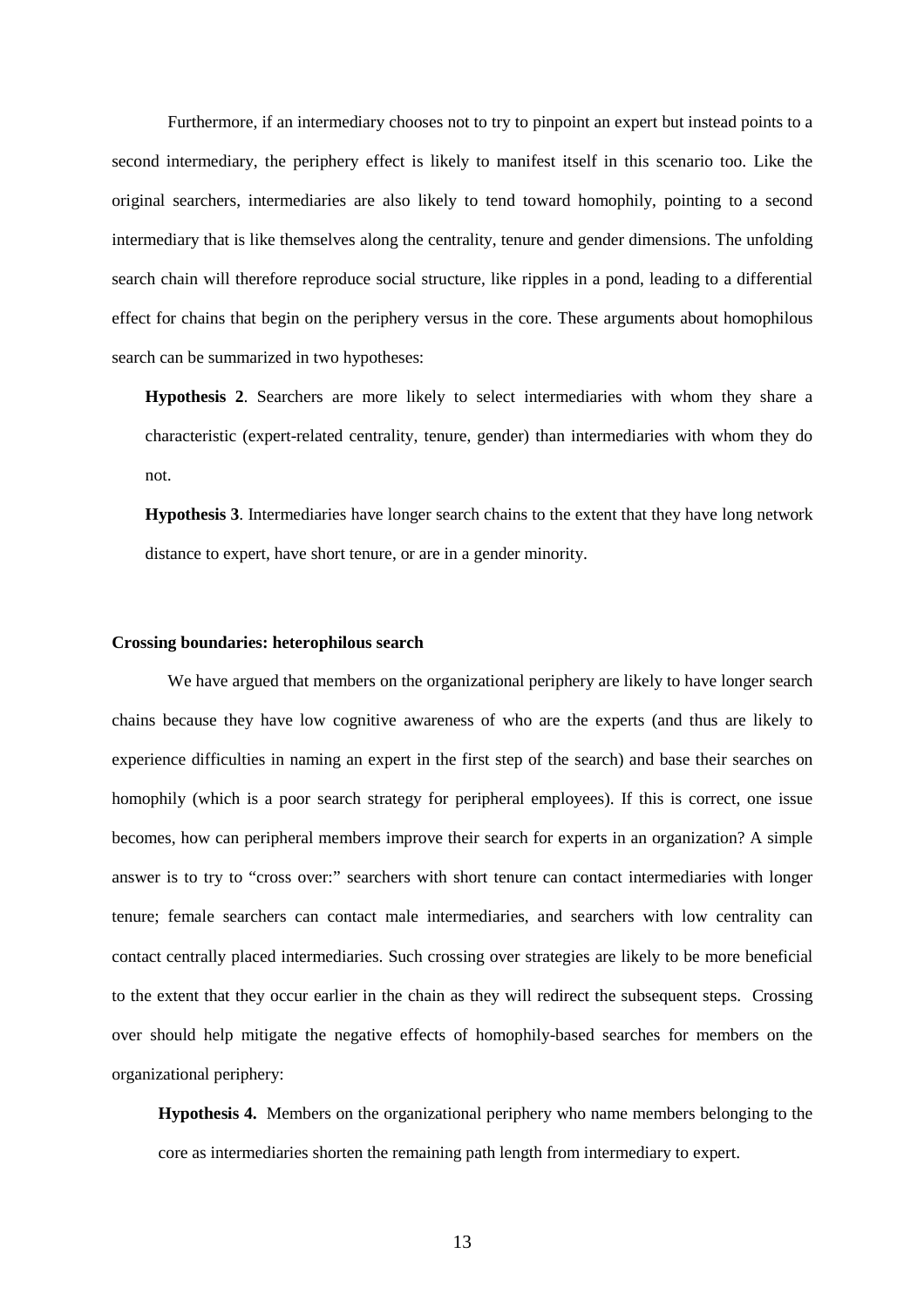#### **DATA AND METHODS**

 Our research site is a global management consulting firm with 50 offices in major cities worldwide, covering 34 countries around the world. At the time of our study, the firm had 2,800 consulting staff and 350 partners, for a total of 3,150 "line" consultants. After we had negotiated with a senior partner to conduct this study and received the go-ahead from the CEO, we spent six months designing and implementing a field-based small world study. We conducted several preliminary discussions with the consulting staff and spent several months in the company as a participant observer before developing and implementing surveys and extracting information from the firm's databases. We also conducted nine follow-up interviews with consultants who participated in the surveys.

#### **Setting**

 The 50 local offices were the primary organizing unit in the firm, and each office was staffed with a set of partners, senior managers, and other consulting staff. Each office had over a period of time accumulated consulting expertise that reflected the type of work that had been done in that office. What had emerged in the firm over the years was therefore a mosaic of knowledge that was dispersed across offices and consultants, and some became experts on a particular topic because of the issues they dealt with during their client work. The topic experts in the firm were to a large extent not officially appointed experts with any formal responsibility or title, but were regular line consultants who emerged as informal and unofficial topic experts. Because of the dispersion and unofficial position of topic experts and the continued development of new knowledge due to ongoing projects, locating individuals with particular and up-to-date expertise was a major problem. To organize some of this vast knowledge pool, the firm had over the past decade developed 11 "practice groups," each of which was responsible for organizing the knowledge pertaining to either an industry (e.g., financial services) or a topic (e.g., information technology). The firm had also over the past five years implemented an electronic knowledge management (KM) system that stored prior sanitized client presentations and discussion documents on particular topics.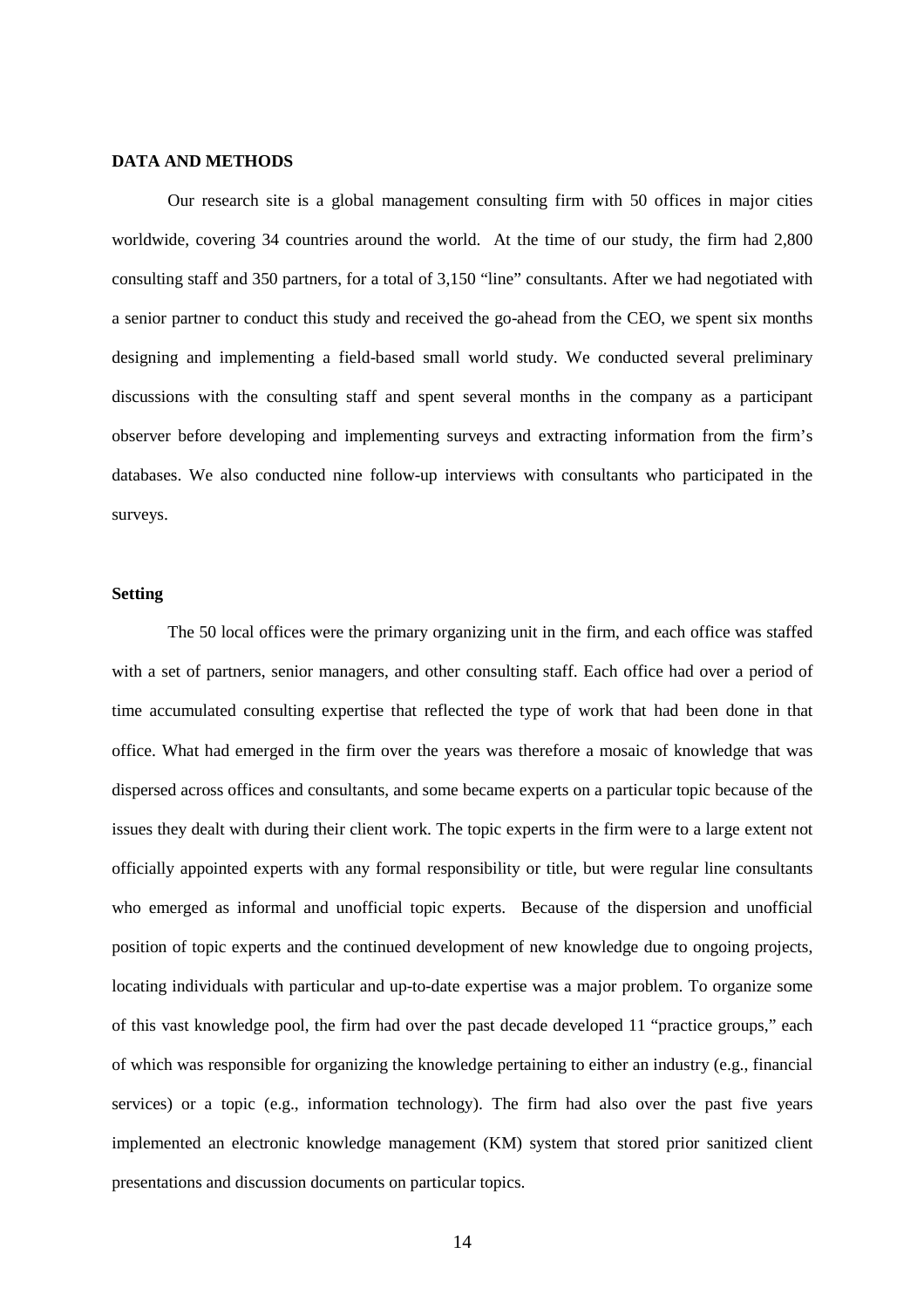While the offices were the primary organizing unit, project-based teams were the primary work unit. Consultants joined these temporary teams, which normally lasted from two to six months, to work on a particular engagement. At the end, when the engagement was finished and the team was dissolved, they would leave to join another team for a new project. When a partner had sold a project to a client, the team was formed. Team composition was determined on a project-by-project basis: factors such as expertise, experience, availability, and geographic location all played a role in determining the composition of a given team, which typically included 4-7 consulting staff.

At the outset of a project, team members spent time getting up to speed on the particular topics covered by the project and often used the first couple of weeks to search the firm for experts on relevant topics. Team members typically downloaded relevant documents from the electronic KM system and also contacted the official practice group coordinators relevant to the project at hand. More than these formal sources of information, however, consultants relied heavily on informal, personal contacts with other consultants, frequently asking each other for advice on relevant topics, industries, and companies. As a consultant told us during preliminary interviews, "using KM is a first good start but you really get to the experts by asking around."

Informal inter-personal relations were important in searching for knowledge and were to a large extent a by-product of joint work on past projects. While consultants developed informal relations with one another because they worked in the same office, came from the same university, or were part of the same incoming "class" by starting working at firm at the same time, working on the same projects was a main determinant of the formation of informal work-related relationships. Project work was typically very intense, with each consultant working upward of 80 hours per week on a project and often traveling with other team members to visit clients, becoming well acquainted with one another during the project. Thus, team membership was a major determinant of work-based interactions in the consulting practice.

#### **Small-world study design**

 Using Travers and Milgram's (1969) original small-world study as a departure point, we designed a small-world study that had four components: (i) selection of four knowledge areas or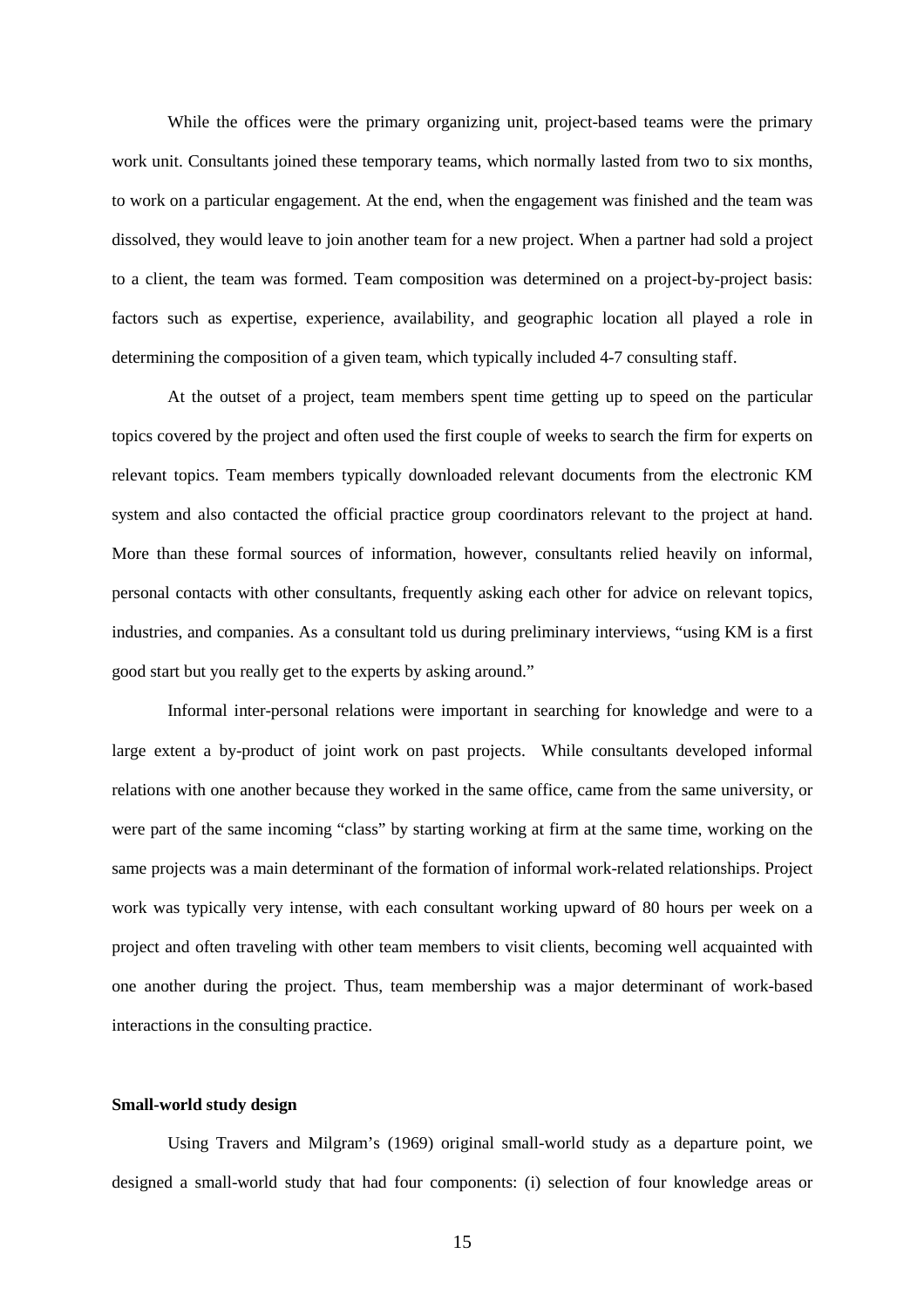topics; (ii) identification of topic experts for each of the four topic areas; (iii) selection of a random set of original searchers (i.e., consultants who started a search chain); and (iv) a chain-based survey methodology based on a "snowball" method.

**Selection of four knowledge topics**. To limit the study, we first decided to narrow the scope of the possible consulting topics employees could search for. Because we wanted to have a relatively high number of original searchers per topic area, we chose to limit our analysis to four topic areas. The tradeoff in deciding the number of topics was that, while choosing only one topic area might not be representative, choosing too many would have reduced the number of survey respondents per topic. To select topic areas, we used the taxonomy of topics that had been developed by the firm's knowledge managers to categorize electronic documents on the KM system. This taxonomy was the firm's most comprehensive effort to categorize the topics covered by client projects. The list comprised five hierarchical levels of topics, ranging from the most general to very specific topics, such as from "marketing and sales" (the most general level), "marketing strategy," "advertising," "media planning," to "website measurement research" (the most specific level). We excluded the two most general levels, because they did not provide sufficient specificity for consultants to even initiate a search (e.g., it was too general to ask someone whom they would contact for knowledge on "marketing and sales"). Field interviews and preliminary checks of the data also revealed that the two most specific levels often did not contain any experts and had few associated electronic documents, making these less suitable for our purposes. Thus, as a practical matter, we focused on the middle, or third level, in the hierarchy (e.g., "advertising" in the example above). This level contained 227 topics.

 Field interviews indicated that topics varied significantly in terms of the overall volume of knowledge and concentration of expertise on a topic. While we remain agnostic as to how these two parameters affect search, we nevertheless want to incorporate these dimensions by selecting topic areas that vary along these dimensions. To achieve this, we computed volume and concentration measures using data on electronic documents in the KM system. We measured volume of knowledge as the total number of electronic documents stored in the KM system on a particular topic. To compute concentration, we derived a Herfindahl index of the degree to which the electronic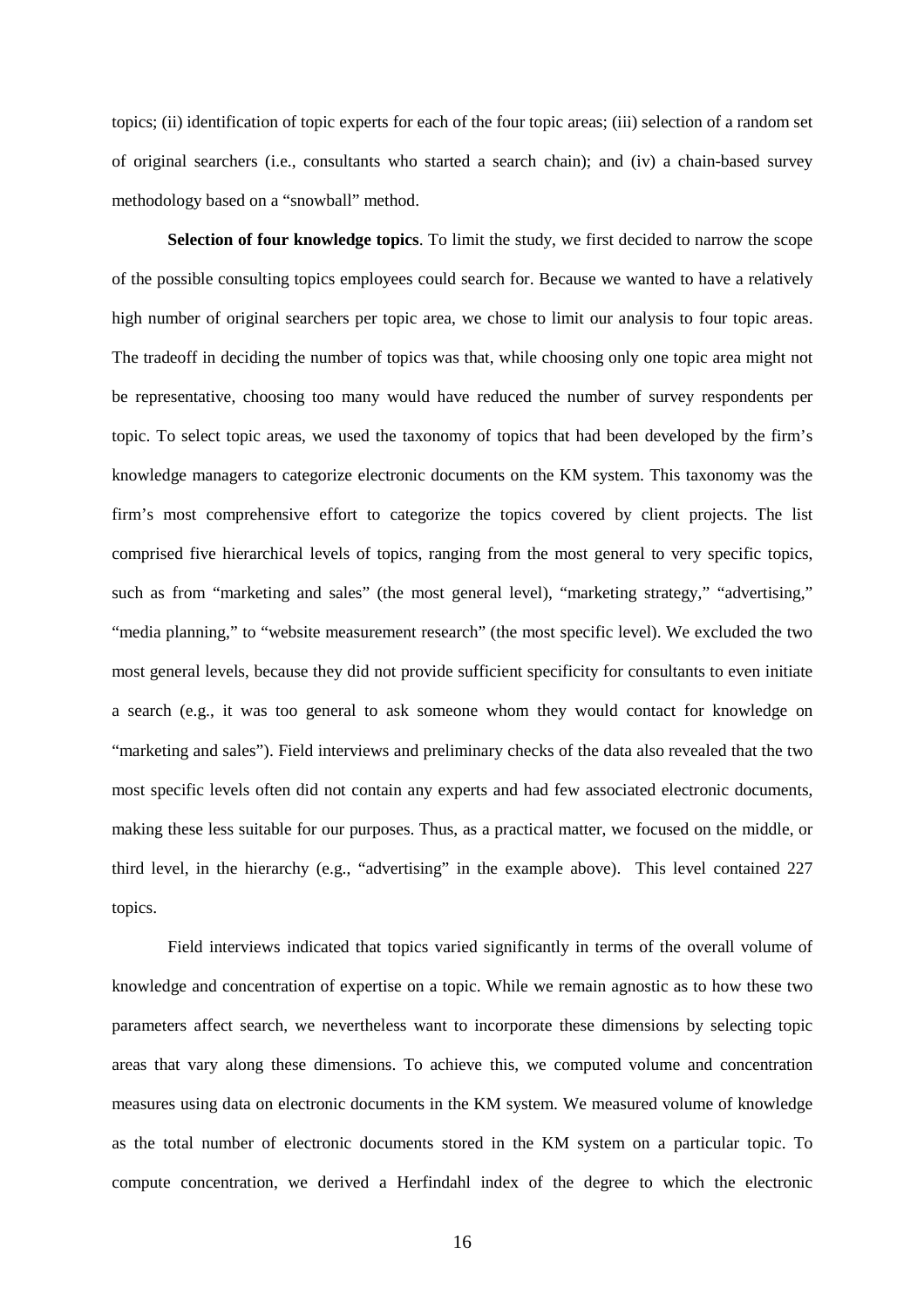documents on a topic were authored by few individuals. Formally, this was calculated as  $H = \sum_i p_i^2$ , where  $p_i$  is the fraction of consultant  $i$ 's documents among all documents on a topic. This measure ranges from 1/n to 1, where n is the total number of authors on a topic. If one author had written all the documents on a topic, this measure is 1.

Figure 2, which depicts the volume of electronic documents and the degree of concentration for the 227 topics, reveals that there is a fairly high correlation between the two measures ( $r = -0.45$ ). As volume increased, knowledge in the form of electronic documents typically became increasingly dispersed among a greater number of individual authors in this company. Allocating the topics into four quadrants based on the mean-level of the two dimensions, we selected four topics: Enterprise Resource Planning Systems or ERP (i.e., consulting on how companies should develop information systems and integrate them with their strategy); Asset Productivity (i.e., review of and recommendations for improving returns on assets in a company); Transfer Pricing (i.e., issues around internal transfer prices in large multiunit companies); and Advertising (i.e., review of and recommendations for a company's advertising strategy and campaigns).<sup>4</sup>

As summarized in Table 1 and graphically depicted in Figure 2, these four topics represent various combinations of volume and concentration. While ERP has a fairly high volume but is dispersed (i.e., upper-left quadrant in Figure 2), Asset Productivity has a somewhat low volume and is also fairly dispersed (i.e., lower-left quadrant). Transfer Pricing has a low volume but is fairly concentrated (i.e., lower-right quadrant). Advertising is the topic closest to the upper-right quadrant in Figure 2, by having a high volume and not being too dispersed. These four topics also meet an additional criterion of being easy to understand: pretests with several consultants showed that they immediately knew what the topics were about (although they did not necessarily know who the experts were).

**Identifying topic experts prior to starting search chains**. Because the firm's experts on the four topics did not occupy any formal expert roles and did not have any official title that acknowledged their expertise, they were "hidden" in the organization and not immediately visible.

<sup>&</sup>lt;sup>4</sup> The magnitude of expertise on these topics would differ widely by consulting firm. For example, the focal firm did not do much consulting on ERP systems, while this is the main business for other consulting firms.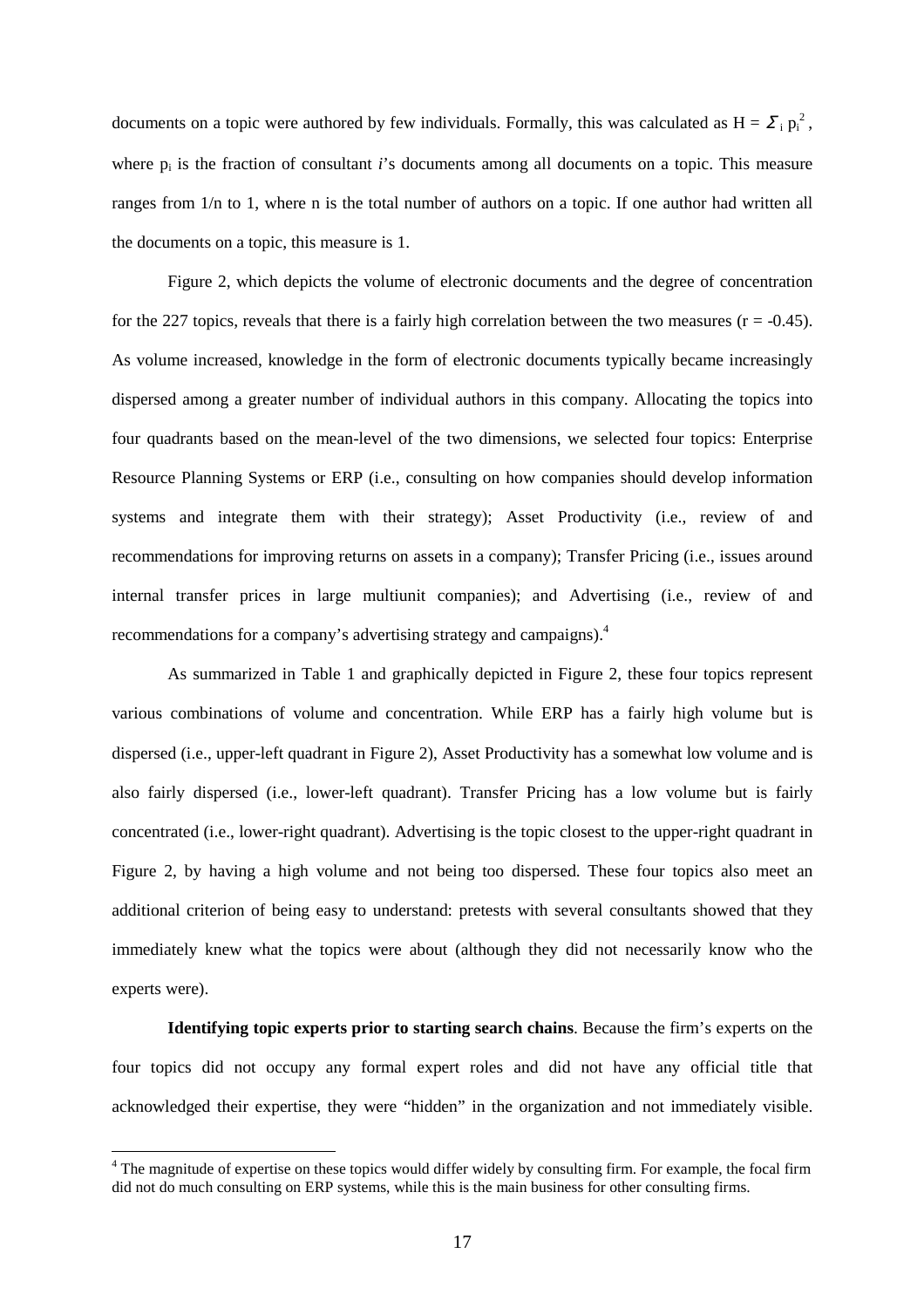Searchers could therefore not just simply look them up in electronic "yellow pages" but had to ask for help from others in identifying the experts in case they did not themselves know the exact identity of experts. The essence of the search process was therefore to identify experts and not to move messages toward a pre-identified target, as is common in small-world studies. This setting thus satisfied our argument that a model of search chains in an organization should not be premised on searchers knowing the targets ex ante. But it posed a challenge for us as well, since we also did not have access to any existing source of information that would list the identities of experts on different topics. But we needed to know who the experts were so that we could determine whether a chain reached one. To identify the experts, we therefore relied on a systematic nomination process involving several iterations, the idea being that we would generate a list of who the experts were but we would not reveal this to the searchers.

Importantly, to ensure that the process of finding experts would be independent from the process of searching for them, we relied on different data sources and surveys. First, as a starting point, we identified an initial batch of "suspected experts" on the four topics by analyzing the project and KM databases for the previous five years. We identified consultants with the greatest project experience (by using data from the project database, which listed the number of times a consultant had worked on a project topic), the largest number of authored KM publications, and having the best "hits" in the KM database in terms of downloads of their publications (which help measure how influential their documents were on that topic). Specifically, an individual would have to meet one of the following two criteria to make our initial list of suspected experts: (a) be among the top 20% who had worked on the topic in terms of total number of projects on that topic; or (b) be among the top 20% individuals based on an individual's total number of authored documents *and* be among top 20% in terms of total number of downloads attributed to those documents. The first rule states that those consultants with the greatest relevant project experience "under their belt" have greater likelihood of being experts on a topic. The second rule states that individuals who have authored most KM documents that are also widely read have greater likelihood of being experts on a topic. Using these rules, the initial list of "suspected" experts ranged from 14 to 29 per topic, for a total of 79 (see Table

2).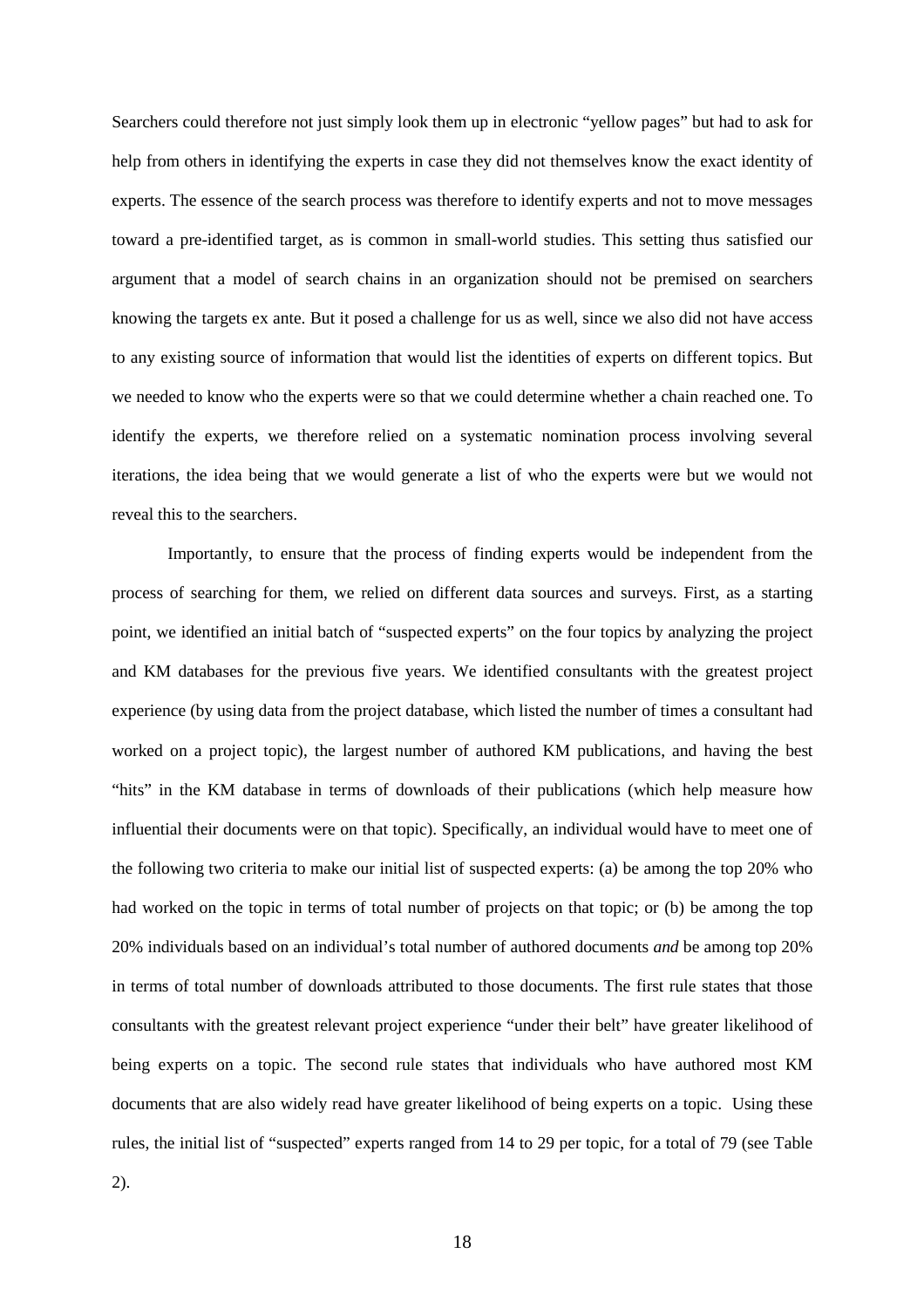Next, we sent each of these "suspected experts" a survey that asked them to rate their own expertise in this area and answer the following question (using the Advertising topic as an example): "Whom in [company name] would you identify as an expert on Advertising (name up to 5 persons)?" They could not nominate themselves. This step generated a list of consultants nominated as experts by the initial batch of suspected experts. In total, 78 individuals received at least one nomination in this round. We then sent out a second round of the same survey to all 50 nominees who had not already been surveyed, yielding 34 new nominees. Finally, we completed a third round of surveying, yielding only 9 new nominees across the four topics. The generation of new nominees had thus dwindled to between 1 and 3 per topic after the third survey, indicating that the total of 144 consultants who were surveyed converged in their assessment of who the experts were on these four topics.

Based on this information, we used the cut-off of four or more nominations to determine an expert (hereafter called a *core expert*), leading to between 2 and 8 core experts per topic, for a total of 26 core experts (see the last column in Table 2). The cut-off of four or more nominations seems reasonable, as it is difficult to justify labeling an individual a core expert if only three or less knowledgeable individuals surveyed nominated the person. Table 3 lists the demographics and office location of the core experts. It is worth noting that the fraction of male experts is 92.3%, while the fraction of men among all employees is 80.5%. Similarly, the average tenure of experts is 9.7 years, while the average employee tenure in the company is only 3.8. Both of these suggest that members on the periphery have a lower probability of being experts than one would expect if experts were just randomly distributed among all employees. The experts were clearly part of the "core" of the organization.

**Selecting and surveying original searchers.** We randomly selected 96 individuals for each topic to start a search chain (hereafter called *original searchers*), yielding 384 original searchers or 381 usable ones as three individuals on the list had left the company. Thus, we were able to start 381 chains. Of the 381 submitted surveys, 241 (63%) responded. The original searchers were each sent an email survey from the office of the senior partner sponsoring the study (see appendix 1 for a list of questions). We asked the original searcher to name *one* individual whom the searcher would contact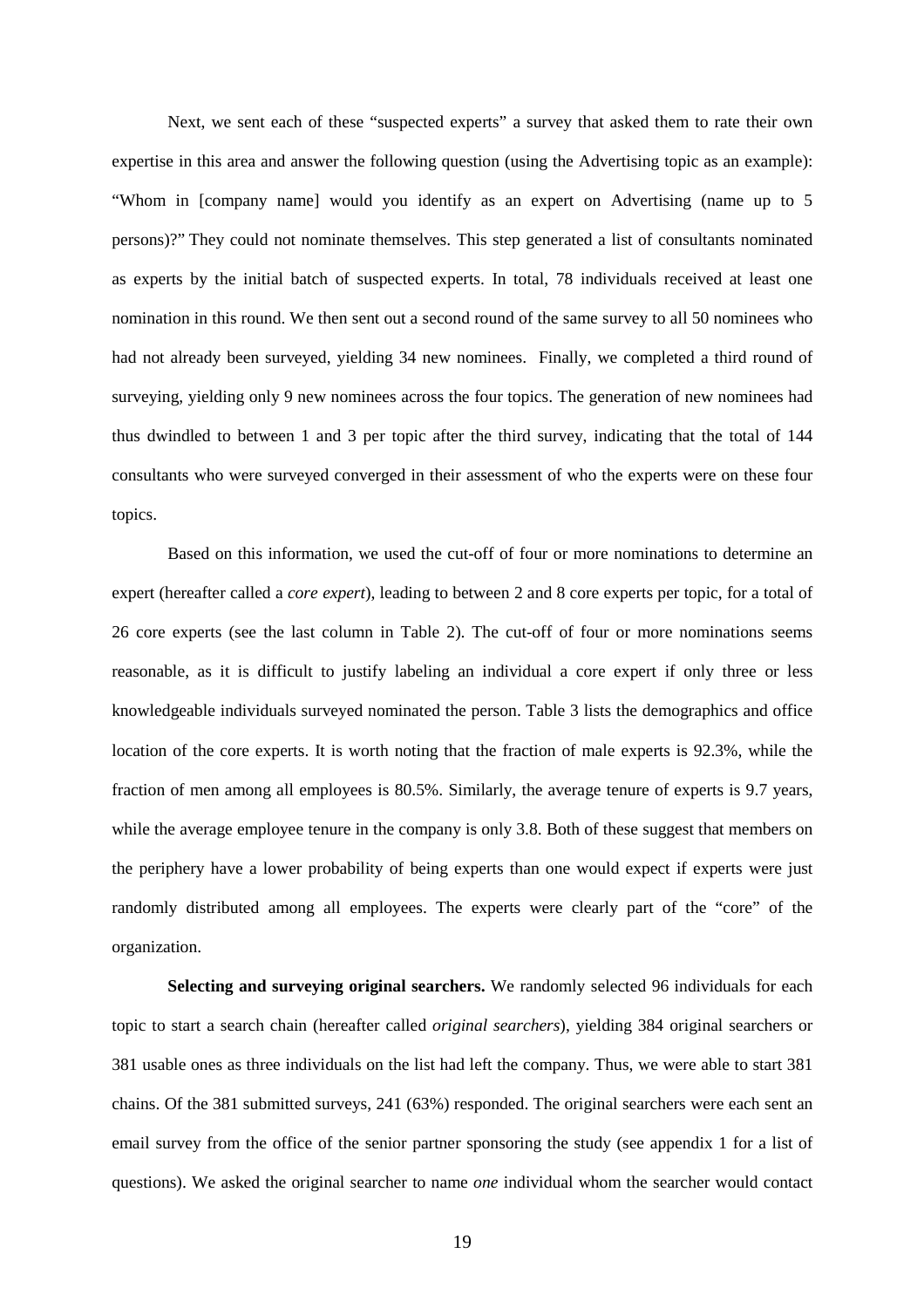as a topic expert if he or she were to do a client case on the topic (hereafter called a "contact"). If the searcher did not know whom to contact as topic expert, we also asked who he or she would contact as someone who could help identify an expert (hereafter called an "intermediary").<sup>5</sup> Intermediaries thus differ from contacts in that they are not considered topic experts but act as intermediaries who may point the original searchers to a topic expert. Of the 241 responses, 40 identified an expert right away and 139 provided a name of a contact that allowed us to follow the chain by sending e-mails to the named person. The remaining 62 respondents who returned the survey to us did not complete it by filling out a name and we could therefore not follow through with those chains. (We control for nonresponses in our statistical analyses by running multinomial regression models where a non-response is one of the outcomes.)

**Chain-based survey**. Of the original searchers who responded to the survey, 40 identified one of our pre-identified core experts, and the chain thus stopped, as the original searcher had already reached a core expert. We conducted a follow-up survey for the other chains where a contact name was provided. In a second round of surveys, we submitted the same survey as in the first round to everyone who was named as a contact or intermediary in a chain. This led to 114 individuals being surveyed in the second round. We repeated these steps in a third round (surveying an additional 31 people) and a fourth round (surveying an additional 3 people), at which point all chains had either reached a core expert or could not make further progress due to non-responses or incomplete surveys (i.e., no name was given in the survey). In all, 529 surveys were conducted in four rounds. Table 4 summarizes the results for each survey round.<sup>6</sup> In total, we received 356 responses, giving an overall survey response rate of 67.3%. There were no significant differences between respondents and nonrespondents in terms of tenure (with respective means of 5.4 and 5.3 years,  $t = -0.0741$ ), age (36.4 and

 $\overline{a}$ 

 $<sup>5</sup>$  There could be two reasons why some employees might be less efficient than others in terms of who they</sup> contact. The first is having less information about who would be a good person to go to next. The second is being hesitant in approaching a person that they do otherwise know to be a good choice. Our survey questions (see Appendix 1) did not distinguish between these two possibilities. While our design did not allow us to distinguish between these two mechanisms, future research can seek to disentangle the effects of awareness and hesitancy.

<sup>&</sup>lt;sup>6</sup> Since each survey pertained to search for an expert in a specific topic area, individuals named as contacts or intermediaries in multiple topic areas were asked to fill in one survey per topic area. Therefore, the 529 surveys involved 511 unique individuals (including original searchers, intermediaries and contacts).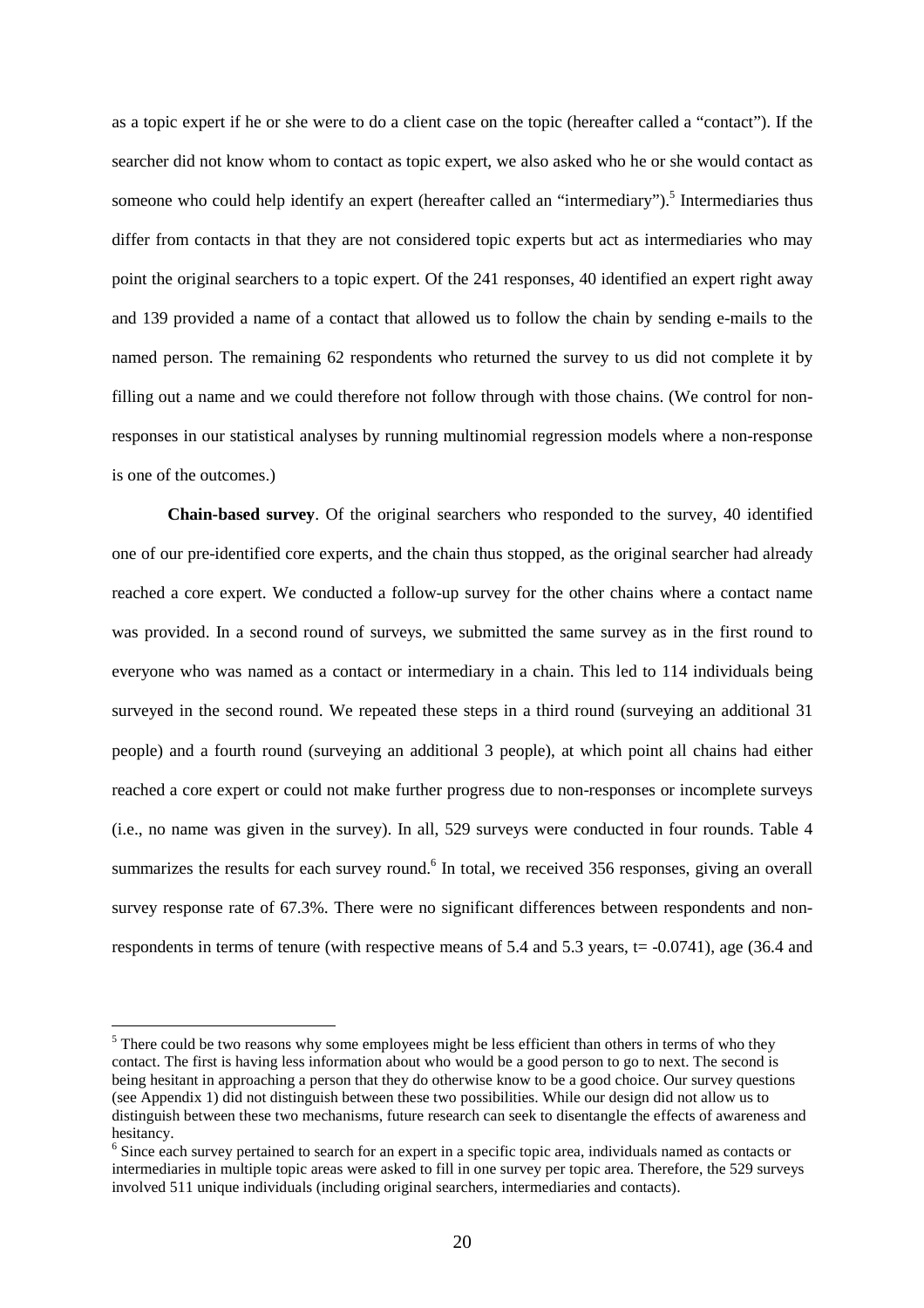39.3 average years respectively,  $t=1.56$ ), proportion women (0.14 and 0.20 respectively,  $t=1.62$ ), and proportion partner  $(0.20 \text{ and } 0.14, t=1.22)$ .

#### **Sample construction**

We constructed a data set in which each surveyed individual for each chain was included as a separate observation, starting with the original searcher, then the first named contact or intermediary, and so on, up to and including the last person surveyed for that chain (including non-respondents as observations). This approach is akin to the methodology of "spell splitting" whereby a chain is broken into its constituent parts of all individuals belonging to that chain (Tuma and Hannan 1984).

Because searchers from different chains (but on the same topic) sometimes named the same intermediaries, these intermediaries could appear in multiple chains: 23 individuals were named as intermediary by two searchers, 3 individuals were named thrice, 3 individuals were named four times, 1 individual was named five times, another individual was named six times, and a final one was named seven times. To construct complete chains, we therefore transformed the original data on 529 actual surveys into a sample of 582 observations used for further analysis.<sup>7</sup> We assigned different observations different weights to ensure that duplicate counting of a survey that was entered as multiple observations does not bias the results.<sup>8</sup>

#### **Dependent and independent variables**

 $\overline{a}$ 

The first dependent variable, *reached expert*, is an indicator variable for whether or not an original searcher was able to correctly name a core expert in the first step of the chain. Our second dependent variable, *chain length,* measures the number of steps in the search chain starting from any individual (original searcher or an intermediary) to an expert.

 $<sup>7</sup>$  One might reasonably ask why we did not exclude multiple observations for the same individual. The reason is</sup> that one of the central control variables is the individual's position in the sequence of steps in a search chain: individuals who were named more than once occurred at different steps in the chains.

<sup>&</sup>lt;sup>8</sup> Specifically, in the regression analysis, we assigned weights to each observation (using the "iweight" function in Stata) so that the sum of the fractions for any single survey observation (i.e., a unique individual-topic combination) always summed to 1. For example, if a survey of an individual was entered 4 times as different observations, the weights assigned to each observation for that survey were 0.25, for a sum of 1.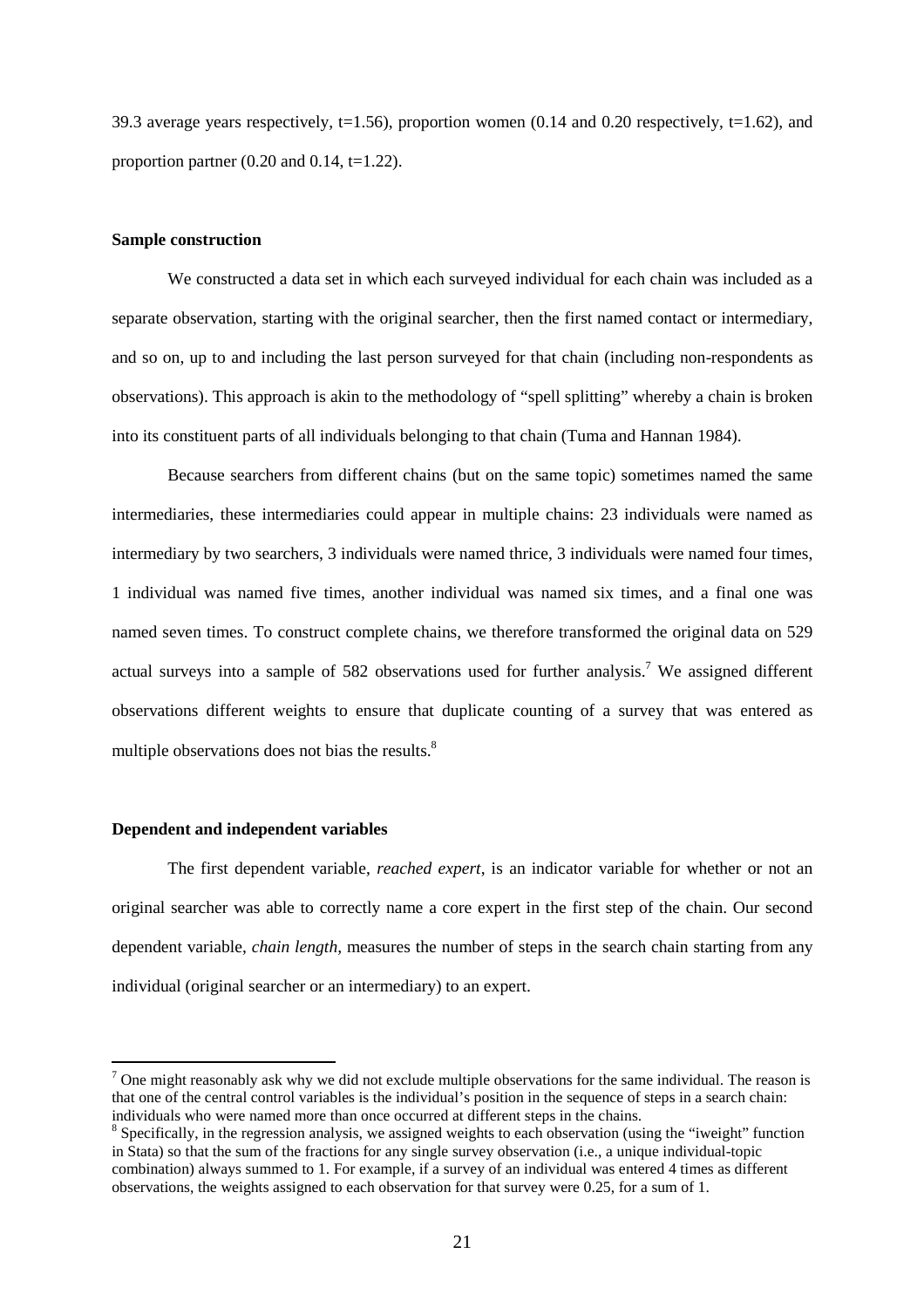We created a binary variable, *woman*, indicating whether an original searcher or an intermediary was a woman (1) or a man (0). We included a variable, *tenure*, denoting the respondent's tenure, measured as the number of years that the individual has been employed in the company.

Creating our network measure, *network distance to expert*, was a more elaborate procedure. We used the affiliation network generated by the consultants' project work history to create this measure. As our preliminary field interviews revealed, task-mandated interactions for consultants arise most directly from project assignments; consultants work in teams to serve clients, and accordingly a consultant's history of team membership is likely to be an important determinant of the relations that the consultant develops over time. As a general principle, a consultant (ego) who has worked with another consultant (alter) on a project is also indirectly connected to others with whom the alter (but not ego) has worked, and so on. Any two individuals in the work-flow network could therefore be connected through paths of various lengths in the work-flow network. By implication, a consultant also has established work-flow network paths to the core experts identified in our smallworld study. The longer the ego's path length to the core experts *prior* to any given search effort, the more intermediaries lie between the experts and ego in the work-flow network. We measure *network distance to expert* for individual *i* in topic area *T* as  $D(i,T) = \min_{j \in E(T)} d(i, j)$ , where  $E(T)$  is the set of all experts in topic area *T*, and  $d(i, j)$  is the length of the minimum path (geodesic) between individual *i* and individual *j* in the work flow network.

 To construct the network and compute path lengths to experts, we extracted information from the company's time and billing databases, which comprised information on all projects in the past several years and the names of consultants who had worked on each project. This approach allowed us not only to construct a complete network but also to use information about the network that existed prior to our search experiment. We used information from three years prior to our study, and created an affiliation measure in which an affiliation tie between two consultants was recorded if they both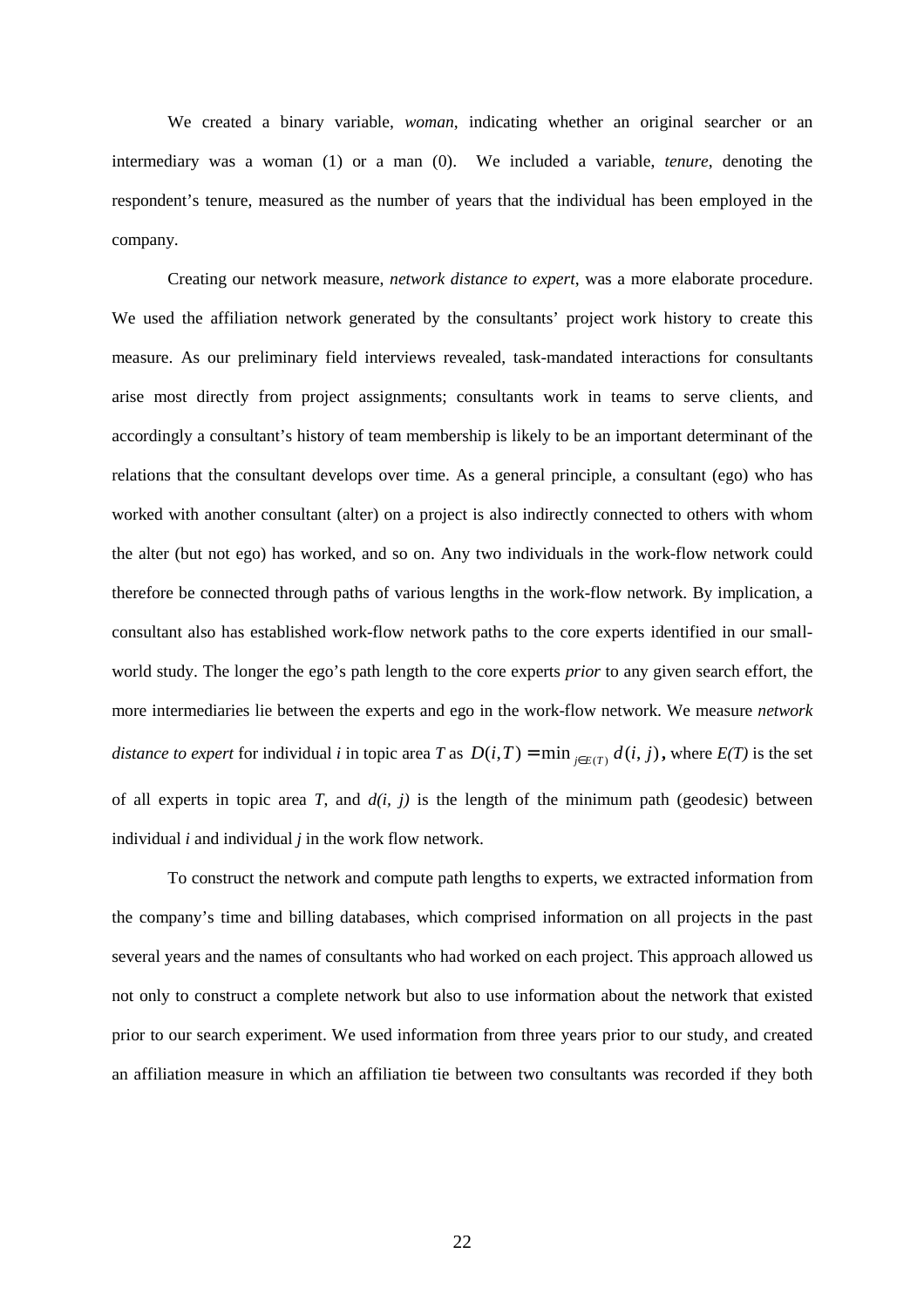had spent at least 40 hours working on at least one common project.<sup>9</sup> We used 40 hours as a cut-off to exclude so-called "sales leads," which were non-project assignments on which consultants worked for a few hours; these assignments involved working on a small assignment (such as collecting data on a potentially new client) and did not involve in-depth teamwork from which relations could be formed. Our exclusion is consistent with the sharp distinction drawn in the firm between real project work and sales lead work.

We counted 95,578 symmetric ties among 4,533 consultants who had worked for the firm during this time, giving a density of 0.009 for this network. This network exhibits the small-world properties of high clustering and short average path lengths.<sup>10</sup> We then constructed the variable *network distance to expert* as the shortest distance from a given individual to the closest expert on a topic (Wasserman and Faust 1994).<sup>11</sup> This variable can be seen as the converse of closeness centrality (high network distance means low closeness centrality)

It is worth re-emphasizing that the *network distance to expert* variable has been constructed using *historical* project information from before a particular search took place, and is not calculated using any observation of the subsequent search chain lengths. In other words, it is not tautological to use *chain length* in a particular search as the dependent variable and *network distance to expert* as one of the explanatory variables. Rather, it is consistent with an analysis of the effect of network structure (network distance to expert) on individual search efficacy (chain length).

#### **Control Variables**

 $\overline{a}$ 

We included a variable *self-reported expertise* to allow for the possibility that individuals who consider themselves to have high expertise on the topic might be more successful in reaching the core experts (see Appendix 1 for the question asked to solicit this information). To account for the

<sup>&</sup>lt;sup>9</sup> We used the three-year cut-off, as it was unlikely that consultants would remember significant proportion of affiliation ties that existed before then. Also, consultants' expertise developed year by year and the expertise from more than three years ago was probably also less relevant and possibly obsolete.

 $10$  Kogut and Walker (2001) compared the two measures of small-world properties (clustering and path length) for several networks. Using the same method, our network appears to exhibit small-world properties. See the Appendix 2 for detailed calculations of our network and a comparison with small worlds networks reported in previous studies.

<sup>&</sup>lt;sup>11</sup> This measure thus captures the *minimum* network distance between the focal employee and one of the core experts on the topic in question. We also specified an *average* distance measure between the focal employee and all core experts on the topic, and our results remained the same for both measures.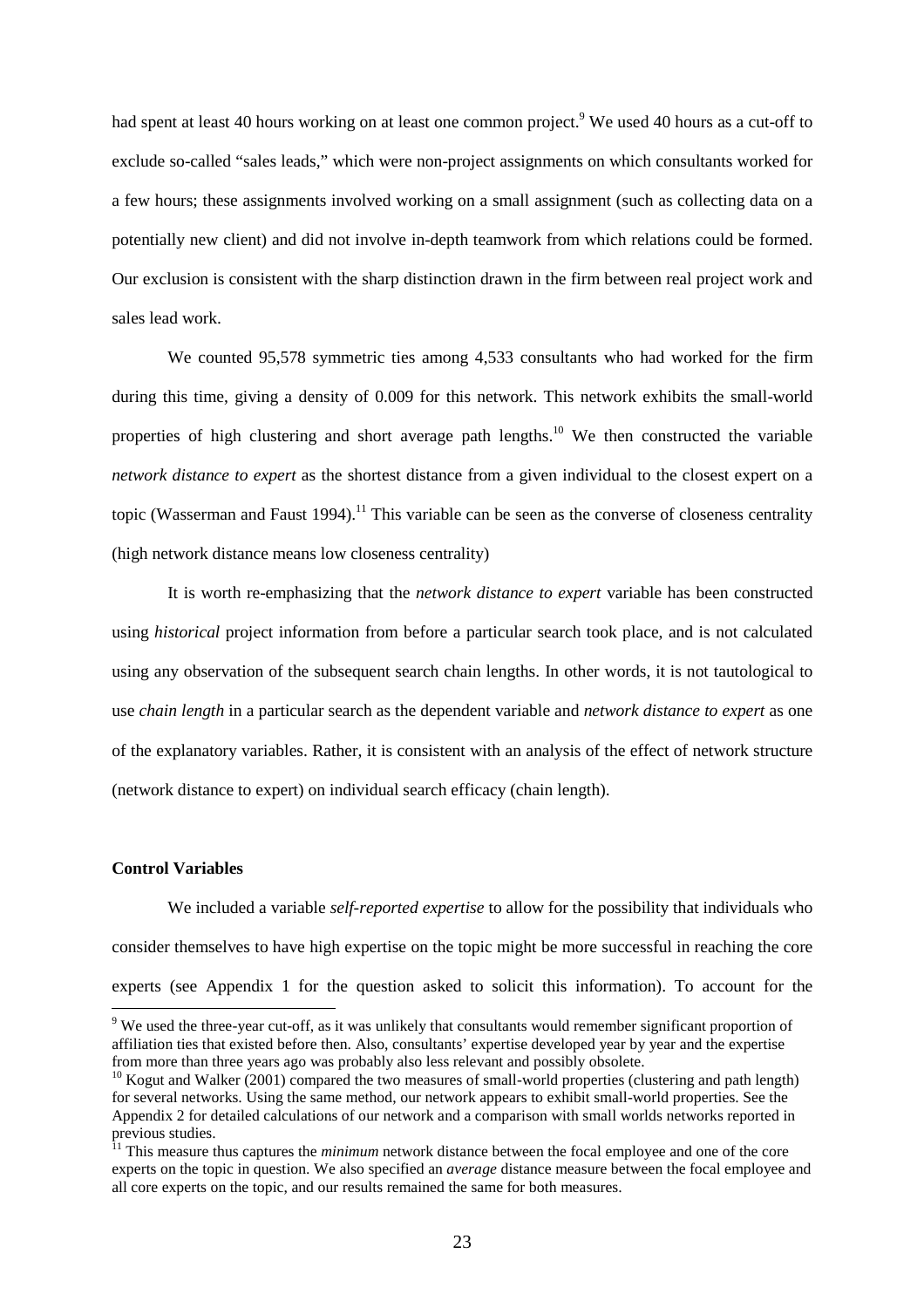possibility that a long geographic distance to the experts may prolong the search, we also included a control variable, *ln(geographic distance to expert + 1)*, which we calculated as the logarithm of one plus the physical distance (in miles) between the office of an employee and that of the nearest expert.<sup>12</sup> As it could potentially be harder to look for experts in one or more of the four topic areas, we also included indicator variables for three of the topic areas - *advertisement*, *asset productivity* and *enterprise resource systems*, with the omitted category being *transfer pricing*. To account for the fact that search chains might progressively get closer to experts as they unfold, but for reasons not directly captured by one of our variables, we also included a control variable, *step*, that measures the sequential position that a respondent occupies in a chain. This variable takes on a value of 1 if the respondent is the original searcher, a value of 2 if the respondent is the first intermediary, and so on.

#### **Models**

 $\overline{a}$ 

In the analysis of *chain length*, we had a choice between using completed chains only (where the final length is known) or also including non-completed chains. We chose the latter approach in order not to bias the results toward completed chains. Non-completed chains also hold useful information, as surveys that were returned with the respondent being unable to suggest the next person reflect a failure in completing the search.<sup>13</sup> In order to use information from not just the completed chains but also from chains that terminated as the respondent was unable to name anyone, our empirical model for *chain length* uses an ordered logit regression model where such failures are coded as a chain length of "99" (i.e., longer than any successful chain: the exact magnitude does not matter as long as it is large enough, since an ordered logit only uses the ordinal ranking of the outcomes).

In our analysis of the dependent variable *reached expert,* we included all non-completed chains in the analysis to control for potential response biases. We estimated a multinomial logit model

 $12$  In analyses not reported in the paper, we also tried using a binary control for whether or not an employee and the closest expert are in the same office, and the findings did not change.

 $13$  The same cannot be said of the chains that were not completed because the survey was not returned at all, as the respondent might have been named the next person if he or she had returned the survey. So we do not include such chains in the sample. In checks not reported here, we ensured that our main findings are robust to including these chains as "failures" in the sample as well as to using a two-step procedure where the first step is a Heckman correction for failure to respond to the survey. All findings are also robust to only focusing on successful chains.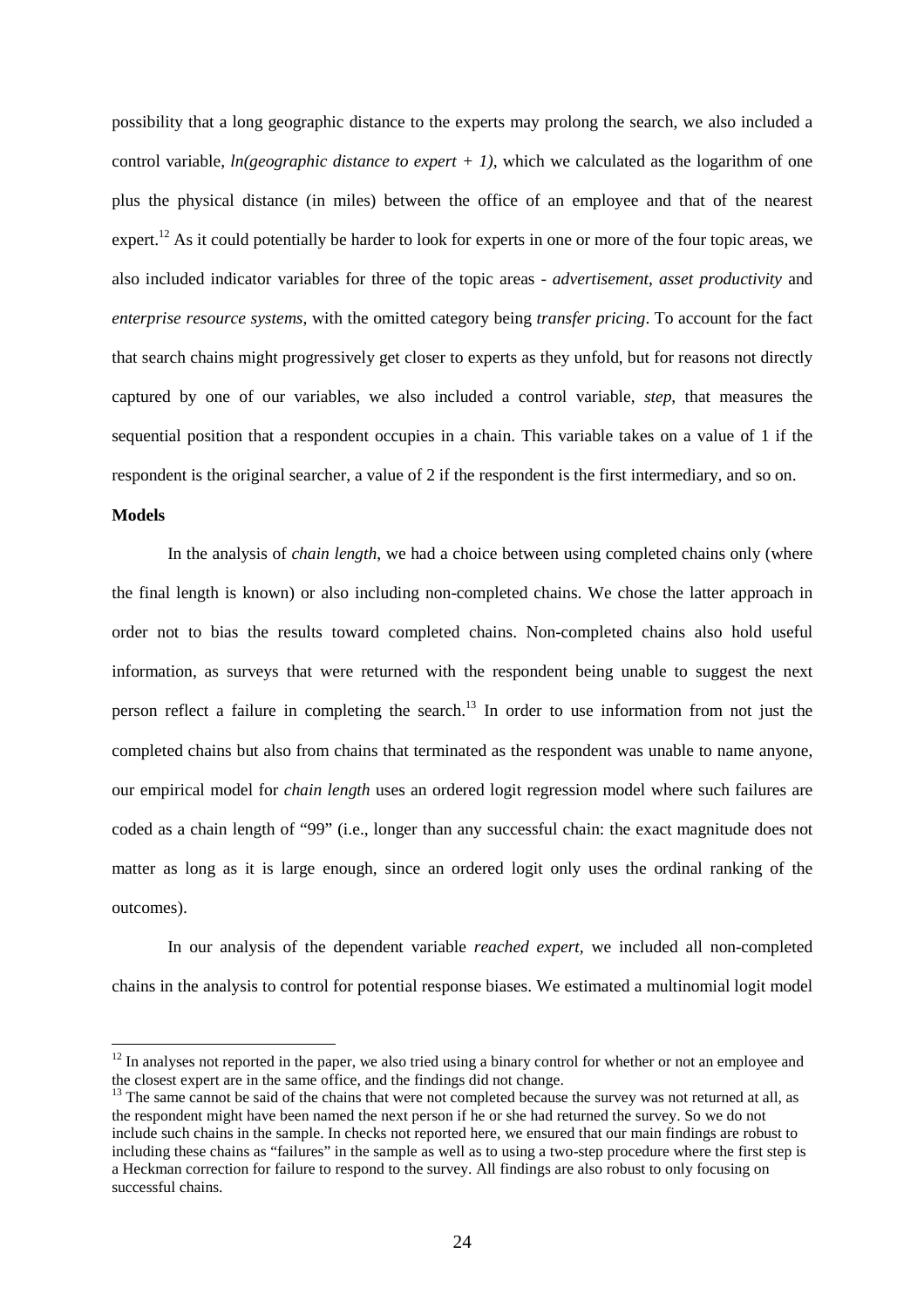in which there were four possible outcomes: (i) the individual responded to the survey and named a contact or intermediary who was not a core expert; (ii) the individual responded to the survey and named a core expert; (iii) the individual returned it without including a name for the next contact; (iv) or the individual failed to return the survey at all. This approach controls for the potential selection bias of including completed search chains only (Kleinfeld 2002, Dodds et al. 2003).<sup>14</sup>

#### **RESULTS**

l

 Table 5 shows the distribution of chain lengths for completed and non-completed chains. Among the 107 completed chains, the average path length (i.e., number of steps) to reach a core expert was 1.89, with a median length of  $2<sup>15</sup>$  However, these numbers do not account for incomplete chains and can therefore be somewhat misleading. Specifically, since failure to respond to a survey can happen at each step in a chain, longer chains are more susceptible to not ending up in the observed sample of completed chains since there are more opportunities (steps) at which these can get dropped due to non-response. Following an adjustment procedure similar to that employed by Dodds et al. (2003), we find the corrected value for chain length one would expect if all surveys were returned to be  $2.37<sup>16</sup>$ 

Descriptive statistics for our main variables are shown in Table 6. Before we test the hypotheses, we show the results from a baseline analysis predicting the length of the chain for the sample of the 381 original searchers. Consistent with our baseline expectations, the results in Table 7 show that searchers who had long network distance to expert, short tenure, and were women had *longer* search chains. The result is robust to including these variables individually (columns 2, 3 and 4 respectively) as well as to including these three variables together in a model (column 5). Thus, the

 $14$  In analysis not reported in the paper, we also used an alternative specification by implementing a logit model in which the dependent variable was whether an individual named an expert (1) or not (0), and the main results from this alternate approach were the same.

<sup>&</sup>lt;sup>15</sup> It may seem like a small number that only 107 (28%) of 381 started chains were completed, but this is consistent with prior research (Kleinfeld, 2002). This happens because a chain risks being terminated in any survey round. Even though we had high survey return rates in every round (63% to 100%), chains' likelihood of completion is a function of the products of survey completion rates.

 $16$  This calculation is sensitive to the assumption one makes regarding probability of reaching an expert at any given step for the chains that encountered the non-response issue. Specifically, our calculation assumes that these chains would have the same probability of reaching the target in a given step as the completed chains we actually observe. If, in fact, their probability of reaching an expert at any given step were systematically lower, the corrected value for average chain length would be even larger.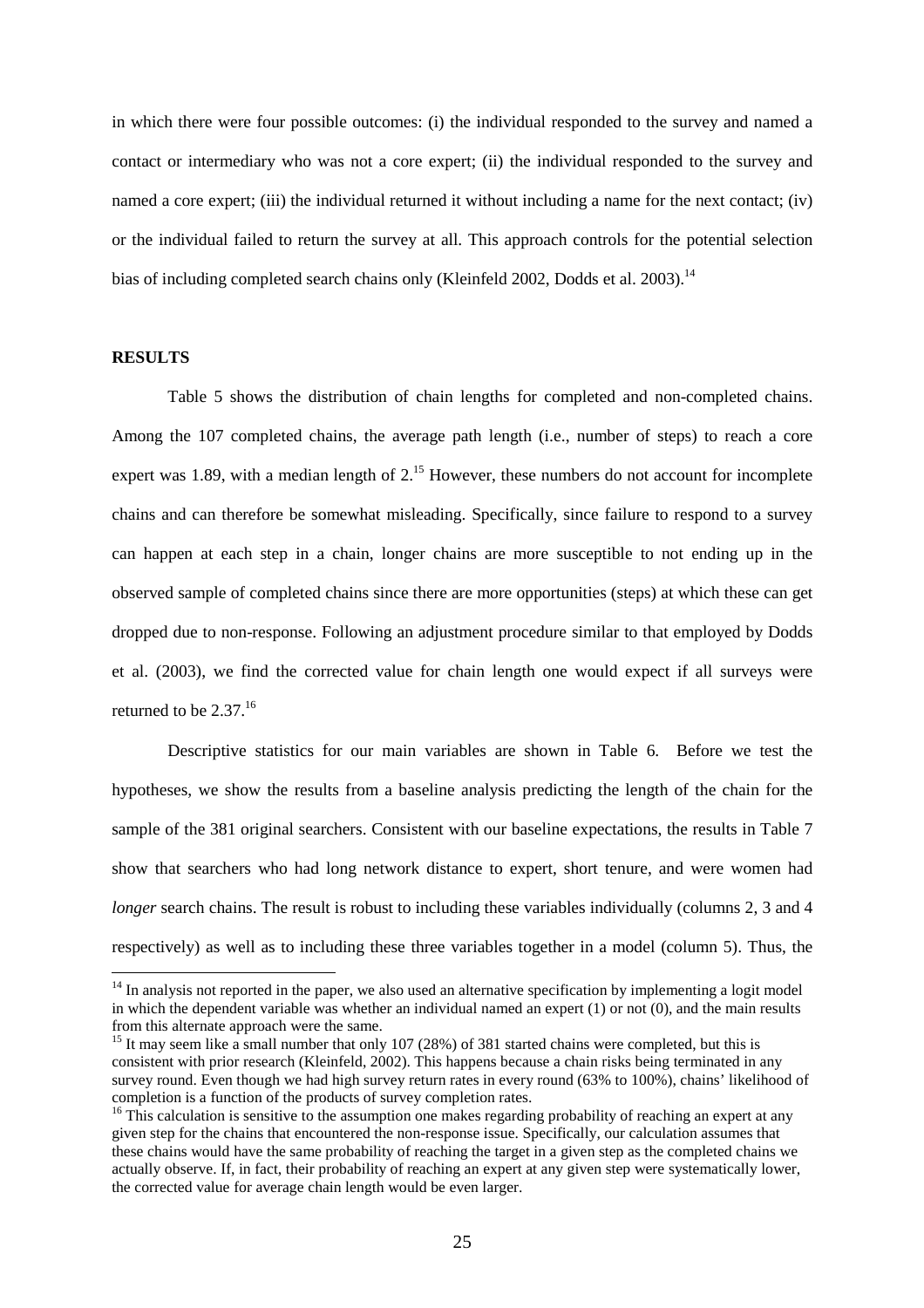gender and tenure effects are not simply due to the possibility that the searcher had greater expertrelated centrality in the work-flow network. $17$ 

 To test hypothesis 1, we analyzed whether an original searcher would identify an expert in the first step. We model with competing risks, such that an original searcher is at risk of naming the expert, naming an intermediary, or not completing the survey, thus taking into account non-responses and incomplete surveys. The results in Table 8 reveal that a long network distance to expert, short tenure, or being a woman leads to a lower likelihood of finding an expert in the first step of a search. These findings lend support to hypothesis 1.

Turning to hypothesis 2, we test the tendency to engage in homophilous search. As shown in Table 9, the dependent variable used in columns 1 and 2 is a binary variable for whether the next person in a chain has a low (i.e., below median) network distance to expert. The results in column 2 reveal that a searcher's network distance to expert negatively and significantly affects whether network distance to expert for the next person in the chain would be low. In other words, searchers with low expert-related centrality are more likely to name a next person who also has a low centrality. Interestingly, the tenure and woman variables are also significant in the results displayed in column (2) in Table 9. The lower the tenure of the searcher, the *lower* the likelihood of naming someone with a low network distance to expert. Likewise, if the searcher is a woman, the next person she picks is less likely have a low network distance to expert than if the searcher had been a man.

Columns (3) and (4) in Table 9 use tenure of the next person in the chain as the dependent variable: the estimates in column (4) support the homophily argument that a searcher's tenure positively predicts the likelihood of naming someone with high (i.e., above median) tenure as the next person.

Finally, columns (5) and (6) in Table 9 use gender of the next person in the chain as the dependent variable, with the reported results supporting the homophily argument that a female respondent is significantly less likely than a male respondent to name a man as the next person in the search chain. A cross-tabulation of descriptive statistics also revealed a tendency for gender

 $\overline{a}$ 

 $17$  In order to examine if there was a particularly strong effect (beyond just an additive effect) of being an outgroup member along multiple dimensions, we also tried including interaction variables for tenure, gender and network distance variables. However, none of these interactions turned out to be statistically significant.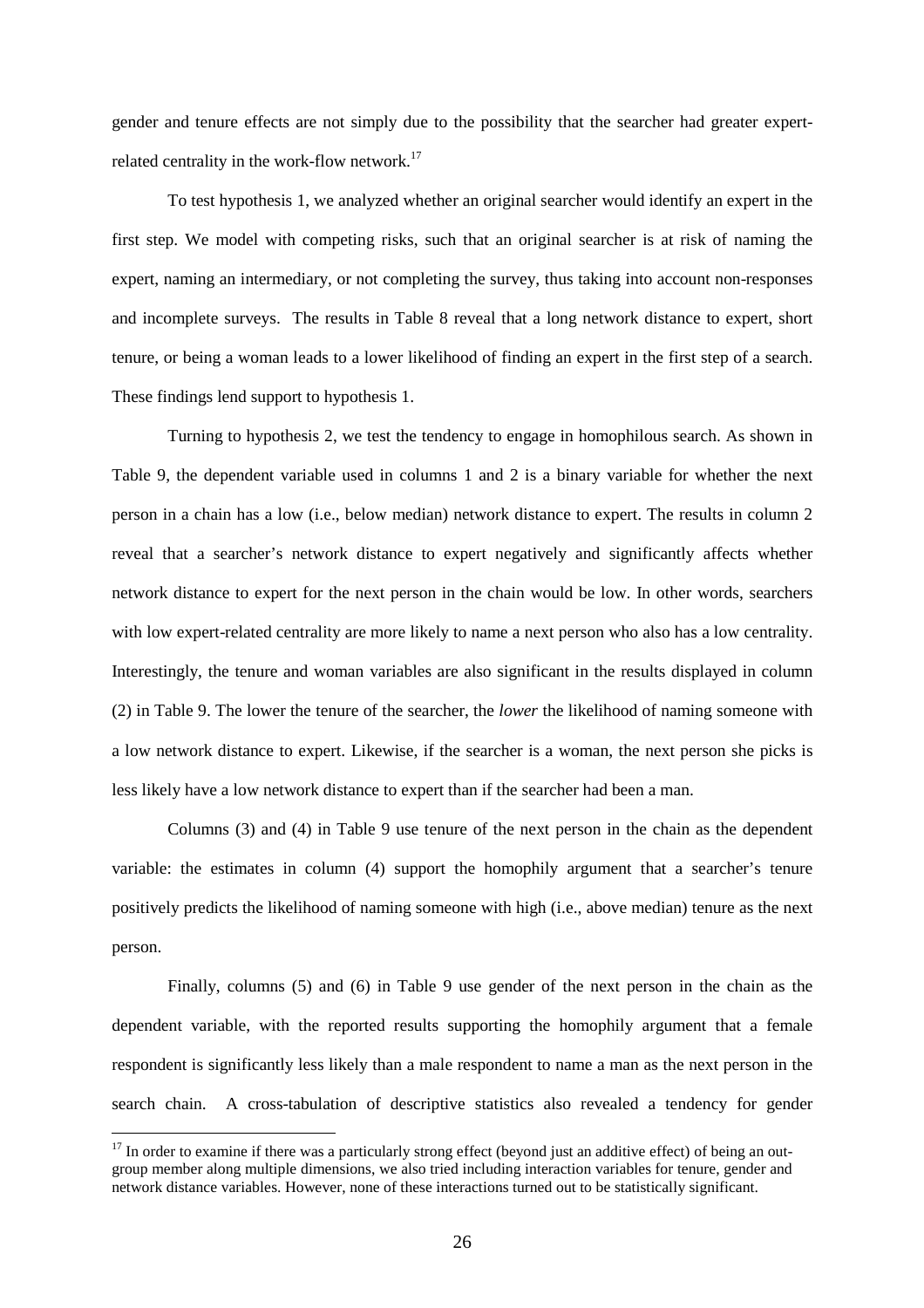homophily: Male searchers picked another male in 89% of the cases (with the remaining 11% picking a woman). In contrast, 72% of female searchers picked another woman as an intermediary (and 28% picked a man). That is well above the "baseline" in this organization where 19.5% of the consultants were women. Overall, these findings support hypothesis 2.

We now turn to testing Hypothesis 3. The results reported in Table 10 predict *remaining chain length*, which is measured as the length of the chain from any position in the chain to the completion of the chain. This analysis extends the sample from Table 7, where only the 381 original searchers were included, to 388 observations corresponding to all returned surveys, with ordered logit allowing us to include the non-completed chains in the analysis.<sup>18</sup> In this analysis, we conceptualize every observation as an intermediary and analyze the distance from this intermediary to an expert. The results in Table 10 reveal that long network distance, short tenure, and being a woman all lead to a longer remaining chain length from any given intermediary. The finding is robust to including these variables individually (columns 2, 3 and 4 respectively) as well as to including these three variables together in the model (column 5). These results lend support to hypothesis 3.

To test hypothesis 4, we examined whether peripheral members that "crossed over" had shorter chain length than those who did not. Table 11 reports findings on such crossing over for our three dimensions: Column (1) examines an independent variable, *decrease in network distance to expert*, that measures the network distance to expert score for the searcher *less* the network distance score for the next person she named. The idea is to test whether a searcher who picked someone with lower network distance than herself had shorter chain length. As the result in column (2) in Table 11 reveals, this variable is indeed negative and significant, lending support to hypothesis 4 and the argument that searchers with a high network distance who "cross over" to intermediaries with lower network distance have shorter search chains.

 $\overline{a}$ 

 $18$  In this analysis, we chose to conceptualize an original searcher as an intermediary, assuming that these consultants are also representative of employees that could be asked by someone for advice on who to contact as an expert. This approach allows us to have a sufficiently large sample. In an alternative model, we only included those consultants that were named as intermediaries by the original searchers (n=150, of which only 95 chains were completed). In this model, the coefficients for *network distance to expert*, *tenure* and *woman* continued to be of the expected sign. However, only the coefficient on *tenure* was statistically significant. This lack of significance is most likely due to smaller sample sizes associated with out-group members that were intermediaries. For example, of the 95 intermediaries that did ultimately have a successful chain completion, only 10 were women.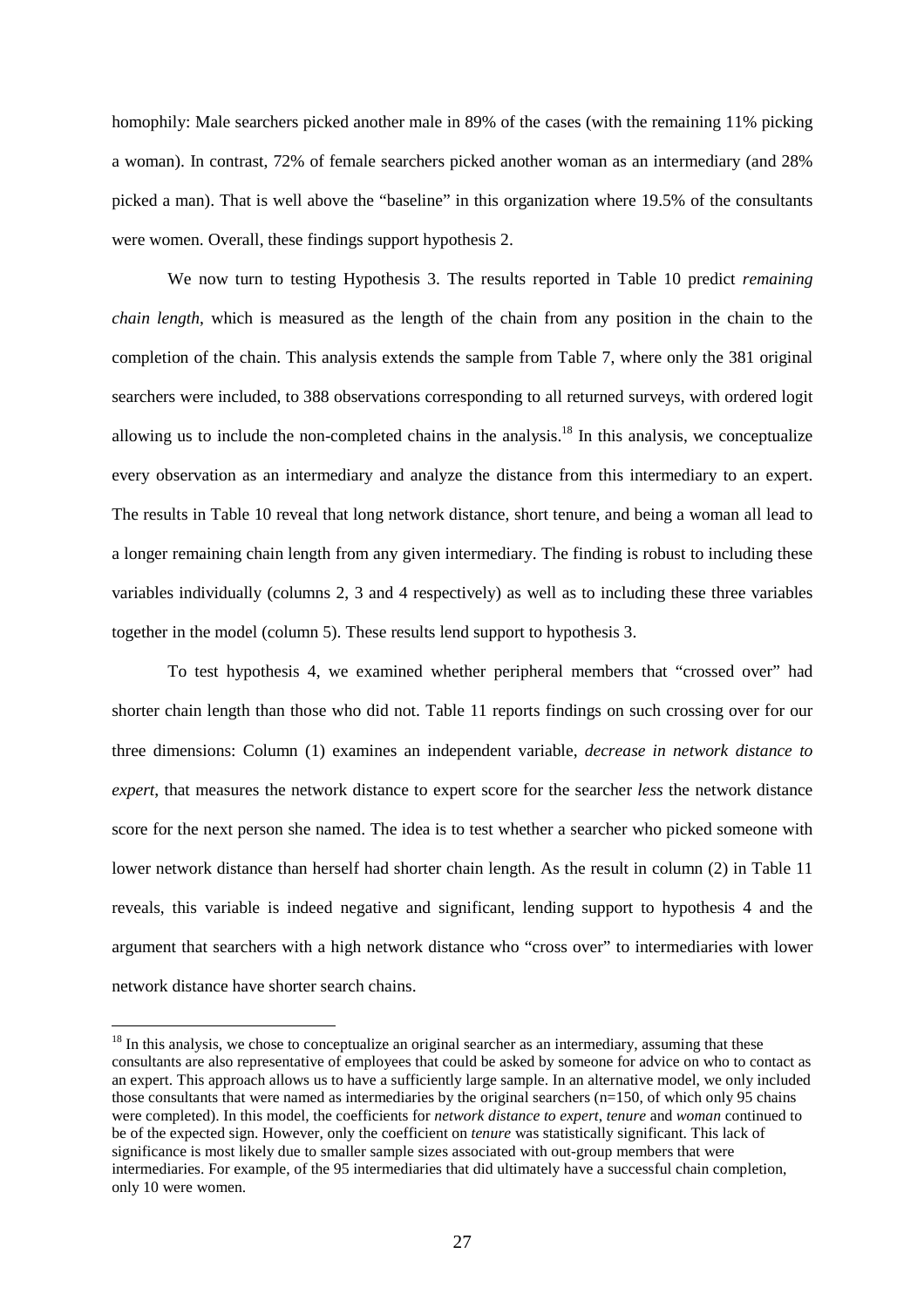In column (3) of Table 11, we analyze the effect for tenure by creating a variable, *increase in tenure*, that measures the next person's tenure *less* the searcher's tenure. The idea is that short-tenured consultants who "crossed over" to longer-tenured intermediaries would have shorter search chains. The result reported in column (3) in Table 11 confirms this, lending support to hypothesis 4.

Finally, column (4) in Table 11 examines whether women who named men as intermediaries had shorter chains than women who did not. The negative and significant coefficient is again consistent with the argument that women who "cross over" to naming a man as an intermediary have shorter search chains than women who do not.

Column (4) shows that crossing over continues to appear valuable even when all three dimensions are considered simultaneously in a single regression model. Finally, in column (5), we exclude observations where the individual names an expert directly, carrying out analysis only on the sample where a non-expert intermediary was named. The findings remain qualitatively unchanged. Overall, Table 11 provides strong support for hypothesis 4: crossing over leads to shortening of chain lengths.

#### **DISCUSSION**

The main finding in this paper is that members of the periphery in an organization—those with low expert-related network centrality, short tenure, and women in our setting—experienced a form of information disadvantage by having longer search chains to reach experts than did members belonging to the core. Their world of search was relatively large. Two theoretical mechanisms explain why this was the case. First, members on the periphery had lower cognitive awareness about "who knows what" in an organization: they fared worse than members of the core in pinpointing an expert in the first step of a search chain. Second, members on the periphery also selected intermediaries on the basis of homophily, worsening their search process. However, those members of the periphery that "crossed over" and selected intermediaries from the core shortened their search chain as compared with those who did not.

These findings cast new light on the important phenomenon of access to information in organizations. It has often been asserted that employees in large, complex organizations have uneven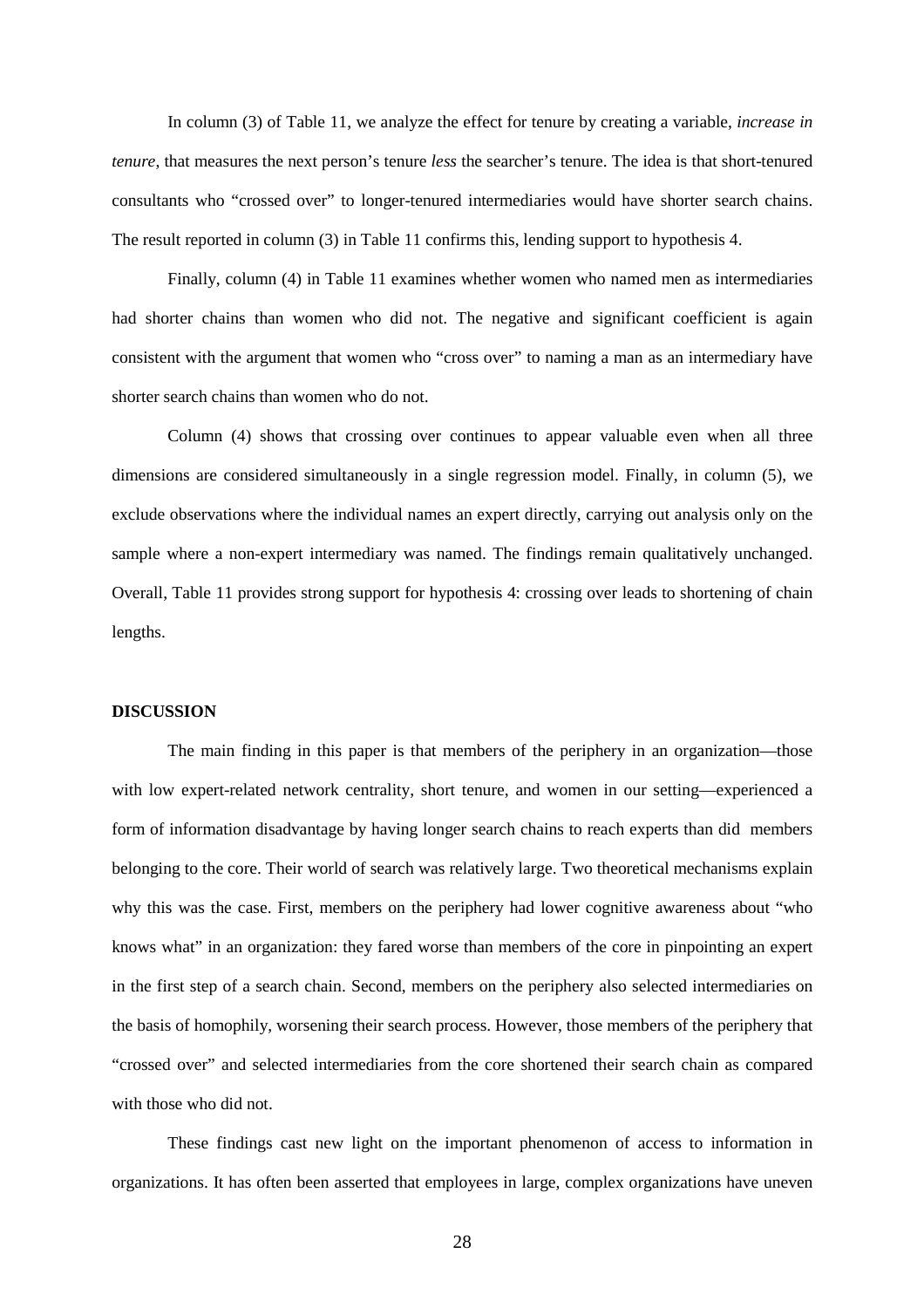access to information and knowledge, but there is scant theory about, and empirical analysis of, employees' search processes that may explain inequality of access. The theoretical framework presented in this paper provides insights into why some organizational members experience greater difficulties searching for information than do others. It also helps explain the direction of search—the different pathways that different employees take to find the information they need to accomplish tasks.

Before we discuss the contributions to extant research, it is worth noting several limitations of our empirical research. We analyzed one organization only, raising issues about the extent to which our findings can be generalized. Obviously, our framework does not apply to work contexts in which employees typically do not have to engage in search for information to accomplish their tasks. It also does not apply to settings in which search can be conducted through information systems only, as when employees are able to download all the information they need from a knowledge management system. Our model assumes that some of the search takes places through people. Moreover, our approach does not generalize to settings where all employees know who the experts are ex ante. If everyone knew who to contact on specific topics, there is no need to start any search chains where the aim is to identify an expert.

Our study also has a few limitations due to a small sample size in some of the analyses. While we started a large number of chains (381), the sample size became lower as the chains progressed. While our response rate for each survey was high (ranging from 63.3% to 100%), the number of chains completed was only 107 because the response rate for completed chains is the *product* of the response rates for the survey rounds. The more survey rounds required to complete a chain, the lower the overall response rates for the chains. This posed some problems when we analyzed sub-groups, especially women. Of the 69 chains started by women, for example, only 12 were completed. Subsequent studies could improve on our study of women in particular by stratifying the initial sample on gender, drawing half the sample of initial searchers among women. We did not do this because we were also interested in studying other effects, but such a design can be used to conduct more fine-grained analysis. For example, with a large sample of women, researchers could study the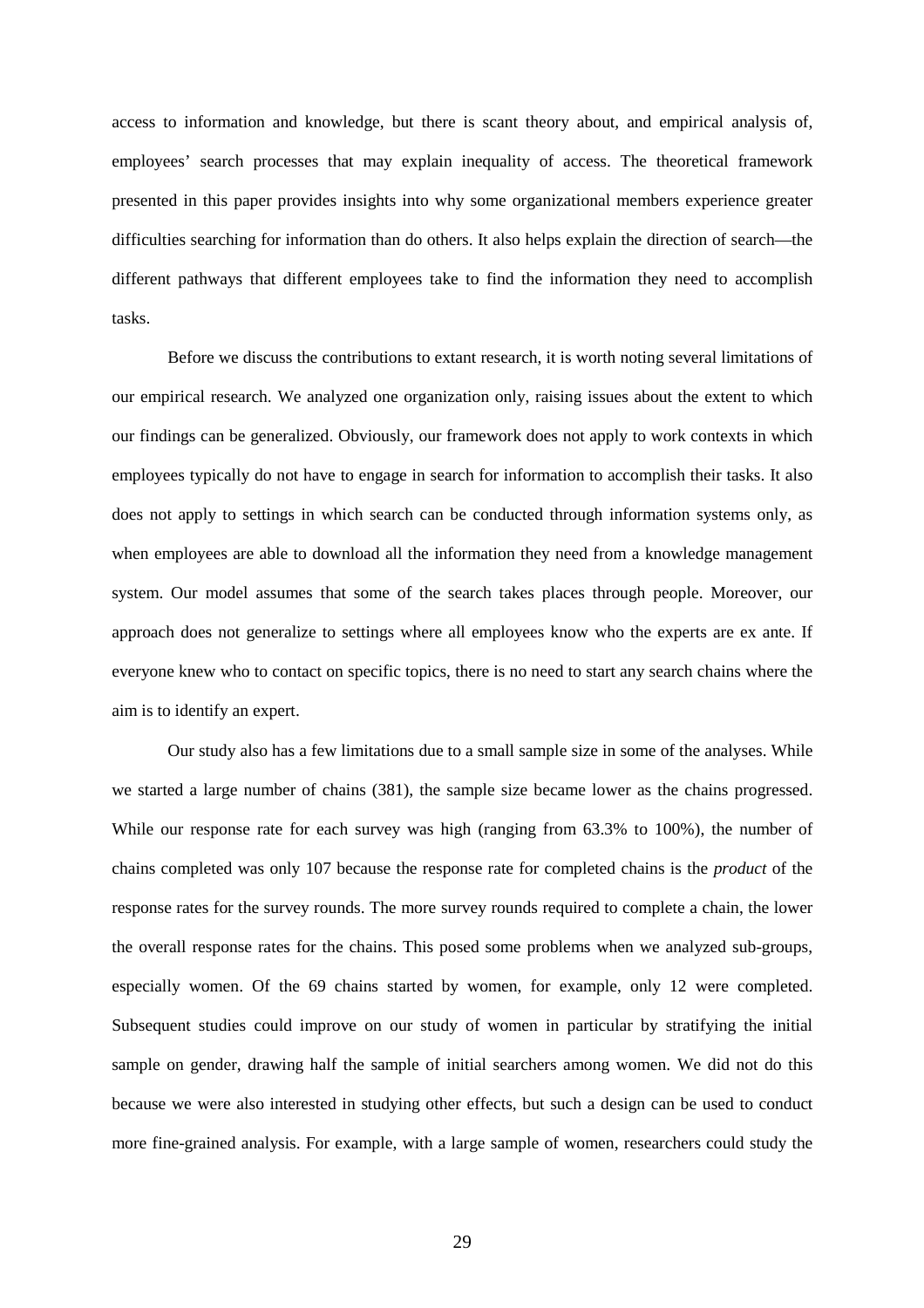conditions that lead some women to cross over and choose men as intermediaries and the consequences of such a choice.

Despite our sample size preventing us from dividing the sample into smaller groups for further analysis, our main framework and hypotheses received strong support from the empirical analysis. While acknowledging the limitations of our settings, we believe that our results do contribute to two lines of research in important ways.

First, while the small world literature in social network research has focused on network structures that give rise to short average path lengths, this line of research has paid much less attention to explaining why individuals within such networks vary in how well they search. Our paper reverts attention to the individual level of analysis but also incorporates network structure elements by theorizing about how network structure, in the form of expert-related network centrality, affects the length and direction of an individual's search chain. Our conceptualization of search thus situates individual search chains within a network structure. This allows us to "socialize" search in the sense that employees' search is shaped by their network position, the social category to which they belong, and demographic characteristics that explain the direction of a search chain. As our results show, employees do not base their search on rational considerations, as when a junior consultant would select the seemingly most effective choice of a senior partner as an intermediary, but rather on what is safe, appropriate, and familiar. This approach expands existing research on search chains considerably, because it shows how employees actually search in a context of social constraints and considerations. It calls for research to move beyond considering rational search strategies only and take into account the rich social fabric surrounding search steps.

Our paper also contributes to the small-world literature by moving the argument to intraorganizational search. To our knowledge, our paper is the first that analyses intra-organizational small-world search processes in a large complex organization, and is also the first that combines data on network structure variables (measured prior to a given search effort) that are used to predict the direction and length of particular search chains. This approach helps address a gap in the literature between micro-level network studies and those that examine aggregate network structures, a direction we believe holds considerable promise for future research. While researchers have often collected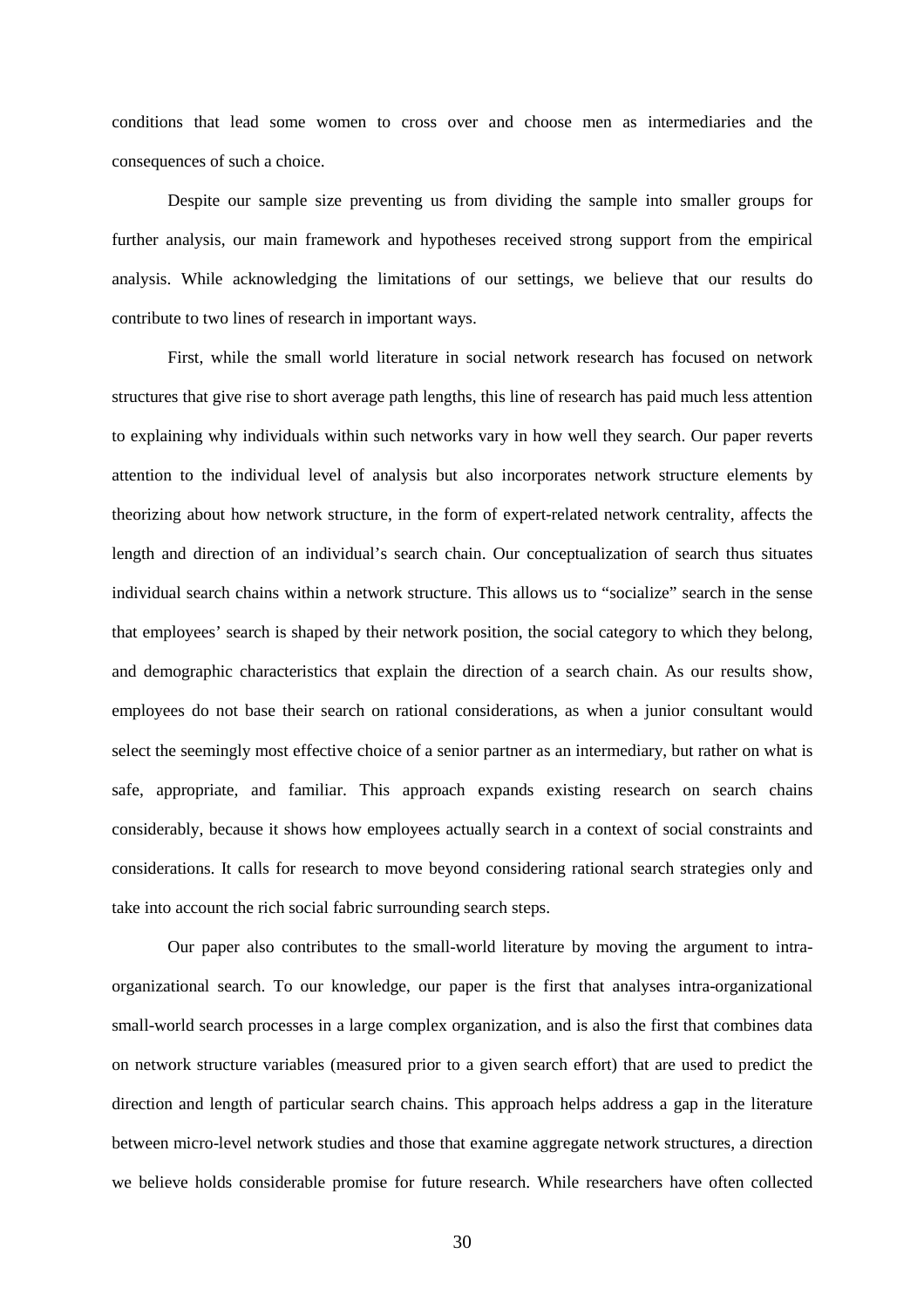intra-organizational network data and studied the effect of network properties on task outcomes (e.g., Hansen 1999), this type of research has stopped short of studying the actual unfolding search processes. *How* employees search has remained a black box. Our approach, in contrast, opens up this black box by analyzing the unfolding steps in a search chain. In some sense, our framework provides the theoretical mechanisms for understanding why a given network structure affects task outcomes based on the mechanism of search. Building on our approach, researchers who collect intraorganizational network data can add a field experiment of search chains and analyze additional mechanisms. While we focused on only one network structure property (expert-related centrality), subsequent studies can study the effects of non-redundancy in ego-centric networks (Burt 1992). It would be interesting to analyze, for example, whether intermediaries who occupy structural holes in the network perform better as intermediaries than those who do not in terms of reducing the length of search chains.

Our study also contributes to the body of research devoted to understanding inequity in organizations. Much research has been conducted on various forms of inequity in organizations, ranging from overt forms of discrimination to more subtle and implicit forms of inequity. The type of information disadvantage we studied can be considered in the subtle and implicit category. It is an innocuous form: members of the organizational periphery have longer search chains than do members of the core because they have less cognitive awareness about who knows what, or at least have lower inclination to directly contact the right individuals even if they knew who they are. This factor, combined with the fact that they contact others like themselves (who in turn face the same disadvantage), prolongs search. There is seemingly no actor who carries out any discriminatory behavior. Rather, the roles of network structure, gender, tenure, and homophily operate to lengthen search. In fact, it is unlikely that the employees we studied who had longer search chains because of their periphery status even recognized that this was the case. For example, women who need one more step than men in finding an expert are unlikely to know this as there is no explicit manifestation of the inequity, in contrast to highly visible outcomes such as promotions.

One possible criticism of this form of inequity is that it doesn't matter much. Having to contact one more person in a search chain to find an expert may not seem like much of a burden.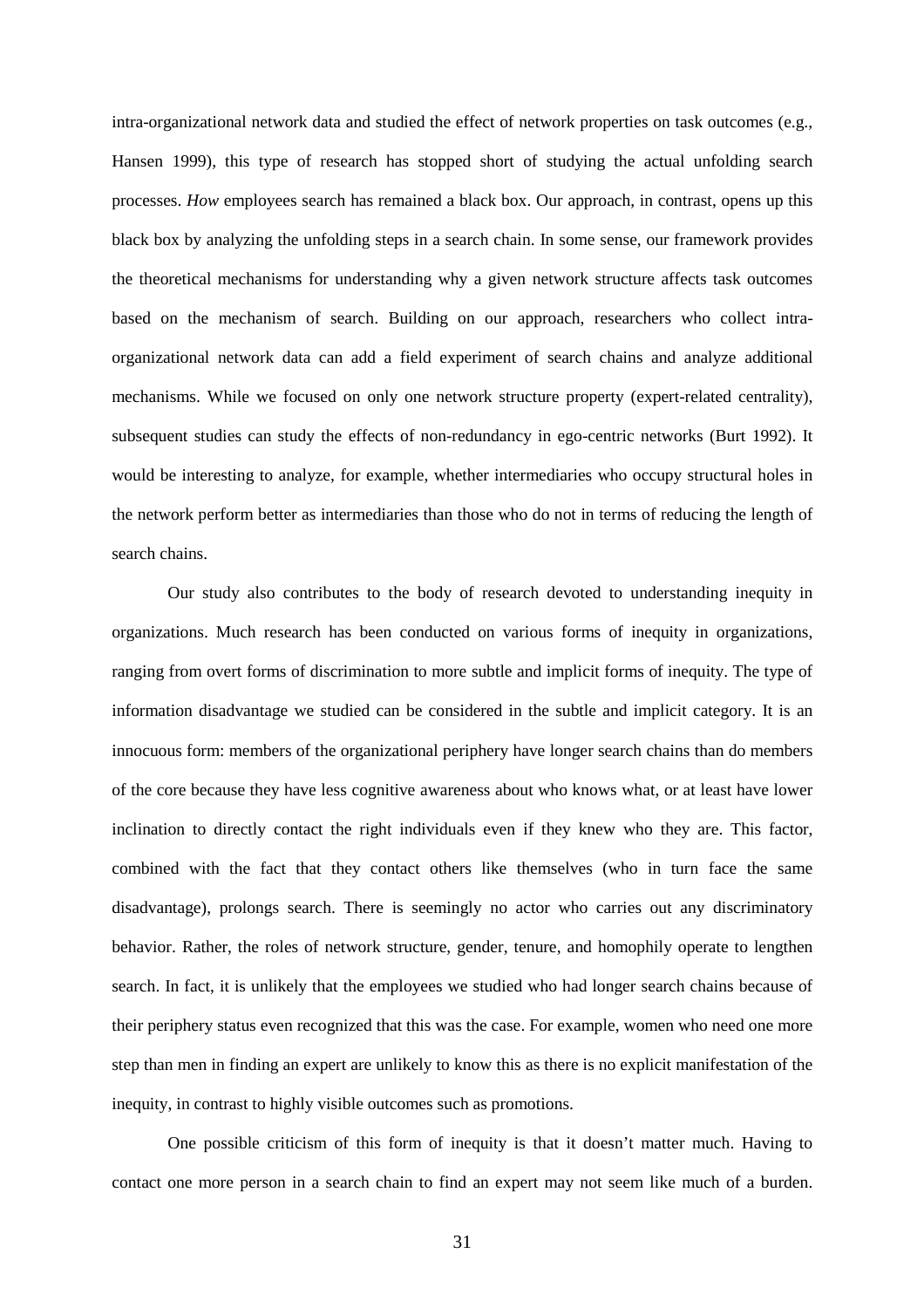However, the extent to which this poses problems depends on the context. In our study, this impediment likely mattered substantially. Because the consultants worked under severe time pressure and needed information at the beginning of a project task, the ability to locate an expert, quickly, likely explained the difference between the ability to assimilate high-quality information and not, leading to different work performances. While we did not empirically analyze these consequences, subsequent studies can link search performances to task outcomes.

The idea that out-group members experience subtle forms of information inequity in their search for information can open up new lines of research. Our study is an initial attempt at understanding this complex issue. Other studies can extend our model. For example, while out-group members are likely to engage in homophilous search, different organizational contexts may alter this tendency: informal work environments that break down social barriers may encourage out-group members to contact in-group intermediaries and thereby mitigate unequal search processes. Work environments with high degrees of hierarchy and centralization, in contrast, may discourage employees from crossing over social categories in their search. Also, organizations that encourage a wider group of employees, including out-group members, to become experts are likely to reduce the negative impact of homophilous search. In general, research can study both the conditions that lead to unequal search processes and organizational arrangements that mitigate these tendencies.

In conclusion, as many organizations are increasingly dependent on their knowledge to compete, how that knowledge is distributed and how employees are able to search for that knowledge become crucial to understand, yet extant theory offers few models for how employees actually conduct searches within large distributed organizations. Our model of network search, which not only explains the direction of search chains but also their efficacy, seeks to close that gap in organization theory.

#### **REFERENCES**

Adamic, L., E. Adar. 2005. How to search a social network. *Social Networks*. **27** 187-203. Austin, J.R. 2003. Transactive memory in organizational groups: The effects of content, consensus, specialization, and accuracy on group performance. *Journal of Applied Psychology.* **88** 866-878.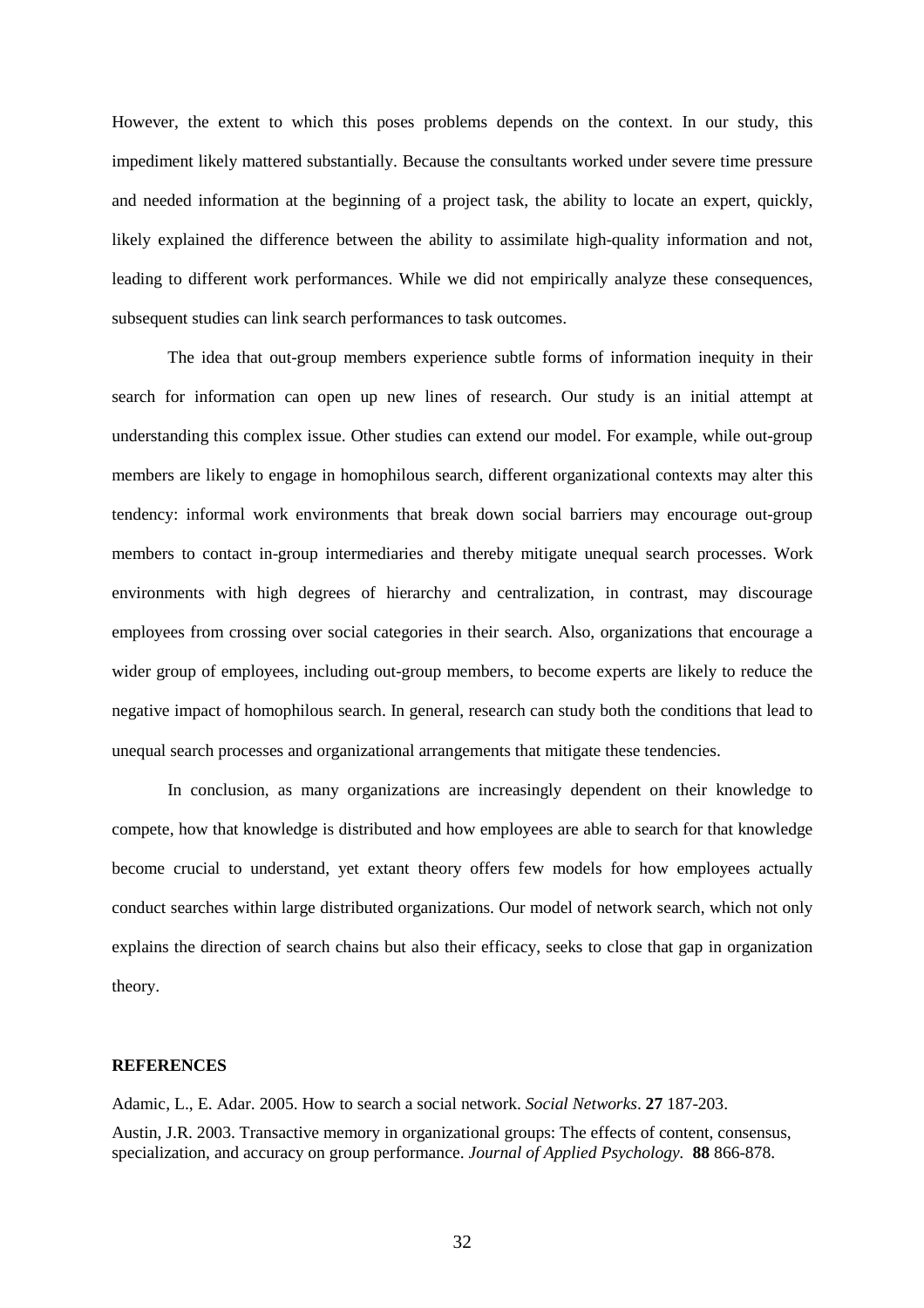Barnard, H.R., H.R. Bernard, P.D. Killworth, C. McCarty. 1982. ndex: an informant-defined experiment in social structure. *Social Forces.* **61** 99–133.

Baum, J.A.C., A.V. Shipilov, T.J. Rowley. 2003. Where do small worlds come from?. *Industrial and Corporate Change*. **12** 697-725.

Borgatti, S., R. Cross. 2003. A relational view of information sharing and learning in social networks.*Management Science*. **49** 432-445.

Brandon, D.P., Hollingshead, A.B. 2004. Transactive memory systems in organizations: matching tasks, expertise, and people. *Organization Science*. **15** 633-644.

Brass, D.J. 1984. Being in the right place: A structural analysis of individuals influence in an organization. *Administrative Science Quarterly*. **29** 518-539.

Brass, D.J. 1985. Men's and women's networks: A study of interaction patterns and influence in an organization. *Academy of Management Journal.* **28** 327-343.

Burt, R.S. 1992. *Structural Holes*. Cambridge, MA: Harvard University Press.

Chatman, J.A., C.A. O'Reilly. 1994. Working smarter and harder: a longitudinal study of managerial success. *Administrative Science Quarterly*. **39** 603-627.

Davis, G.F., M. Yoo, W.E. Baker. 2003. The small world of the American corporate elite, 1982-2001. *Strategic Organization*. **1** 301-326.

Denrell, J., N. Arvidsson, U. Zander. 2004. Managing Knowledge in the dark: An empirical study of the reliability of capability evaluations. *Management Science*. **50**(11) 1491-1503.

Dodds, P., R. Muhamad, D. Watts. 2003. An experimental study of search in global social networks. *Science*. **301** 827-829.

Edmondson, A. 1999. Psychological safety and learning behavior in work teams. *Administrative Science Quarterly*. **44 (**4) 350-383.

Fleming, Lee, C. King, A. Juda. 2007. Small worlds and regional innovation. *Organization Science.* **18**(6) 938-954.

Freeman, L. 1978. Centrality in social networks: Conceptual clarification. *Social Networks.* **1** 215- 234.

Gavetti, G., D. Levinthal. 2000. Looking forward and looking backward: cognitive and experiential search. *Administrative Science Quarterly.* **45** 113-137.

Guare, J. 1990. *Six Degrees of Separation*. Random House.

Hansen, M. T. 1999. The search transfer problem: The role of weak ties in sharing knowledge across organization subunits. *Administrative Science Quarterly.* **44** 82-111.

Hansen, M.T., M.R. Haas. 2001. Competing for Attention in Knowledge Markets: Electronic Document Dissemination in a Management Consulting Company. *Administrative Science Quarterly* 46: 1-28.

Hansen, M. T., B. Lovas. 2004. How do multinational companies leverage technological competencies? Moving from single to interdependent explanations. *Strategic Management Journal*  **25**(8) 801-822.

Hargadon, A., Sutton, R. I. 1997. Technology brokering and innovation in a product development firm. *Administrative Science Quarterly* **42**(4) 716-749.

Harrison, J. and G. Carroll. 1998. Organizational demography and culture: Insights from a formal model and simulation. *Administrative Science Quarterly* 43: 637-667.

Huber, G. 1982. Organizational information systems: determinants of their performance and behavior. *Management Science* **28** 135-155.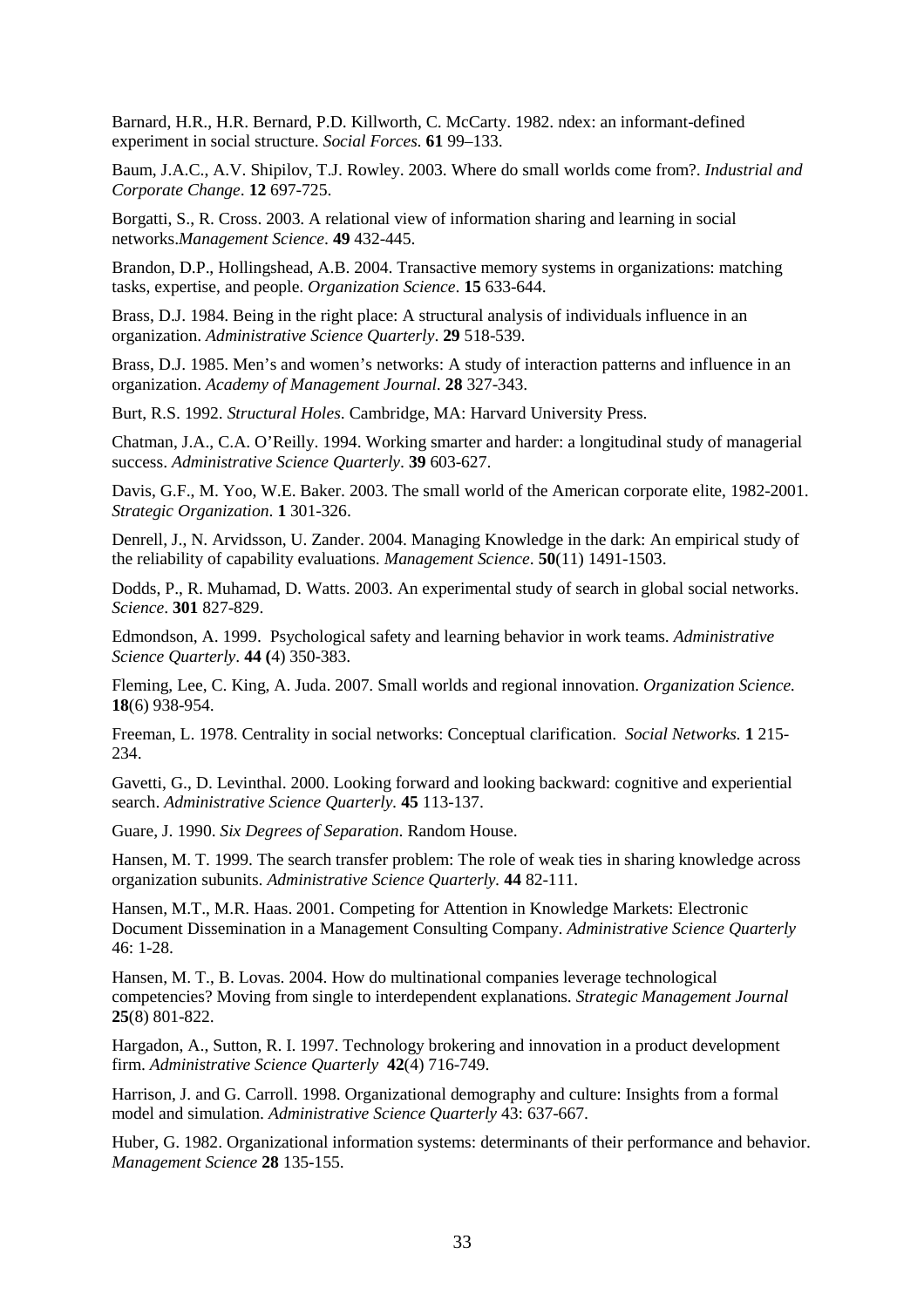Hubert, G., R. Daft. 1987. The information environment of organizations. In Jablin. F., L.L. Putnam, K.H. Roberts and L.W. Porter (eds), *Handbook of Organization Communication*. Sage, Beverly Hills, CA, 130-163.

Ibarra, H. 1992. Homophily and differential returns: sex differences in network structure and access in an advertising firm. *Administrative Science Quarterly***. 37** 422-447.

Ibarra, H. 1995. Race, opportunity, and diversity of social circles in managerial networks. *Academy of Management Journal.* **38** 673-703.

Ibarra, H. 1997. Paving an alternative route: gender differences in managerial networks. *Social Psychology Quarterly.* **60** 91-102.

Kanter, R.M. 1977. *Men and Women of the Corporation.* New York: Basic Books.

Katila, R., G. Ahuja. 2002. Something old, something new: a longitudinal study of search behavior and new product introduction. **45** 1183-1194.

Killworth, P., H. Bernard. 1978. Reverse small world experiment. *Social Networks*. **1** 159–192.

Killworth, P., H. Bernard. 1979 A pseudomodel of the small world problem. *Social Forces* 58: 477- 505.

Killworth, P.D., C. McCarty, H. Bernard, M House. 2006. The accuracy of small world chains in social networks. *Social Networks.* **28** 85-96.

Kleinfeld, J.S. 2002. The small world problem. *Society*, January/February.

Kochen, M. (ed). 1989. *The Small World.* Norwood, New Jersey: Ablex Publishing Corp.

Kogut, B., G. Walker. 2001. The small world of Germany and the durability of national networks. *American Sociological Review*. **66** 317-335.

Korte, C., S. Milgram. 1970. Acquaintance links between white and negro populations: application of the small world method. *Journal of personality and social psychology*. **15** 101-108.

Lazarsfeld, P.F., R.K. Merton. 1954. Friendship as a social process: a substantive and methodological analysis. In Berger, M. (ed), *Freedom and Control in Modern Society*. New York: Van Nostrand, 18- 66.

Lin, N., P. Dayton, P. Greenwald. 1978. *The urban communication network and social stratification: A small world experiment. In B. D. Ruben (ed), Communication Yearbook, Vol. 1.* New Brunswick: Transaction Books, 107-119.

McPherson, M., L. Smith-Lovin, J.M. Cook. 2001. Birds of a feather: Homophily in social networks. *Annual Review of Sociology.* **27** 415-44.

Milgram, S. 1967. The small world problem. *Psychology Today*. **2** 60-67.

Miller, J. G. 1972. Living systems: the organization. *Behavioral Science* **17** 1-8.

Mintz, B., M. Schwartz. 1981. Interlocking directorates and interest group formation. *American Sociological Review*. **46** 851-868.

Mintz, B., M. Schwartz. 1985. *The Power Structure of American Business*. University of Chicago Press.

Moreland, R., L. Argote, R. Krishnan. 1996. Socially shared cognition at work: transactive memory and group performance. In Nye, J. and A. Brower (eds), *What's Social About Social Cognition?* Thousand Oaks, California: Sage, 57-85.

O'Reilly, C. 1978. The intentional distortion of information in organization communication: a laboratory and field approach. *Human Relations.* **31** 173-193.

Phillips, D. 2001. The promotion paradox: Organizational mortality and employee promotion chances in Silicon Valley law firms, 1946–1996. *American Journal of Sociology.* **106** (4) 1058-98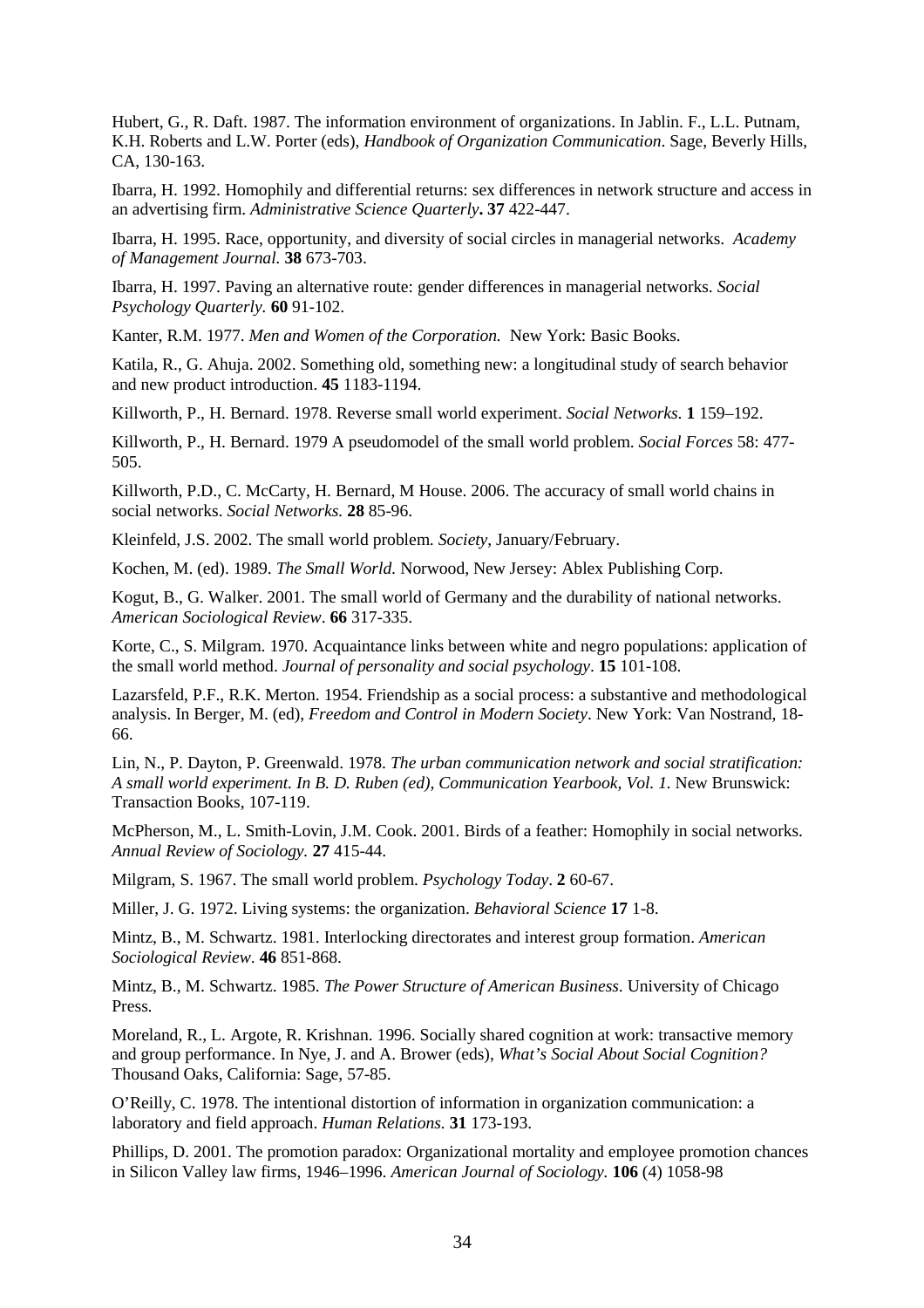Podolny, J.M. 1993. A status-based model of market competition. *American Journal of Sociology.* **98** (4) 829.

Podolny, J.M. 2001. Networks as the pipes and prisms of the market. *American Journal of Sociology.*  **107** 33-60.

Podolny, J.M., J. Baron. 1997. Resources and relationships: Social networks, mobility, and satisfaction in the workplace. *American Sociological Review* **62** 673-693.

Pool, I., M. Kochen. 1978. Contacts and influence. *Social Networks*. **1** 5–51.

Rogan, M. 2008. Too close for comfort? The effect of competitive overlap and relationship duration on client retention post-acquisition. INSEAD Working Paper.

Ruef, M., H.E. Aldrich, N.C. Carter. 2003. The structure of founding teams: homophily, strong ties, and isolation among U.S. entrepreneurs. *American Sociological Review*. **68** 195-222.

Schilling, M.A., C.C. Phelps. 2007. Interfirm collaboration networks: The impact of large-scale network structure on firm innovation. *Management Science*. **7** 1113-1126.

Schulz, M. 2003. Pathways of relevance: exploring inflows of knowledge into subunits of multinational corporations. *Organization Science.* **149** 440-459.

Singh, J. 2005. Collaborative networks as determinants of knowledge diffusion patterns. *Management Science* **51** 756-770.

Stuart, T., J. Podolny. 1996. Local search and the evolution of technological capabilities. *Strategic Management Journal*. **17**.

Travers, J., S. Milgram. 1969. An experimental study of the small world problem. *Sociometry.* **32** 425-443.

Tuma, N., M. Hannan. 1984. *Social Dynamics: Models and Methods*. Academic Press: New York.

Uzzi, B., J. Spiro. 2005. Collaboration and <sup>c</sup>reativity: The small world problem. *American Journal of Sociology*. **111** 447–504.

Uzzi, B., L. AN. Amaral, F. Reed-Tsochas. 2007. Small-world networks and management science research: a review. *European Management Review*. **4** 77-91.

Wasserman, S., K. Faust. 1994. *Social Network Analysis: Methods and Applications*. Cambridge University Press, Cambridge.

Watts, D., S. Strogatz. 1998. Collective dynamics of small-world networks. *Nature*. **393** 440-442.

Watts, D.J. 1999. Networks, dynamics, and the small-world phenomenon. *American Journal of Sociology*. **105** 493-528.

Wegner, D.M. 1987. *Transactive memory: a contemporary analysis of the group mind. In G. Mullen, G. Goethals (eds). Theories of Group Behaviors*. Springer-Verlag, New York, 185-208.

Wegner, D.M., R. Erber, P. Raymond. 1991. Transactive memory in close relationships. *Journal of Personality and Social Psychology*. **61** 923-929.

Zander, U., B. Kogut. 1995. Knowledge and the speed of the transfer and imitation of organizational capabilities: An empirical test. *Organization Science.* **6** 76-92.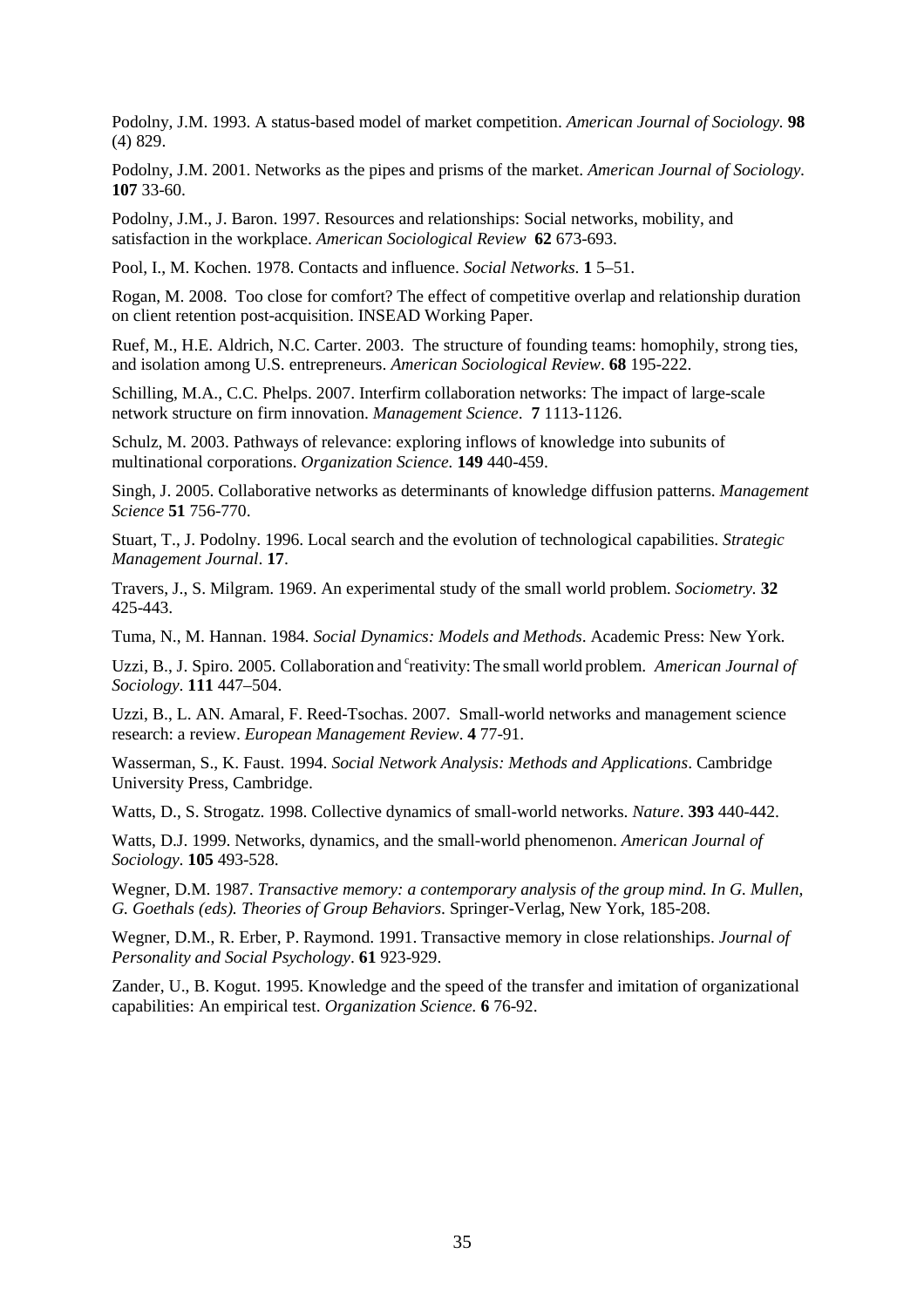





**Figure 2. Plot of volume and concentration for 227 topic areas**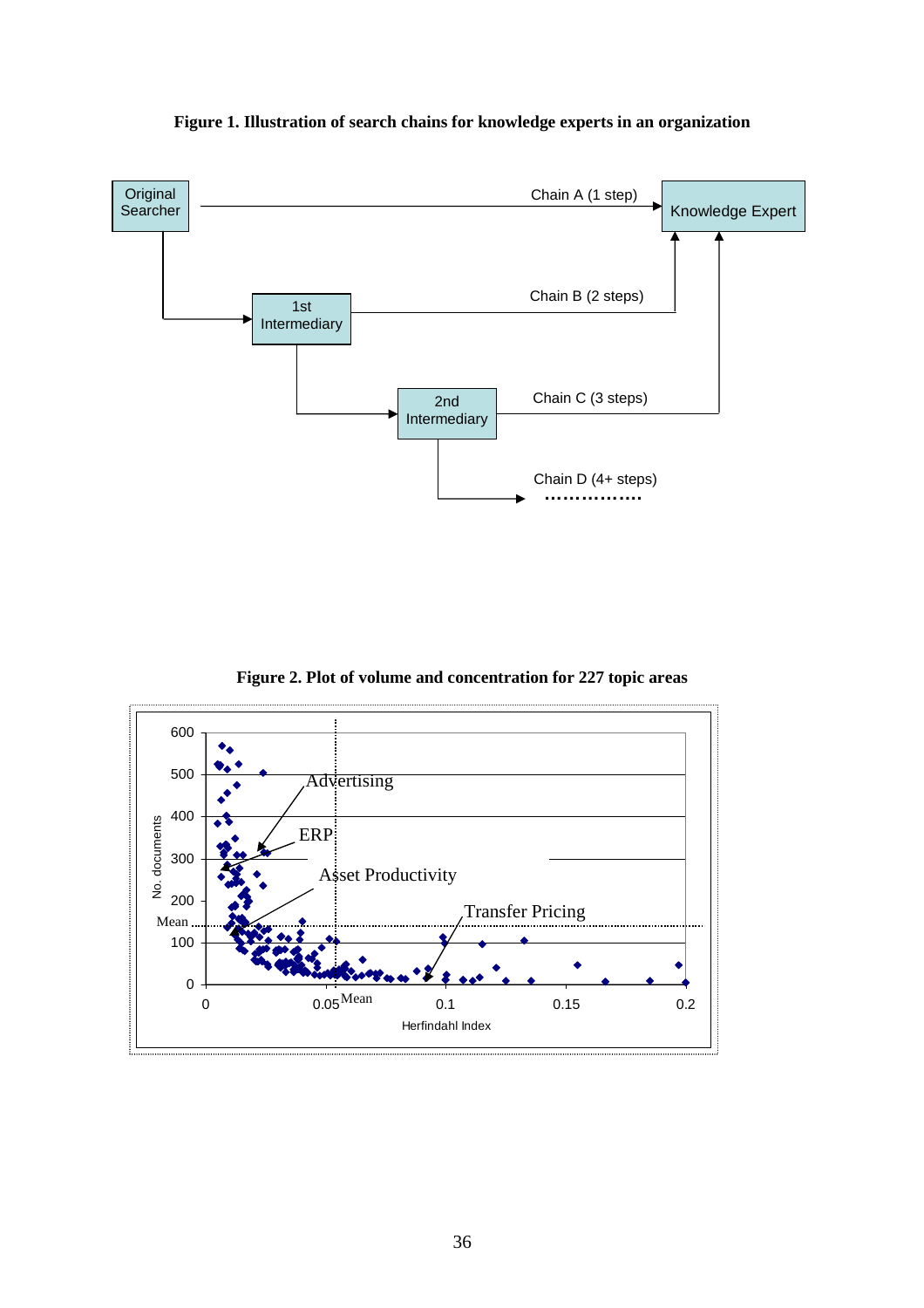#### **Table 1. Descriptive statistics for the selected four topics**

| Topic                              | uploaded in the | No. documents Herfindahl index<br>(based on authors | Quadrant in fig. 2 for<br>which representative |  |
|------------------------------------|-----------------|-----------------------------------------------------|------------------------------------------------|--|
|                                    | database        | and documents)                                      |                                                |  |
| Advertising                        | 313             | 0.026                                               | Upper-right (closest case)                     |  |
| <b>Asset Productivity</b>          | 148             | 0.017                                               | Lower-left                                     |  |
| <b>Enterprise Resource Systems</b> | 269             | 0.011                                               | Upper-left                                     |  |
| <b>Transfer Pricing</b>            | 14              | 0.092                                               | Lower-right                                    |  |
| Mean for all 227 topics            | 153             | 0.033                                               |                                                |  |
| Std Dev for all 227 topics         | 219             | 0.090                                               |                                                |  |

#### **Table 2. Results for nomination of core experts**

| Topic                              | Number of<br>initially<br>surveyed<br>"suspected<br>experts" | 1st survey:<br>individuals<br>receiving at<br>least one<br>nomination | 2nd survey:<br>receiving at<br>least one<br>nomination | 3rd survey:<br>new individuals new individuals individuals<br>receiving at<br>least one<br>nomination | Final results:<br>receiving at<br>least three<br>nominations |
|------------------------------------|--------------------------------------------------------------|-----------------------------------------------------------------------|--------------------------------------------------------|-------------------------------------------------------------------------------------------------------|--------------------------------------------------------------|
| Total across all 4 topics          | 79                                                           | 78                                                                    | 34                                                     | 9                                                                                                     | 26                                                           |
| Advertising                        | 29                                                           | 24                                                                    | 12                                                     | 3                                                                                                     | 8                                                            |
| <b>Asset Productivity</b>          | 18                                                           | 26                                                                    |                                                        | 2                                                                                                     |                                                              |
| <b>Enterprise Resource Systems</b> | 14                                                           | 23                                                                    | 8                                                      | 3                                                                                                     | 9                                                            |
| <b>Transfer Pricing</b>            | 18                                                           | 5                                                                     |                                                        |                                                                                                       | 2                                                            |
| Cumulative number nominated        |                                                              | 78                                                                    | 112                                                    | 121                                                                                                   |                                                              |
| Total surveyed in round            |                                                              | 79                                                                    | 50                                                     | 15                                                                                                    |                                                              |
| Response rate for round            |                                                              | 75%                                                                   | 90%                                                    | 80%                                                                                                   |                                                              |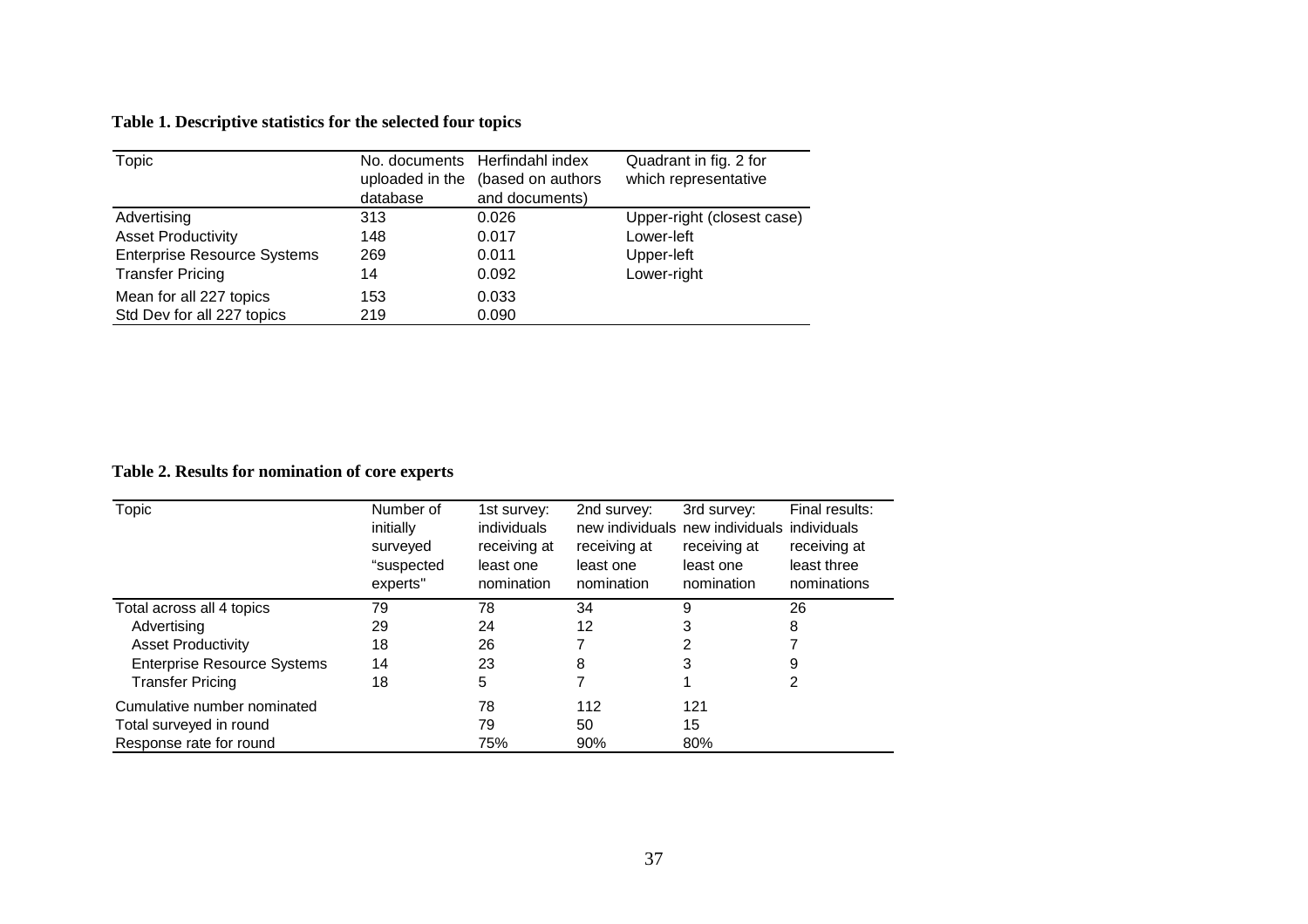## **Table 3. Descriptive statistics for the core experts**

| Topic                                          | No. of core<br>experts | nominations<br>received | Average no. of Average tenure % Male<br>in company<br>(years) |       | No. of<br>different<br>offices | No. of different countries                            |
|------------------------------------------------|------------------------|-------------------------|---------------------------------------------------------------|-------|--------------------------------|-------------------------------------------------------|
| Advertising                                    | 8                      | 5.6                     | 9.7                                                           | 87.5% | 6                              | 6 - Japan, Austria, France,<br>Hong Kong, Germany, US |
| <b>Asset Productivity</b>                      | 7                      | 7.4                     | 10.7                                                          | 85.7% | 5                              | 3 - Germany, France, US                               |
| <b>Enterprise Resource Systems</b>             | 9                      | 5.9                     | 9.3                                                           | 100%  | 7                              | 3 - US, Austria, Germany                              |
| <b>Transfer Pricing</b>                        | 2                      | 4.5                     | 7.8                                                           | 100%  | $\overline{2}$                 | 2 - US, Australia                                     |
| Total across all 4 topics                      | 26                     | 6.1                     | 9.7                                                           | 92.3% | 14                             | 7                                                     |
| Statistics for all employees in<br>the company |                        |                         | 3.8                                                           | 80.5% | 50                             | 34                                                    |

which includes 3,150 consultants who worked at the company at the time of the study.

## **Table 4. Details of surveys by round, topic and response rates**

|                                  |           | No. surveyed in No. surveyed in No. surveyed in No. surveyed in Total for all |           |           |        |
|----------------------------------|-----------|-------------------------------------------------------------------------------|-----------|-----------|--------|
|                                  | 1st round | 2nd round                                                                     | 3rd round | 4th round | rounds |
| Total number of surveys          | 381       | 114                                                                           | 31        | 3         | 529    |
| advertising                      | 96        | 28                                                                            | 6         |           | 130    |
| asset productivity               | 96        | 29                                                                            | 5         |           | 131    |
| enterprise resource systems      | 94        | 27                                                                            |           |           | 128    |
| transfer pricing                 | 95        | 30                                                                            | 13        |           | 140    |
| Total number of responses        | 241       | 89                                                                            | 23        |           | 356    |
| responses naming an expert       | 40        | 32                                                                            |           |           | 80     |
| responses naming an intermediary | 139       | 45                                                                            | 10        |           | 194    |
| responses with no name           | 62        | 12                                                                            | 6         |           | 82     |
| Survey response rate             | 63.3%     | 78.1%                                                                         | 74.2%     | 100.0%    | 67.3%  |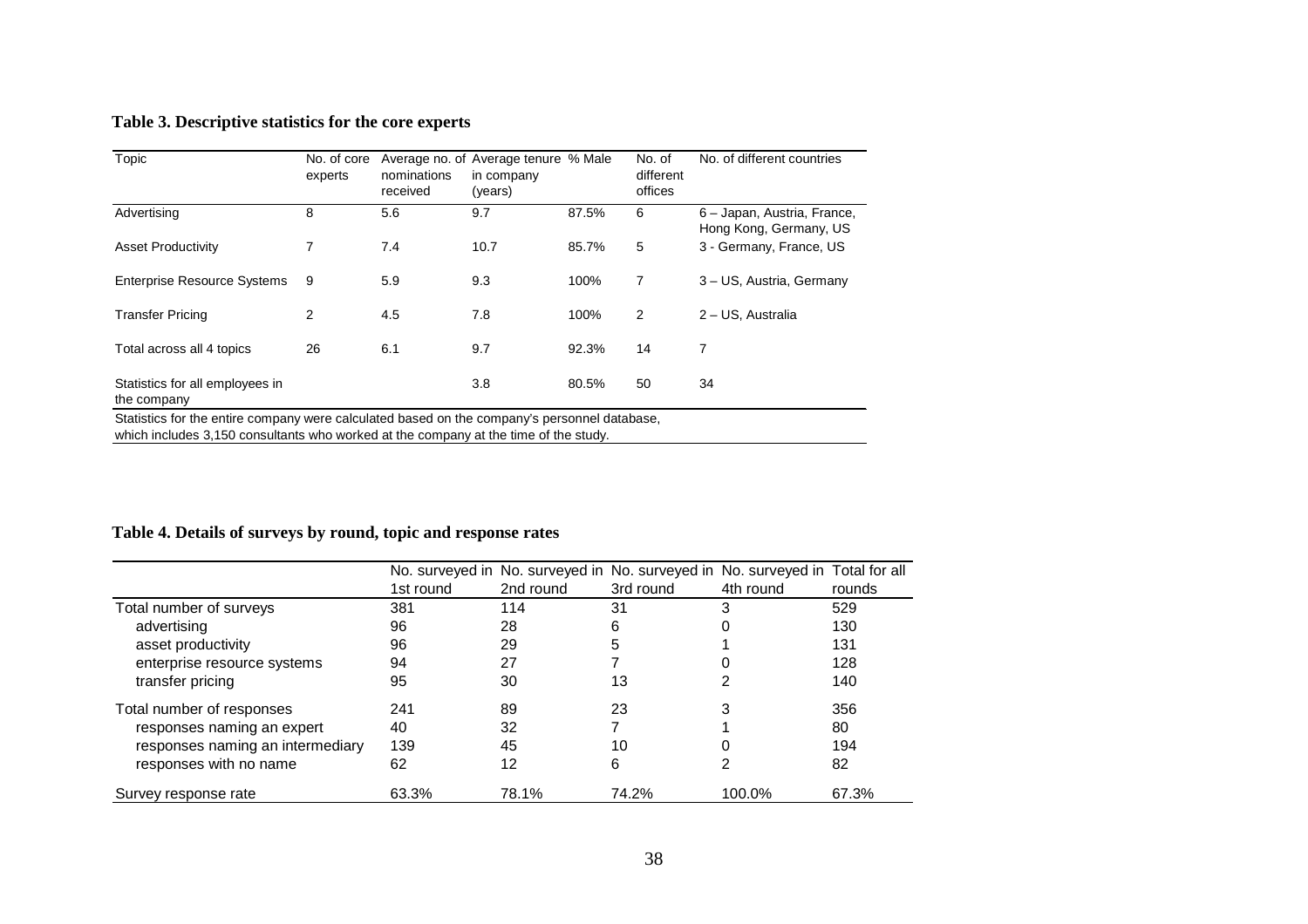| Step number            | Chains reaching | Chains continued to Chains reaching |                     | Chains neither reaching |
|------------------------|-----------------|-------------------------------------|---------------------|-------------------------|
|                        | this step       | next step                           | expert at this step | expert nor continued    |
|                        | 381             | 139                                 | 40                  | 202                     |
|                        | 139*            | 49                                  | 46                  | 42                      |
| 3                      | 49              | 13                                  | 14                  | 22                      |
| 4                      | 13              |                                     |                     |                         |
| 5                      |                 |                                     |                     |                         |
| Number of chains       |                 |                                     | 107                 | 272                     |
| Mean step for chains   |                 |                                     | 1.89                | 1.39                    |
| Median step for chains |                 |                                     | 2.00                | 1.00                    |
| .                      |                 | $\cdots$                            |                     |                         |

**Table 5. Details of chains by number of steps of search done** 

\*Data missing for two chains, so the remaining columns for the second step only add to 137

**Table 6. Descriptive Statistics (N=582)**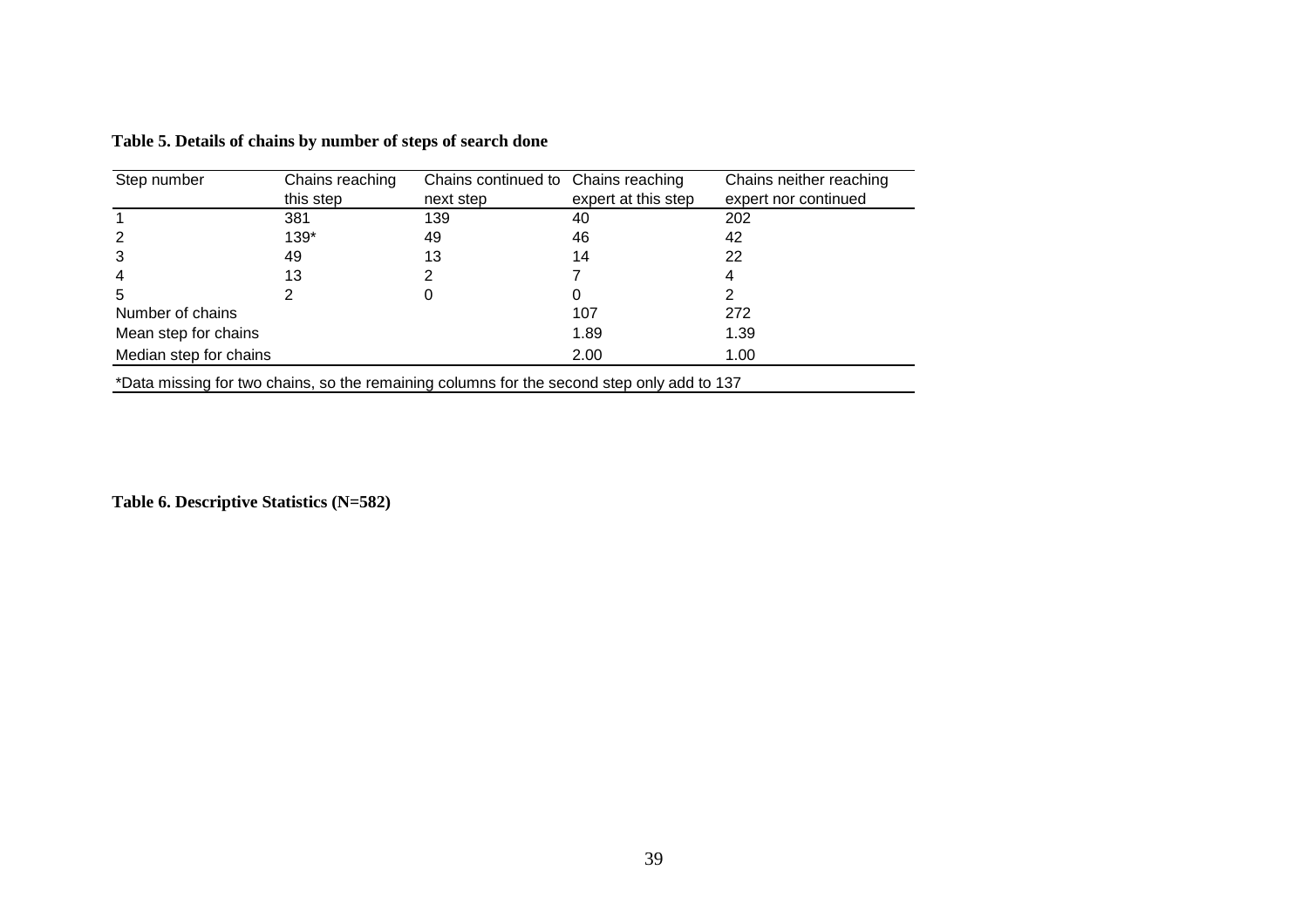|                                              | Mean | <b>Std Dev Min</b> |      | Max            | 1                | $\mathbf{2}$       | 3            | 4            | 5            | 6                            |      | 8                      | 9 |
|----------------------------------------------|------|--------------------|------|----------------|------------------|--------------------|--------------|--------------|--------------|------------------------------|------|------------------------|---|
| 1 network distance to expert                 | 2.02 | 0.59               |      | 4              | 1.00             |                    |              |              |              |                              |      |                        |   |
| 2 tenure                                     | 4.96 | 4.26               | 0.15 |                | 23.68 -0.20 1.00 |                    |              |              |              |                              |      |                        |   |
| 3 woman                                      | 0.18 | 0.38               | 0    | 1.             |                  | $-0.05 -0.08$ 1.00 |              |              |              |                              |      |                        |   |
| 4 self-reported expertise                    | 2.26 | 2.00               | 0    | $\overline{7}$ | $-0.09$ 0.20     |                    | $-0.15$ 1.00 |              |              |                              |      |                        |   |
| 5 In(geographic distance to expert + 1) 5.66 |      | 2.64               | 0    | 9.04           | 0.43             | 0.02               | 0.06         | $-0.14$ 1.00 |              |                              |      |                        |   |
| 6 step                                       | 1.48 | 0.77               | 1    | 5              | $-0.14$ 0.34     |                    | $-0.04$ 0.31 |              | 0.00         | 1.00                         |      |                        |   |
| 7 advertisement                              | 0.25 | 0.43               | 0    | 1              | $-0.19$ 0.00     |                    | 0.11         | $-0.01$      | $-0.15$ 0.00 |                              | 1.00 |                        |   |
| 8 asset productivity                         | 0.24 | 0.43               | 0    | 1              | 0.00             | 0.04               | $-0.05$ 0.06 |              |              | $-0.14$ $-0.06$ $-0.33$ 1.00 |      |                        |   |
| 9 enterprise resource systems                | 0.25 | 0.43               | 0    |                | $-0.01$          | $-0.08$            | $-0.07$      | $-0.05$      | -0.04        | 0.03                         |      | $-0.34$ $-0.33$ $1.00$ |   |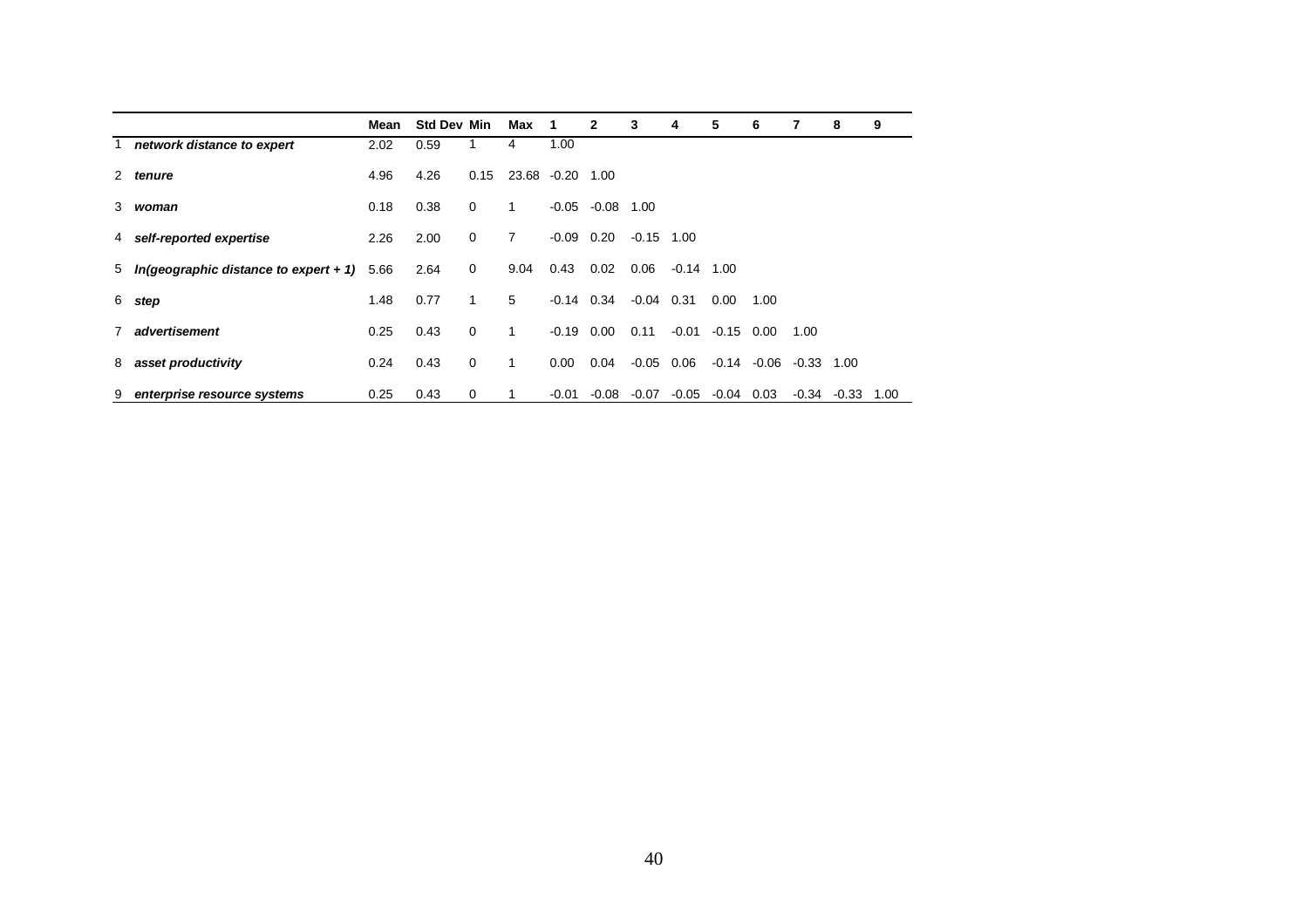## **Table 7. Determinants of chain length (for original searchers)**

|                                         | (1)                  | (2)                  | (3)                  | (4)                  | (5)                  |
|-----------------------------------------|----------------------|----------------------|----------------------|----------------------|----------------------|
|                                         | Model: Ordered Logit | <b>Ordered Logit</b> | <b>Ordered Logit</b> | <b>Ordered Logit</b> | <b>Ordered Logit</b> |
| Dependent Variable: chain length        |                      | chain length         | chain length         | chain length         | chain length         |
| network distance to expert              |                      | $0.557**$            |                      |                      | $0.463*$             |
|                                         |                      | (0.254)              |                      |                      | (0.261)              |
| tenure                                  |                      |                      | $-0.132***$          |                      | $-0.122***$          |
|                                         |                      |                      | (0.034)              |                      | (0.035)              |
| woman                                   |                      |                      |                      | $0.752**$            | $0.801**$            |
|                                         |                      |                      |                      | (0.373)              | (0.383)              |
| self-reported expertise                 | $-0.325***$          | $-0.319***$          | $-0.295***$          | $-0.311***$          | $-0.275***$          |
|                                         | (0.103)              | (0.104)              | (0.105)              | (0.104)              | (0.107)              |
| $In(geographic distance to expert + 1)$ | 0.023                | $-0.022$             | 0.040                | 0.021                | 0.000                |
|                                         | (0.048)              | (0.052)              | (0.048)              | (0.048)              | (0.053)              |
| advertisement                           | $-1.028**$           | $-0.864**$           | $-1.030**$           | $-1.060**$           | $-0.932**$           |
|                                         | (0.425)              | (0.429)              | (0.432)              | (0.428)              | (0.439)              |
| asset productivity                      | $-1.231***$          | $-1.239***$          | $-1.218***$          | $-1.296***$          | $-1.306***$          |
|                                         | (0.411)              | (0.411)              | (0.419)              | (0.415)              | (0.424)              |
| enterprise resource systems             | $-1.091***$          | $-0.948**$           | $-1.049**$           | $-1.144***$          | $-0.997**$           |
|                                         | (0.423)              | (0.426)              | (0.430)              | (0.426)              | (0.435)              |
| <b>Observations</b>                     | 238                  | 238                  | 238                  | 238                  | 238                  |
| Chi-squared                             | 28.23***             | 33.14***             | 43.70***             | 32.58***             | 51.02***             |
| Degrees of freedom                      | 8                    | 9                    | 9                    | 9                    | 11                   |
| Log likelihood                          | $-272.8$             | $-270.3$             | $-265.0$             | $-270.6$             | $-261.4$             |
|                                         |                      |                      |                      |                      |                      |

Standard errors in parentheses \* significant at 10%; \*\* significant at 5%; \*\*\* significant at 1%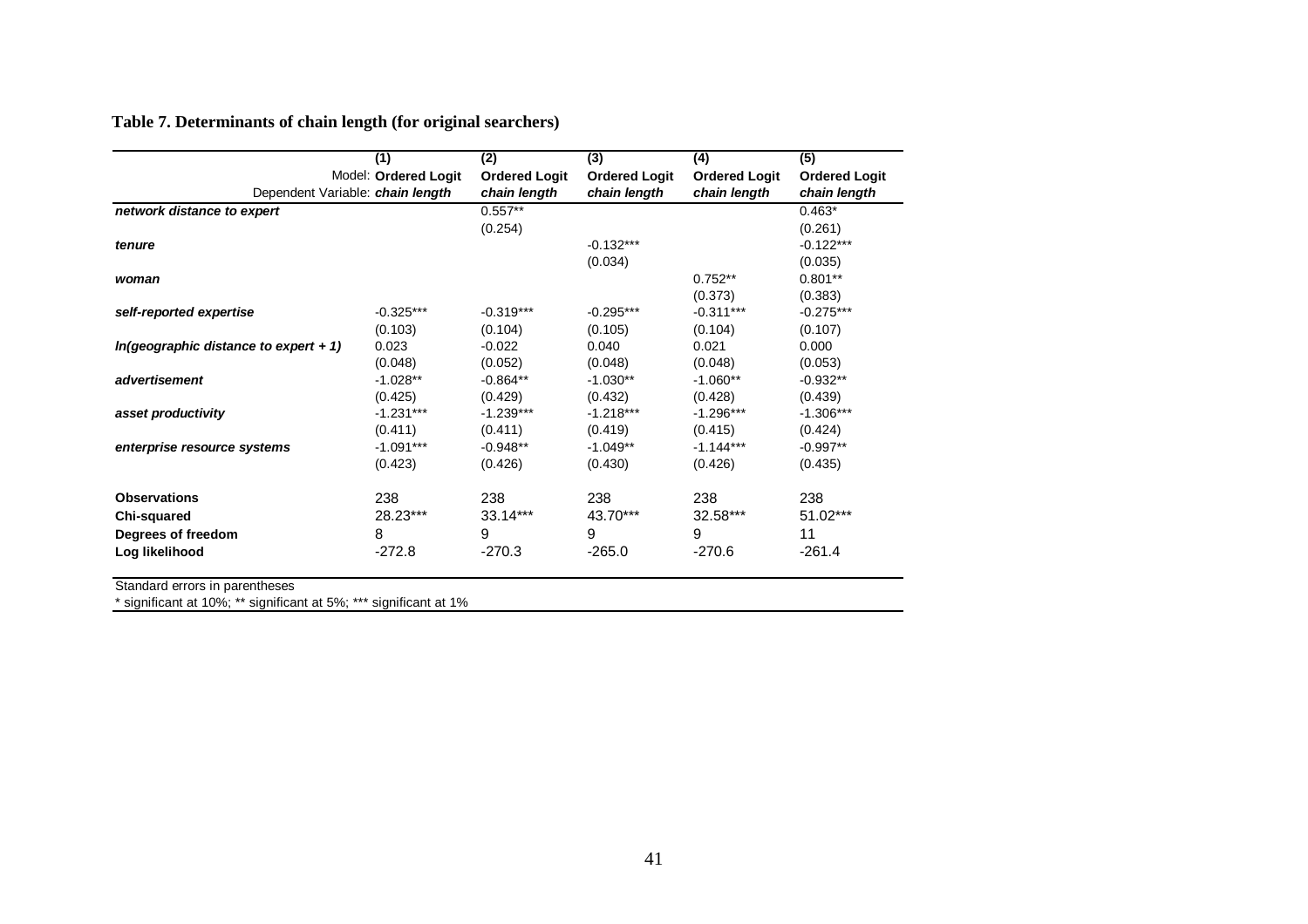| Table 8. Determinants of the probability of an original searcher naming a core expert in the first step |  |  |
|---------------------------------------------------------------------------------------------------------|--|--|
|                                                                                                         |  |  |

|                                         | (1)<br>Model: Multinomial Logit | (2)<br><b>Multinomial Logit</b> | (3)<br><b>Multinomial Logit</b> | (4)<br><b>Multinomial Logit</b> | (5)<br><b>Multinomial Logit</b> |
|-----------------------------------------|---------------------------------|---------------------------------|---------------------------------|---------------------------------|---------------------------------|
| Dependent Variable: reached expert      |                                 | reached expert                  | reached expert                  | reached expert                  | reached expert                  |
| network distance to expert              |                                 | $-1.122***$                     |                                 |                                 | $-0.989**$                      |
|                                         |                                 | (0.359)                         |                                 |                                 | (0.392)                         |
| tenure                                  |                                 |                                 | $0.182***$                      |                                 | $0.165***$                      |
|                                         |                                 |                                 | (0.045)                         |                                 | (0.046)                         |
| woman                                   |                                 |                                 |                                 | $-1.425*$                       | $-1.344*$                       |
|                                         |                                 |                                 |                                 | (0.763)                         | (0.791)                         |
| self-reported expertise                 | 0.198                           | 0.170                           | 0.171                           | 0.184                           | 0.117                           |
|                                         | (0.134)                         | (0.137)                         | (0.143)                         | (0.135)                         | (0.147)                         |
| $In(qeographic distance to expert + 1)$ | 0.011                           | 0.106                           | $-0.017$                        | 0.023                           | 0.077                           |
|                                         | (0.066)                         | (0.074)                         | (0.073)                         | (0.068)                         | (0.081)                         |
| advertisement                           | $-0.016$                        | $-0.418$                        | $-0.121$                        | 0.064                           | $-0.366$                        |
|                                         | (0.577)                         | (0.597)                         | (0.608)                         | (0.584)                         | (0.631)                         |
| asset productivity                      | 0.350                           | 0.254                           | 0.228                           | 0.453                           | 0.258                           |
|                                         | (0.542)                         | (0.548)                         | (0.582)                         | (0.547)                         | (0.598)                         |
| enterprise resource systems             | 0.238                           | $-0.054$                        | 0.217                           | 0.323                           | 0.065                           |
|                                         | (0.568)                         | (0.581)                         | (0.607)                         | (0.574)                         | (0.622)                         |
| <b>Constant</b>                         | $-2.090***$                     | $-0.090$                        | $-2.710***$                     | $-2.037**$                      | $-0.759$                        |
|                                         | (0.811)                         | (1.011)                         | (0.873)                         | (0.825)                         | (1.106)                         |
| <b>Observations</b>                     | 379                             | 379                             | 379                             | 379                             | 379                             |
| Chi-squared                             | 207.4***                        | 218.3***                        | 228.1***                        | $211.9***$                      | 239.8***                        |
| Degrees of freedom                      | 12                              | 14                              | 14                              | 12                              | 20                              |
| Log likelihood                          | $-251.5$                        | $-246.1$                        | $-241.2$                        | $-249.3$                        | $-235.3$                        |
|                                         |                                 |                                 |                                 |                                 |                                 |

Standard errors in parentheses \* significant at 10%; \*\* significant at 5%; \*\*\* significant at 1%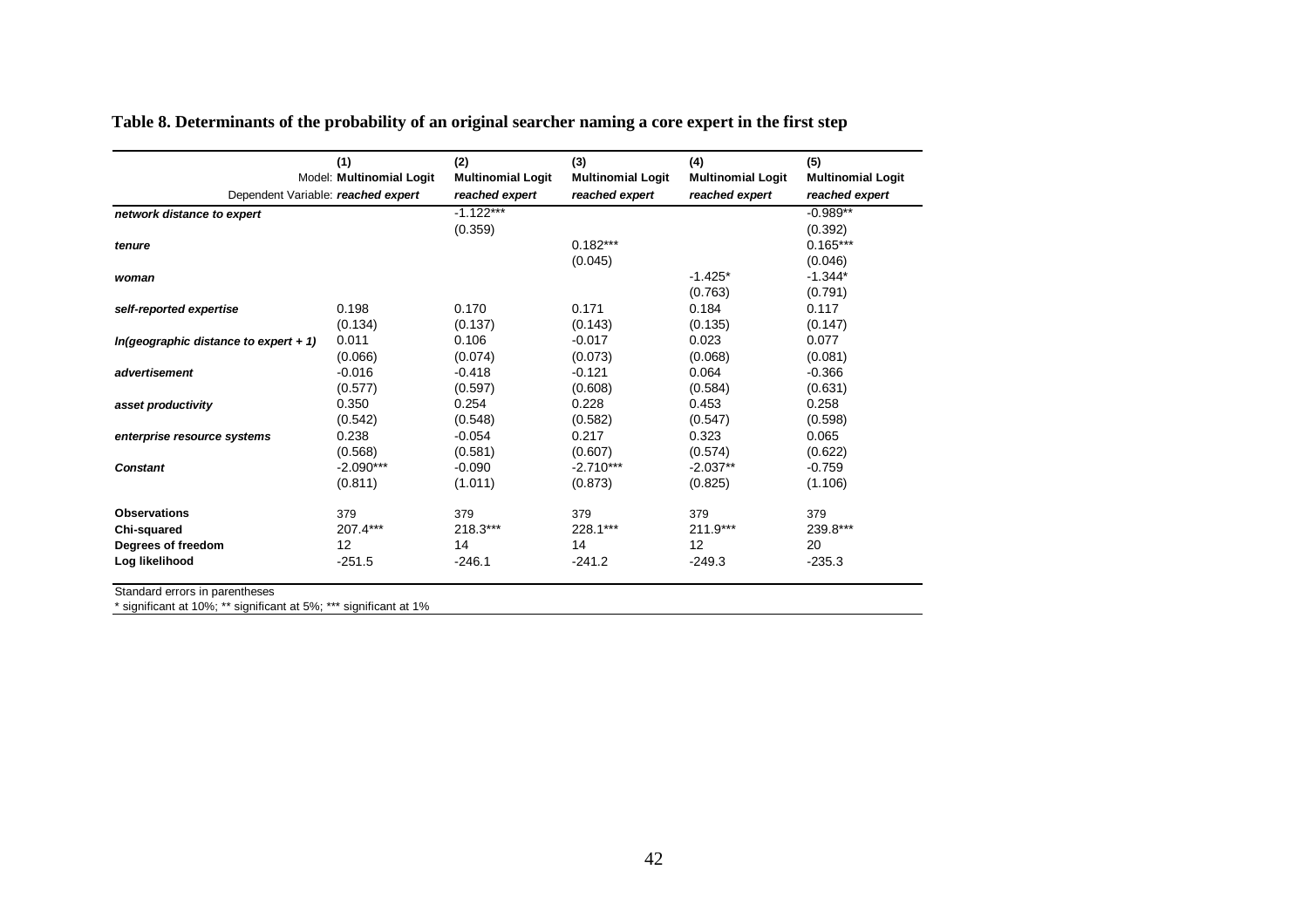| Table 9. Determinants of characteristics of the next person (intermediary) in a chain |  |
|---------------------------------------------------------------------------------------|--|
|---------------------------------------------------------------------------------------|--|

|                             |              | (1)                                     | (2)                 | $\overline{3}$ | (4)          | $\overline{(5)}$ | (6)            |
|-----------------------------|--------------|-----------------------------------------|---------------------|----------------|--------------|------------------|----------------|
|                             | Model: Logit |                                         | Logit               | Logit          | Logit        | Logit            | Logit          |
|                             |              | Dependent Variable: next is low network | next is low network | next is high   | next is high | next is male     | next is male   |
|                             |              | distance to expert                      | distance to expert  | tenure         | tenure       |                  |                |
| network distance to expert  |              |                                         | $-0.855***$         |                | $-0.202$     |                  | $-0.048$       |
|                             |              |                                         | (0.218)             |                | (0.208)      |                  | (0.189)        |
| tenure                      |              |                                         | $0.105***$          |                | $0.113***$   |                  | 0.042          |
|                             |              |                                         | (0.027)             |                | (0.028)      |                  | (0.026)        |
| woman                       |              |                                         | $-0.789**$          |                | $-0.339$     |                  | $-0.672**$     |
|                             |              |                                         | (0.346)             |                | (0.359)      |                  | (0.277)        |
| step                        |              | 0.183                                   | $-0.075$            | $-0.004$       | $-0.322*$    | $-0.117$         | $-0.192$       |
|                             |              | (0.148)                                 | (0.167)             | (0.162)        | (0.191)      | (0.144)          | (0.155)        |
| advertisement               |              | $0.793**$                               | $0.689**$           | 0.413          | 0.436        | $-0.009$         | 0.025          |
|                             |              | (0.314)                                 | (0.340)             | (0.329)        | (0.349)      | (0.290)          | (0.303)        |
| asset productivity          |              | 0.368                                   | 0.257               | $0.598*$       | $0.614*$     | $0.813***$       | $0.795***$     |
|                             |              | (0.314)                                 | (0.335)             | (0.315)        | (0.328)      | (0.293)          | (0.298)        |
| enterprise resource systems |              | 0.252                                   | 0.137               | $-0.499$       | $-0.499$     | $0.772***$       | $0.764**$      |
|                             |              | (0.319)                                 | (0.341)             | (0.357)        | (0.372)      | (0.294)          | (0.301)        |
| <b>Constant</b>             |              | $-1.387***$                             | 0.302               | $-0.980***$    | $-0.725$     | 0.169            | 0.283          |
|                             |              | (0.336)                                 | (0.600)             | (0.340)        | (0.616)      | (0.304)          | (0.557)        |
| <b>Observations</b>         |              | 390                                     | 390                 | 360            | 360          | 391              | 391            |
| Chi-squared                 |              | $8.104***$                              | 51.41***            | $12.69***$     | 33.48***     | 15.88***         | 25.36***       |
| Degrees of freedom          |              | 4                                       | 7                   | 4              | 7            | 4                | $\overline{7}$ |
| Log likelihood              |              | $-240.1$                                | $-218.5$            | $-214.7$       | $-204.4$     | $-256.0$         | $-251.3$       |

Standard errors in parentheses

\* significant at 10%; \*\* significant at 5%; \*\*\* significant at 1%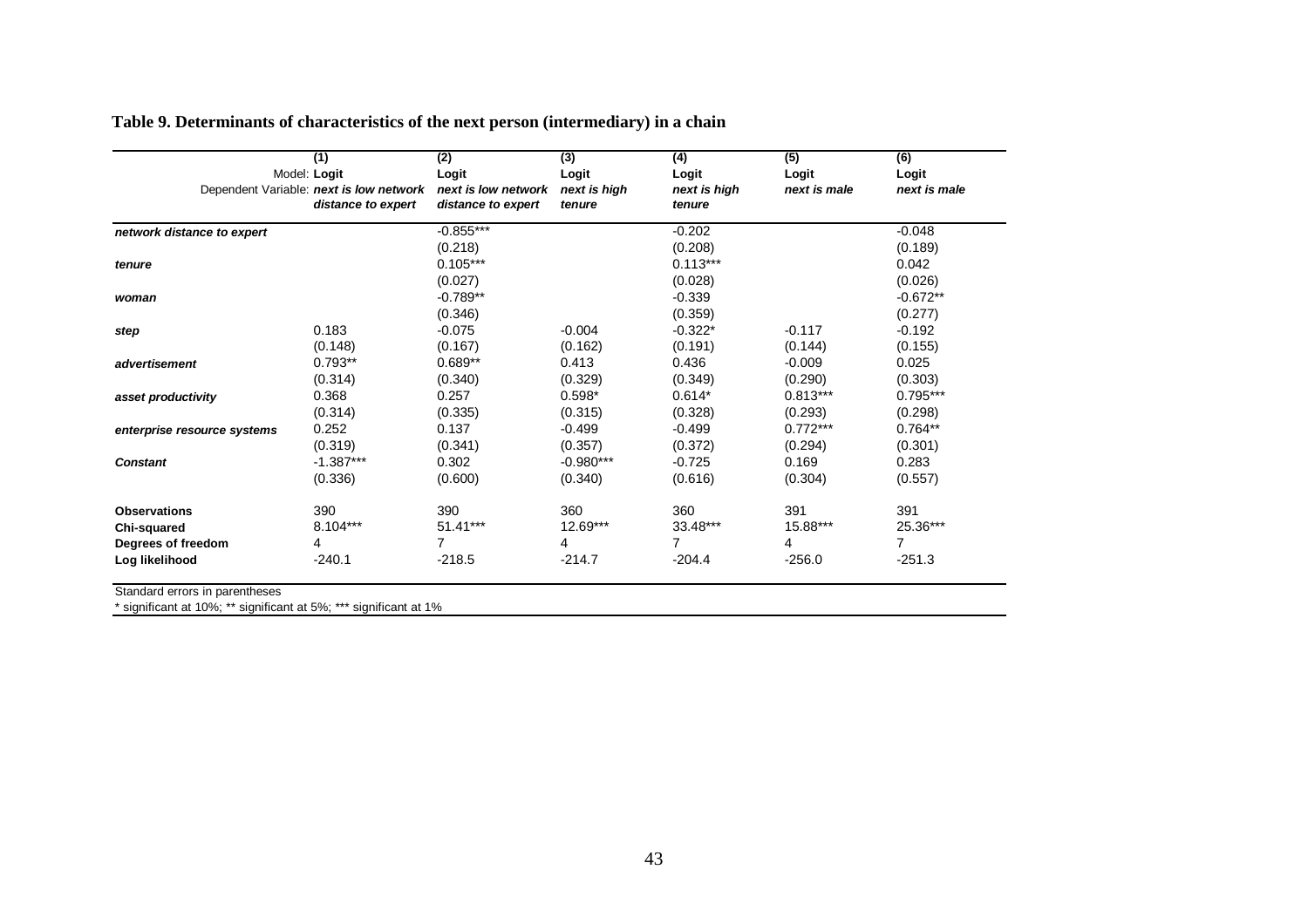| Table 10. Determinants of the remaining chain length (from any step in a chain) |  |  |  |
|---------------------------------------------------------------------------------|--|--|--|
|                                                                                 |  |  |  |

| Dependent Variable: remaining chain     | (1)<br>Model: Ordered Logit<br>length | (2)<br><b>Ordered Logit</b><br>remaining chain<br>length | (3)<br><b>Ordered Logit</b><br>remaining chain<br>length | (4)<br><b>Ordered Logit</b><br>remaining chain<br>length | (5)<br><b>Ordered Logit</b><br>remaining chain<br>length |
|-----------------------------------------|---------------------------------------|----------------------------------------------------------|----------------------------------------------------------|----------------------------------------------------------|----------------------------------------------------------|
| network distance to expert              |                                       | $0.552***$                                               |                                                          |                                                          | $0.443**$                                                |
|                                         |                                       | (0.207)                                                  |                                                          |                                                          | (0.215)                                                  |
| tenure                                  |                                       |                                                          | $-0.122***$                                              |                                                          | $-0.112***$                                              |
|                                         |                                       |                                                          | (0.026)                                                  |                                                          | (0.026)                                                  |
| woman                                   |                                       |                                                          |                                                          | $0.646**$                                                | $0.699**$                                                |
|                                         |                                       |                                                          |                                                          | (0.302)                                                  | (0.309)                                                  |
| step                                    | $-0.015$                              | 0.056                                                    | 0.247                                                    | 0.016                                                    | $0.310*$                                                 |
|                                         | (0.158)                               | (0.160)                                                  | (0.172)                                                  | (0.160)                                                  | (0.174)                                                  |
| self-reported expertise                 | $-0.416***$                           | $-0.425***$                                              | -0.437***                                                | $-0.413***$                                              | $-0.436***$                                              |
|                                         | (0.068)                               | (0.069)                                                  | (0.069)                                                  | (0.068)                                                  | (0.070)                                                  |
| $In(geographic distance to expert + 1)$ | $0.069*$                              | 0.025                                                    | $0.089**$                                                | $0.072*$                                                 | 0.057                                                    |
|                                         | (0.039)                               | (0.043)                                                  | (0.040)                                                  | (0.039)                                                  | (0.044)                                                  |
| advertisement                           | $-1.152***$                           | $-1.043***$                                              | $-1.217***$                                              | $-1.213***$                                              | $-1.193***$                                              |
|                                         | (0.337)                               | (0.339)                                                  | (0.342)                                                  | (0.340)                                                  | (0.347)                                                  |
| asset productivity                      | $-1.478***$                           | $-1.494***$                                              | $-1.497***$                                              | $-1.501***$                                              | $-1.533***$                                              |
|                                         | (0.326)                               | (0.327)                                                  | (0.333)                                                  | (0.327)                                                  | (0.335)                                                  |
| enterprise resource systems             | $-1.359***$                           | $-1.305***$                                              | $-1.462***$                                              | $-1.371***$                                              | $-1.424***$                                              |
|                                         | (0.332)                               | (0.333)                                                  | (0.339)                                                  | (0.333)                                                  | (0.340)                                                  |
| <b>Observations</b>                     | 388                                   | 388                                                      | 388                                                      | 388                                                      | 388                                                      |
| Chi-squared                             | 77.80***                              | 85.03***                                                 | $101.3***$                                               | 82.62***                                                 | $110.1***$                                               |
| Degrees of freedom                      | 8                                     | 9                                                        | 9                                                        | 9                                                        | 11                                                       |
| Log likelihood                          | $-413.7$                              | $-410.1$                                                 | $-402.0$                                                 | $-411.3$                                                 | $-397.6$                                                 |
| Standard errors in parentheses          |                                       |                                                          |                                                          |                                                          |                                                          |

\* significant at 10%; \*\* significant at 5%; \*\*\* significant at 1%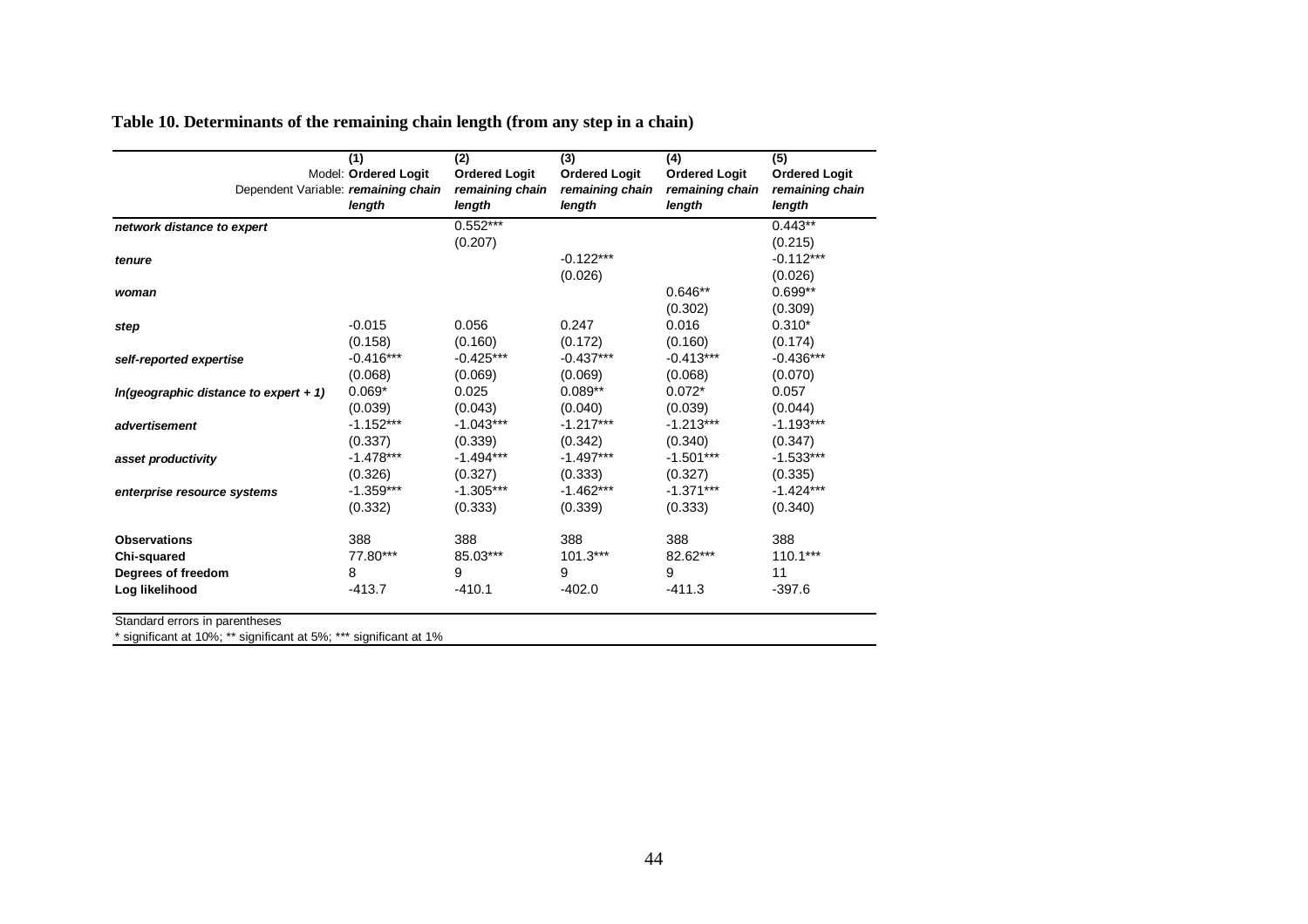## **Table 11. Gains from crossing over from out-group to in-group**

|                                         | (1)<br>Model: Ordered Logit                   | (2)<br><b>Ordered Logit</b> | (3)<br><b>Ordered Logit</b> | (3)<br><b>Ordered Logit</b> | (4)<br><b>Ordered Logit</b> | (5)<br><b>Ordered Logit</b>                        |
|-----------------------------------------|-----------------------------------------------|-----------------------------|-----------------------------|-----------------------------|-----------------------------|----------------------------------------------------|
|                                         | Dependent Variable: remaining chain<br>length | remaining chain<br>length   | remaining chain<br>length   | remaining chain<br>length   | remaining chain<br>length   | remaining chain length<br>(naming expert excluded) |
| decrease in network distance to expert  |                                               | $-2.945***$                 |                             |                             | $-2.905***$                 | $-2.891**$                                         |
|                                         |                                               | (0.744)                     |                             |                             | (0.751)                     | (1.455)                                            |
| increase in tenure                      |                                               |                             | $-1.644***$                 |                             | $-1.634***$                 | $-1.478***$                                        |
|                                         |                                               |                             | (0.365)                     |                             | (0.373)                     | (0.477)                                            |
| cross over from woman to man            |                                               |                             |                             | $-2.405***$                 | $-1.932**$                  | $-2.817***$                                        |
|                                         |                                               |                             |                             | (0.728)                     | (0.790)                     | (0.925)                                            |
| step                                    | $0.310*$                                      | $0.302*$                    | $0.318*$                    | $0.299*$                    | $0.305*$                    | $0.425*$                                           |
|                                         | (0.174)                                       | (0.175)                     | (0.183)                     | (0.175)                     | (0.184)                     | (0.255)                                            |
| network distance to expert              | $0.443**$                                     | $0.732***$                  | $0.415*$                    | $0.456**$                   | $0.723***$                  | 0.103                                              |
|                                         | (0.215)                                       | (0.230)                     | (0.222)                     | (0.219)                     | (0.241)                     | (0.295)                                            |
| tenure                                  | $0.699**$                                     | $0.681**$                   | $0.622*$                    | $2.343***$                  | 1.928***                    | 1.917**                                            |
|                                         | (0.309)                                       | (0.314)                     | (0.337)                     | (0.669)                     | (0.706)                     | (0.810)                                            |
| woman                                   | $-0.112***$                                   | $-0.106***$                 | $-0.148***$                 | $-0.110***$                 | $-0.139***$                 | $-0.047$                                           |
|                                         | (0.026)                                       | (0.026)                     | (0.028)                     | (0.026)                     | (0.028)                     | (0.042)                                            |
| self-reported expertise                 | $-0.436***$                                   | $-0.430***$                 | $-0.454***$                 | $-0.415***$                 | $-0.430***$                 | $-0.280***$                                        |
|                                         | (0.070)                                       | (0.071)                     | (0.076)                     | (0.071)                     | (0.079)                     | (0.101)                                            |
| $In(geographic distance to expert + 1)$ | 0.057                                         | 0.049                       | 0.071                       | 0.046                       | 0.050                       | 0.037                                              |
|                                         | (0.044)                                       | (0.044)                     | (0.044)                     | (0.044)                     | (0.045)                     | (0.060)                                            |
| advertisement                           | $-1.193***$                                   | $-1.247***$                 | $-1.394***$                 | $-1.267***$                 | $-1.499***$                 | $-2.323***$                                        |
|                                         | (0.347)                                       | (0.353)                     | (0.376)                     | (0.349)                     | (0.384)                     | (0.552)                                            |
| asset productivity                      | $-1.533***$                                   | $-1.576***$                 | $-1.711***$                 | $-1.510***$                 | $-1.752***$                 | $-2.353***$                                        |
|                                         | (0.335)                                       | (0.342)                     | (0.362)                     | (0.336)                     | (0.369)                     | (0.539)                                            |
| enterprise resource systems             | $-1.424***$                                   | $-1.490***$                 | $-1.555***$                 | $-1.429***$                 | $-1.610***$                 | $-2.180***$                                        |
|                                         | (0.340)                                       | (0.345)                     | (0.364)                     | (0.342)                     | (0.370)                     | (0.538)                                            |
| <b>Observations</b>                     | 388                                           | 388                         | 358                         | 388                         | 358                         | 283                                                |
| Chi-squared                             | $110.1***$                                    | 128.0***                    | 121.0***                    | 124.3***                    | 144.5***                    | 71.87***                                           |
| Degrees of freedom                      | 11                                            | 12                          | 11                          | 12                          | 13                          | 13                                                 |
| Log likelihood                          | $-397.6$                                      | $-388.7$                    | $-360.0$                    | $-390.5$                    | $-348.3$                    | $-200.8$                                           |
| Standard orrors in naronthonog          |                                               |                             |                             |                             |                             |                                                    |

Standard errors in parentheses

\* significant at 10%; \*\* significant at 5%; \*\*\* significant at 1%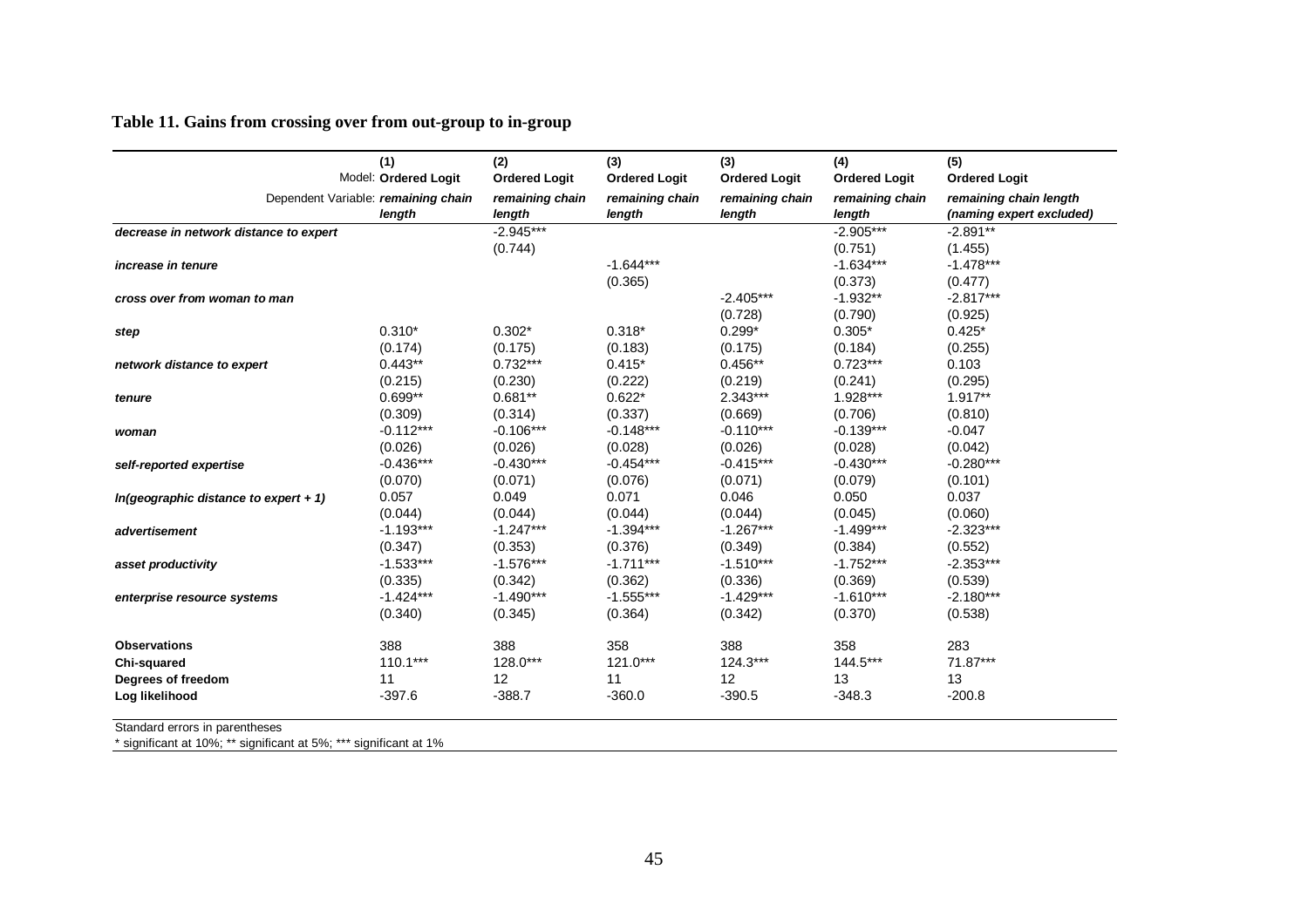## **Appendix 1 Survey questions contained in e-mail surveys to original and intermediary searchers.**

[Company name] is conducting a study to find out how [Company name] consultants locate topic experts in [Company name]. Specifically, we are trying to identify experts on [topic]. I would greatly appreciate it if you would respond to the questions below by entering your responses in the spaces provided. All answers will be kept confidential.

Thank you for your assistance, [name of senior partner sponsoring project]

1. How would you rate your knowledge of [topic] on a scale of 1 to 7? (1=no knowledge, 4= moderate knowledge, 7=expert knowledge).

2. Whom in [Company name] would you contact as an expert on [topic] if you were to do a client case on this topic (name only one person)? Last Name First Name Office

\_\_Don't know

\_\_Would not contact anyone because I have sufficient expertise

3. If you do not know who is an expert on [topic], whom would you suggest as someone who could help identify an expert? Office Last Name First Name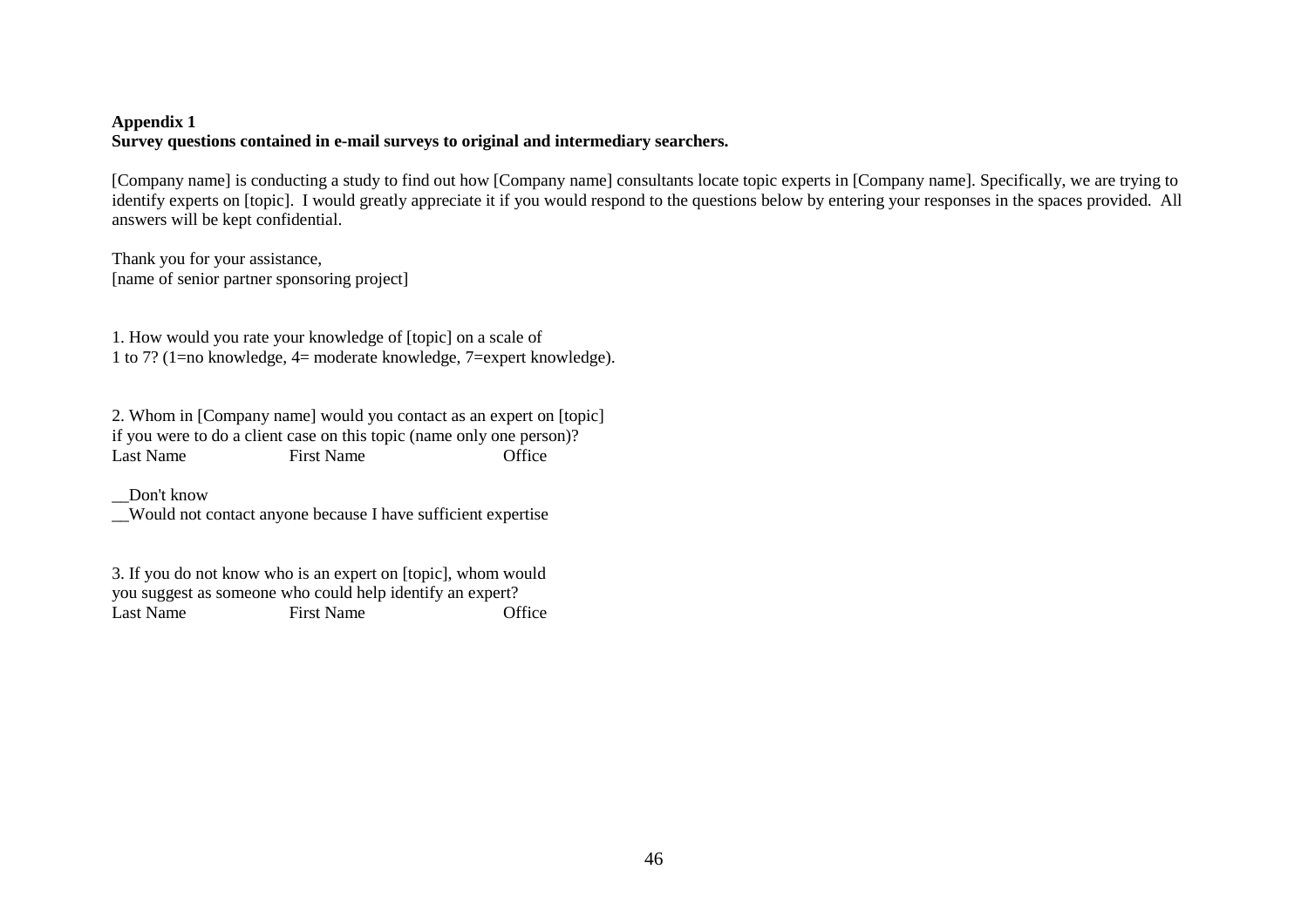### **Appendix 2 A comparison with previous small world studies**

Kogut and Walker (2001) compare the small-world property in several networks. As described in detail in their article, a network is said to demonstrate the small world property when it has an average path length that is comparable to that in a random graph of the same size (i.e., same number of nodes and edges) but has a clustering coefficient that is much larger than that of the random graph. The following table repeats a similar calculation for the network of consultants in our study, and compares the outcome with that reported for a few other studies on small worlds.

|                                             | Path Length (PL) |       |                    |        | <b>Clustering Coefficient (CC)</b> | <b>Small Worlds Coefficient</b> |               |
|---------------------------------------------|------------------|-------|--------------------|--------|------------------------------------|---------------------------------|---------------|
|                                             | Actual           |       | Random Ratio (PLr) | Actual | Random                             | Ratio (CCr)                     | $(Q=CCr/PLr)$ |
| Film actors (Watts-Strogatz, 1998)          | 3.65             | 2.99  | 1.22               | 0.79   | 0.0003                             | 2925.93                         | 2396.85       |
| Power grid (Watts-Strogatz, 1998)           | 18.70            | 12.40 | 1.51               | 0.08   | 0.0050                             | 16.00                           | 10.61         |
| German firms (Kogut-Walker, 2001)           | 5.64             | 3.01  | 1.87               | 0.84   | 0.0220                             | 38.18                           | 20.38         |
| German firm owners (Kogut-Walker, 2001)     | 6.09             | 5.16  | 1.18               | 0.83   | 0.0070                             | 118.57                          | 100.46        |
| Broadway artists in 1989 (Uzzi-Spiro, 2005) | 3.60             | 2.62  | 1.37               | 0.41   | 0.1820                             | 2.23                            | 1.62          |
| Our network of consultants                  | 3.01             | 2.25  | 34. ا              | 0.46   | 0.0092                             | 49.89                           | 37.31         |

As these calculations demonstrate, our network does indeed exhibit small-world properties. Specifically, clustering is significantly greater than that expected in a comparable random network (0.46 instead of 0.0092), while average path length is not too different from that in the random network (3.01 instead of 2.25). This leads to a small worlds quotient, or a clustering/path length ratio adjusted for that in a comparable random network, of 37.31 (which signifies a small-world network in line with previous studies).

A word of caution is in order here. Since different studies have used slightly different methodologies in doing the small worlds calculation for their respective networks, the reported measures from different studies are not strictly comparable. For example, of the calculations reported here, only Uzzi and Spiro (2005) adjust for the fact that such networks are typically uni-variate projections of bi-variate networks (where all members of the same team form a fully linked clique), wherein simple calculations can overstate the extent of clustering and understate the true path length when compared with random networks (Uzzi,Amaral and Reed-Tsochas, 2007)